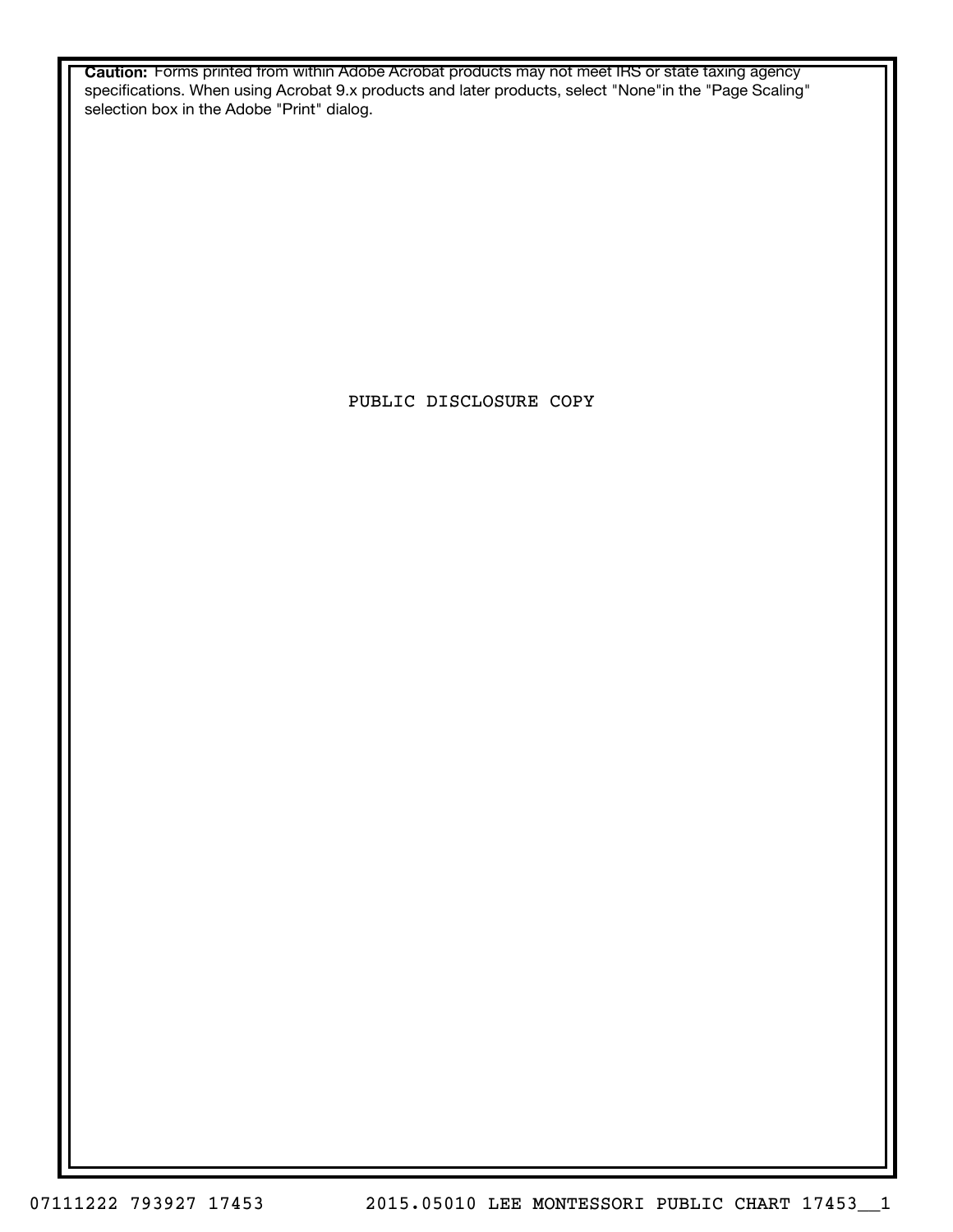|                                    |                               | Form <b>990</b>                                        | <b>Return of Organization Exempt From Income Tax</b><br>Under section 501(c), 527, or 4947(a)(1) of the Internal Revenue Code (except private foundations)                 |                                                                        | OMB No. 1545-0047                          |
|------------------------------------|-------------------------------|--------------------------------------------------------|----------------------------------------------------------------------------------------------------------------------------------------------------------------------------|------------------------------------------------------------------------|--------------------------------------------|
|                                    |                               |                                                        | Do not enter social security numbers on this form as it may be made public.                                                                                                |                                                                        |                                            |
|                                    |                               | Department of the Treasury<br>Internal Revenue Service | Information about Form 990 and its instructions is at www.irs.gov/form990.                                                                                                 |                                                                        | <b>Open to Public</b><br>Inspection        |
|                                    |                               |                                                        | JUL 1,<br>2015<br>A For the 2015 calendar year, or tax year beginning                                                                                                      | and ending $JUN$ $30$ , $2016$                                         |                                            |
|                                    |                               |                                                        | <b>C</b> Name of organization                                                                                                                                              | D Employer identification number                                       |                                            |
|                                    | <b>B</b> Check if applicable: |                                                        |                                                                                                                                                                            |                                                                        |                                            |
|                                    | X Address<br>Name<br>change   |                                                        | LEE MONTESSORI PUBLIC CHARTER SCHOOL                                                                                                                                       |                                                                        | 45-4726453                                 |
|                                    | Initial                       |                                                        | Doing business as                                                                                                                                                          |                                                                        |                                            |
|                                    | return<br>Final<br>return/    |                                                        | Number and street (or P.O. box if mail is not delivered to street address)<br>Room/suite<br>3025 4TH STREET, NE                                                            | E Telephone number                                                     | $202 - 779 - 9740$                         |
|                                    | termin-<br>ated               |                                                        | City or town, state or province, country, and ZIP or foreign postal code                                                                                                   | G Gross receipts \$                                                    | 2,399,461.                                 |
|                                    | Amended<br>return             |                                                        | WASHINGTON, DC<br>20017                                                                                                                                                    | H(a) Is this a group return                                            |                                            |
|                                    | Applica-<br>tion              |                                                        | F Name and address of principal officer: CHRIS PENCIKOWSKI                                                                                                                 | for subordinates?                                                      | $\Box$ Yes $[\overline{\mathrm{X}}]$ No    |
|                                    | pending                       |                                                        | SAME AS C ABOVE                                                                                                                                                            | $H(b)$ Are all subordinates included? $\Box$ Yes                       | ⊿ No                                       |
|                                    |                               | <b>I</b> Tax-exempt status: $X \over 301(c)(3)$        | $501(c)$ (<br>$\blacktriangleleft$ (insert no.)<br>$4947(a)(1)$ or                                                                                                         | 527                                                                    | If "No," attach a list. (see instructions) |
|                                    |                               |                                                        | J Website: WWW.LEEMONTESSORI.ORG                                                                                                                                           | $H(c)$ Group exemption number $\blacktriangleright$                    |                                            |
|                                    |                               |                                                        | Other $\blacktriangleright$<br>K Form of organization: $X$ Corporation<br>Association<br>Trust                                                                             | L Year of formation: $2013$ M State of legal domicile: $\overline{DC}$ |                                            |
|                                    | Part I                        | Summary                                                |                                                                                                                                                                            |                                                                        |                                            |
|                                    | 1                             |                                                        | Briefly describe the organization's mission or most significant activities: THE MISSION OF LEE MONTESSORI                                                                  |                                                                        |                                            |
|                                    |                               |                                                        | PUBLIC CHARTER SCHOOL IS TO FOSTER A LIFETIME LOVE OF LEARNING AND                                                                                                         |                                                                        |                                            |
| <b>Activities &amp; Governance</b> | 2                             |                                                        | Check this box $\blacktriangleright$ $\Box$ if the organization discontinued its operations or disposed of more than 25% of its net assets.                                |                                                                        |                                            |
|                                    | З                             |                                                        | Number of voting members of the governing body (Part VI, line 1a)                                                                                                          | 3                                                                      | 9                                          |
|                                    | 4                             |                                                        |                                                                                                                                                                            | $\overline{\mathbf{4}}$                                                | $\overline{8}$                             |
|                                    | 5                             |                                                        |                                                                                                                                                                            | 5                                                                      | $\overline{27}$                            |
|                                    | 6                             |                                                        |                                                                                                                                                                            | 6                                                                      | $\overline{\mathbf{8}}$                    |
|                                    |                               |                                                        |                                                                                                                                                                            | 7a                                                                     | $\overline{0}$ .                           |
|                                    |                               |                                                        |                                                                                                                                                                            | 7 <sub>b</sub>                                                         | $\overline{0}$ .                           |
|                                    |                               |                                                        |                                                                                                                                                                            | <b>Prior Year</b>                                                      | <b>Current Year</b>                        |
|                                    | 8                             |                                                        | Contributions and grants (Part VIII, line 1h)                                                                                                                              | 381,075.                                                               | 299,543.                                   |
| Revenue                            | 9                             |                                                        | Program service revenue (Part VIII, line 2g)                                                                                                                               | 1,398,939.                                                             | 2,085,442.                                 |
|                                    | 10                            |                                                        |                                                                                                                                                                            | о.                                                                     | 0.                                         |
|                                    | 11                            |                                                        | Other revenue (Part VIII, column (A), lines 5, 6d, 8c, 9c, 10c, and 11e)                                                                                                   | σ.                                                                     | $\overline{0}$ .                           |
|                                    | 12                            |                                                        | Total revenue - add lines 8 through 11 (must equal Part VIII, column (A), line 12)                                                                                         | 1,780,014.                                                             | 2,384,985.                                 |
|                                    | 13                            |                                                        | Grants and similar amounts paid (Part IX, column (A), lines 1-3)                                                                                                           | Ο.                                                                     | 0.                                         |
|                                    | 14                            |                                                        |                                                                                                                                                                            | $\overline{0}$ .                                                       | $\overline{0}$ .                           |
| n,                                 |                               |                                                        | 15 Salaries, other compensation, employee benefits (Part IX, column (A), lines 5-10)                                                                                       | 992, 553.                                                              | 1,229,512.                                 |
|                                    |                               |                                                        | 16a Professional fundraising fees (Part IX, column (A), line 11e)                                                                                                          | σ.                                                                     | $\overline{0}$ .                           |
| Expense                            |                               |                                                        | 12,808.<br><b>b</b> Total fundraising expenses (Part IX, column (D), line 25)                                                                                              |                                                                        |                                            |
|                                    |                               |                                                        |                                                                                                                                                                            | 751,072.                                                               | 869, 152.                                  |
|                                    | 18                            |                                                        | Total expenses. Add lines 13-17 (must equal Part IX, column (A), line 25)                                                                                                  | 1,743,625.                                                             | 2,098,664.                                 |
|                                    | 19                            |                                                        |                                                                                                                                                                            | 36,389.                                                                | 286, 321.                                  |
| Net Assets or                      |                               |                                                        |                                                                                                                                                                            | <b>Beginning of Current Year</b>                                       | <b>End of Year</b>                         |
|                                    | 20                            | Total assets (Part X, line 16)                         |                                                                                                                                                                            | 338,957.                                                               | 700, 514.                                  |
|                                    | 21                            |                                                        | Total liabilities (Part X, line 26)                                                                                                                                        | 162,837.                                                               | 238,073.                                   |
|                                    | 22                            |                                                        |                                                                                                                                                                            | 176, 120.                                                              | 462, 441.                                  |
|                                    | Part II                       | Signature Block                                        |                                                                                                                                                                            |                                                                        |                                            |
|                                    |                               |                                                        | Under penalties of perjury, I declare that I have examined this return, including accompanying schedules and statements, and to the best of my knowledge and belief, it is |                                                                        |                                            |
|                                    |                               |                                                        | true, correct, and complete. Declaration of preparer (other than officer) is based on all information of which preparer has any knowledge.                                 |                                                                        |                                            |

| Sign<br>Here | Signature of officer<br>CHRIS PENCIKOWSKI, CO-FOUNDER & HEAD OF SCHOOL<br>Type or print name and title       |                      |           | Date                                        |  |  |  |  |  |
|--------------|--------------------------------------------------------------------------------------------------------------|----------------------|-----------|---------------------------------------------|--|--|--|--|--|
| Paid         | Print/Type preparer's name<br>DAVID JONES                                                                    | Preparer's signature | Date      | PTIN<br>Check<br>P01361002<br>self-employed |  |  |  |  |  |
| Preparer     | JONES, MARESCA & MCQUADE, P.A.<br>Firm's name                                                                |                      |           | 52-1853933<br>Firm's $EIN$                  |  |  |  |  |  |
| Use Only     | Firm's address 10500 LITTLE PATUXENT PARKWAY,<br>COLUMBIA, MD 21044                                          |                      | SUITE 770 | Phone no. $410 - 884 - 0220$                |  |  |  |  |  |
|              | May the IRS discuss this return with the preparer shown above? (see instructions)                            |                      |           | ΧI<br>Yes<br>No                             |  |  |  |  |  |
|              | Form 990 (2015)<br>LHA For Paperwork Reduction Act Notice, see the separate instructions.<br>532001 12-16-15 |                      |           |                                             |  |  |  |  |  |

SEE SCHEDULE O FOR ORGANIZATION MISSION STATEMENT CONTINUATION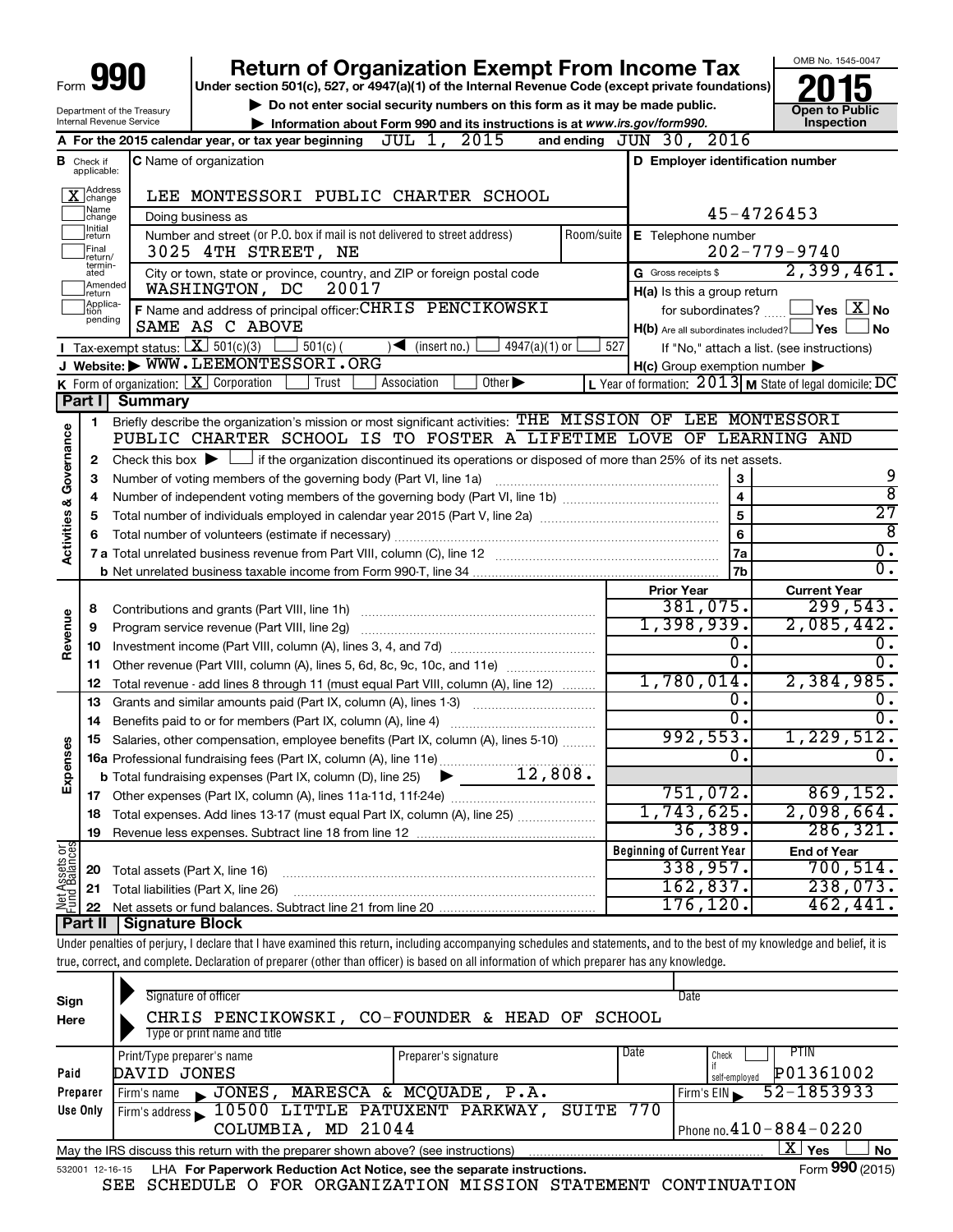| Briefly describe the organization's mission:<br>1<br>THE MISSION OF LEE MONTESSORI PUBLIC CHARTER SCHOOL IS TO FOSTER A<br>LIFETIME LOVE OF LEARNING AND CULTIVATE INDEPENDENCE AMONG DC SCHOOL<br>CHILDREN, USING THE STUDENT-CENTERED MONTESSORI METHOD, AN<br>EVIDENCE-BASED APPROACH TO CLOSING THE OPPORTUNITY GAP.<br>Did the organization undertake any significant program services during the year which were not listed on<br>$\mathbf{2}$<br>the prior Form 990 or 990-EZ?<br>If "Yes," describe these new services on Schedule O.<br>Did the organization cease conducting, or make significant changes in how it conducts, any program services?<br>3<br>If "Yes," describe these changes on Schedule O.<br>Describe the organization's program service accomplishments for each of its three largest program services, as measured by expenses.<br>4<br>Section 501(c)(3) and 501(c)(4) organizations are required to report the amount of grants and allocations to others, the total expenses, and<br>revenue, if any, for each program service reported.<br>$\overline{1,712,929}$ including grants of \$<br>) (Expenses \$<br>) (Revenue \$<br>4a<br>(Code:<br>DEVELOPMENT OF STUDENTS AND PRODUCES LIFE-LONG LEARNERS. THE SCHOOL<br>ACHIEVES ITS MISSION BY INSPIRING ACADEMIC SUCCESS BY PROVIDING<br>MONTESSORI CURRICULUM IN A HOLISTIC AND DEVELOPMENTALLY RESPONSIVE<br>INSTRUCTION AND ACIDITIES; ENGAGING STUDENTS IN PURPOSEFUL AND<br>4b<br>including grants of \$<br>) (Revenue \$<br>(Code:<br>) (Expenses \$<br>4с<br>including grants of \$<br>) (Revenue \$<br>(Code:<br>) (Expenses \$<br>Other program services (Describe in Schedule O.)<br>4d<br>(Expenses \$<br>including grants of \$<br>) (Revenue \$<br>1,712,929.<br>Total program service expenses<br>4e<br>532002<br>SEE SCHEDULE O FOR CONTINUATION(S) | 45-4726453<br>LEE MONTESSORI PUBLIC CHARTER SCHOOL<br>Page 2<br>Form 990 (2015)<br>Part III   Statement of Program Service Accomplishments |
|------------------------------------------------------------------------------------------------------------------------------------------------------------------------------------------------------------------------------------------------------------------------------------------------------------------------------------------------------------------------------------------------------------------------------------------------------------------------------------------------------------------------------------------------------------------------------------------------------------------------------------------------------------------------------------------------------------------------------------------------------------------------------------------------------------------------------------------------------------------------------------------------------------------------------------------------------------------------------------------------------------------------------------------------------------------------------------------------------------------------------------------------------------------------------------------------------------------------------------------------------------------------------------------------------------------------------------------------------------------------------------------------------------------------------------------------------------------------------------------------------------------------------------------------------------------------------------------------------------------------------------------------------------------------------------------------------------------------------------------------------------------------------------------------------------------------------------------------------|--------------------------------------------------------------------------------------------------------------------------------------------|
|                                                                                                                                                                                                                                                                                                                                                                                                                                                                                                                                                                                                                                                                                                                                                                                                                                                                                                                                                                                                                                                                                                                                                                                                                                                                                                                                                                                                                                                                                                                                                                                                                                                                                                                                                                                                                                                      | $\overline{\mathbf{X}}$                                                                                                                    |
|                                                                                                                                                                                                                                                                                                                                                                                                                                                                                                                                                                                                                                                                                                                                                                                                                                                                                                                                                                                                                                                                                                                                                                                                                                                                                                                                                                                                                                                                                                                                                                                                                                                                                                                                                                                                                                                      |                                                                                                                                            |
|                                                                                                                                                                                                                                                                                                                                                                                                                                                                                                                                                                                                                                                                                                                                                                                                                                                                                                                                                                                                                                                                                                                                                                                                                                                                                                                                                                                                                                                                                                                                                                                                                                                                                                                                                                                                                                                      |                                                                                                                                            |
|                                                                                                                                                                                                                                                                                                                                                                                                                                                                                                                                                                                                                                                                                                                                                                                                                                                                                                                                                                                                                                                                                                                                                                                                                                                                                                                                                                                                                                                                                                                                                                                                                                                                                                                                                                                                                                                      |                                                                                                                                            |
|                                                                                                                                                                                                                                                                                                                                                                                                                                                                                                                                                                                                                                                                                                                                                                                                                                                                                                                                                                                                                                                                                                                                                                                                                                                                                                                                                                                                                                                                                                                                                                                                                                                                                                                                                                                                                                                      |                                                                                                                                            |
|                                                                                                                                                                                                                                                                                                                                                                                                                                                                                                                                                                                                                                                                                                                                                                                                                                                                                                                                                                                                                                                                                                                                                                                                                                                                                                                                                                                                                                                                                                                                                                                                                                                                                                                                                                                                                                                      |                                                                                                                                            |
|                                                                                                                                                                                                                                                                                                                                                                                                                                                                                                                                                                                                                                                                                                                                                                                                                                                                                                                                                                                                                                                                                                                                                                                                                                                                                                                                                                                                                                                                                                                                                                                                                                                                                                                                                                                                                                                      | $\sqrt{}$ Yes $\sqrt{ \ \overline{\text{X}}}$ No                                                                                           |
|                                                                                                                                                                                                                                                                                                                                                                                                                                                                                                                                                                                                                                                                                                                                                                                                                                                                                                                                                                                                                                                                                                                                                                                                                                                                                                                                                                                                                                                                                                                                                                                                                                                                                                                                                                                                                                                      |                                                                                                                                            |
|                                                                                                                                                                                                                                                                                                                                                                                                                                                                                                                                                                                                                                                                                                                                                                                                                                                                                                                                                                                                                                                                                                                                                                                                                                                                                                                                                                                                                                                                                                                                                                                                                                                                                                                                                                                                                                                      | $\vert$ Yes $\vert$ $\overline{\mathrm{X}}$ $\vert$ No                                                                                     |
|                                                                                                                                                                                                                                                                                                                                                                                                                                                                                                                                                                                                                                                                                                                                                                                                                                                                                                                                                                                                                                                                                                                                                                                                                                                                                                                                                                                                                                                                                                                                                                                                                                                                                                                                                                                                                                                      |                                                                                                                                            |
|                                                                                                                                                                                                                                                                                                                                                                                                                                                                                                                                                                                                                                                                                                                                                                                                                                                                                                                                                                                                                                                                                                                                                                                                                                                                                                                                                                                                                                                                                                                                                                                                                                                                                                                                                                                                                                                      |                                                                                                                                            |
|                                                                                                                                                                                                                                                                                                                                                                                                                                                                                                                                                                                                                                                                                                                                                                                                                                                                                                                                                                                                                                                                                                                                                                                                                                                                                                                                                                                                                                                                                                                                                                                                                                                                                                                                                                                                                                                      |                                                                                                                                            |
|                                                                                                                                                                                                                                                                                                                                                                                                                                                                                                                                                                                                                                                                                                                                                                                                                                                                                                                                                                                                                                                                                                                                                                                                                                                                                                                                                                                                                                                                                                                                                                                                                                                                                                                                                                                                                                                      | 2,085,442.                                                                                                                                 |
|                                                                                                                                                                                                                                                                                                                                                                                                                                                                                                                                                                                                                                                                                                                                                                                                                                                                                                                                                                                                                                                                                                                                                                                                                                                                                                                                                                                                                                                                                                                                                                                                                                                                                                                                                                                                                                                      | LEE MONTESSORI PUBLIC CHARTER SCHOOL WAS ORGANIZED IN JANUARY 2013 AS A                                                                    |
|                                                                                                                                                                                                                                                                                                                                                                                                                                                                                                                                                                                                                                                                                                                                                                                                                                                                                                                                                                                                                                                                                                                                                                                                                                                                                                                                                                                                                                                                                                                                                                                                                                                                                                                                                                                                                                                      | NOT-FOR-PROFIT ORGANIZATION DEDICATED TO CREATING A PEACEFUL, MULTI-AGE                                                                    |
|                                                                                                                                                                                                                                                                                                                                                                                                                                                                                                                                                                                                                                                                                                                                                                                                                                                                                                                                                                                                                                                                                                                                                                                                                                                                                                                                                                                                                                                                                                                                                                                                                                                                                                                                                                                                                                                      | LEARNING ENVIRONMENT FOR PUBLIC PRESCHOOL AND ELEMENTARY AGED CHILDREN.                                                                    |
|                                                                                                                                                                                                                                                                                                                                                                                                                                                                                                                                                                                                                                                                                                                                                                                                                                                                                                                                                                                                                                                                                                                                                                                                                                                                                                                                                                                                                                                                                                                                                                                                                                                                                                                                                                                                                                                      | THE SCHOOL'S FIRST YEAR OF OPERATION WAS FALL 2014 - SPRING 2015. THE                                                                      |
|                                                                                                                                                                                                                                                                                                                                                                                                                                                                                                                                                                                                                                                                                                                                                                                                                                                                                                                                                                                                                                                                                                                                                                                                                                                                                                                                                                                                                                                                                                                                                                                                                                                                                                                                                                                                                                                      | SCHOOL FOSTERS THE PHYSICAL, SOCIAL, EMOTIONAL, AND ACADEMIC GROWTH AND                                                                    |
|                                                                                                                                                                                                                                                                                                                                                                                                                                                                                                                                                                                                                                                                                                                                                                                                                                                                                                                                                                                                                                                                                                                                                                                                                                                                                                                                                                                                                                                                                                                                                                                                                                                                                                                                                                                                                                                      |                                                                                                                                            |
|                                                                                                                                                                                                                                                                                                                                                                                                                                                                                                                                                                                                                                                                                                                                                                                                                                                                                                                                                                                                                                                                                                                                                                                                                                                                                                                                                                                                                                                                                                                                                                                                                                                                                                                                                                                                                                                      |                                                                                                                                            |
|                                                                                                                                                                                                                                                                                                                                                                                                                                                                                                                                                                                                                                                                                                                                                                                                                                                                                                                                                                                                                                                                                                                                                                                                                                                                                                                                                                                                                                                                                                                                                                                                                                                                                                                                                                                                                                                      |                                                                                                                                            |
|                                                                                                                                                                                                                                                                                                                                                                                                                                                                                                                                                                                                                                                                                                                                                                                                                                                                                                                                                                                                                                                                                                                                                                                                                                                                                                                                                                                                                                                                                                                                                                                                                                                                                                                                                                                                                                                      | ENVIRONMENT; NURTURING STUDENT CREATIVITY, CURIOSITY AND EFFICACY BY                                                                       |
|                                                                                                                                                                                                                                                                                                                                                                                                                                                                                                                                                                                                                                                                                                                                                                                                                                                                                                                                                                                                                                                                                                                                                                                                                                                                                                                                                                                                                                                                                                                                                                                                                                                                                                                                                                                                                                                      | PROMOTING SELF-DIRECTED EDUCATION; OFFERING INDIVIDUAL PACED ACADEMIC                                                                      |
|                                                                                                                                                                                                                                                                                                                                                                                                                                                                                                                                                                                                                                                                                                                                                                                                                                                                                                                                                                                                                                                                                                                                                                                                                                                                                                                                                                                                                                                                                                                                                                                                                                                                                                                                                                                                                                                      |                                                                                                                                            |
|                                                                                                                                                                                                                                                                                                                                                                                                                                                                                                                                                                                                                                                                                                                                                                                                                                                                                                                                                                                                                                                                                                                                                                                                                                                                                                                                                                                                                                                                                                                                                                                                                                                                                                                                                                                                                                                      | COLLABORATIVE COMMUNITY BUILDING ACTIVITIES; FOSTERING STUDENTS USE OF                                                                     |
|                                                                                                                                                                                                                                                                                                                                                                                                                                                                                                                                                                                                                                                                                                                                                                                                                                                                                                                                                                                                                                                                                                                                                                                                                                                                                                                                                                                                                                                                                                                                                                                                                                                                                                                                                                                                                                                      |                                                                                                                                            |
|                                                                                                                                                                                                                                                                                                                                                                                                                                                                                                                                                                                                                                                                                                                                                                                                                                                                                                                                                                                                                                                                                                                                                                                                                                                                                                                                                                                                                                                                                                                                                                                                                                                                                                                                                                                                                                                      |                                                                                                                                            |
|                                                                                                                                                                                                                                                                                                                                                                                                                                                                                                                                                                                                                                                                                                                                                                                                                                                                                                                                                                                                                                                                                                                                                                                                                                                                                                                                                                                                                                                                                                                                                                                                                                                                                                                                                                                                                                                      |                                                                                                                                            |
|                                                                                                                                                                                                                                                                                                                                                                                                                                                                                                                                                                                                                                                                                                                                                                                                                                                                                                                                                                                                                                                                                                                                                                                                                                                                                                                                                                                                                                                                                                                                                                                                                                                                                                                                                                                                                                                      |                                                                                                                                            |
|                                                                                                                                                                                                                                                                                                                                                                                                                                                                                                                                                                                                                                                                                                                                                                                                                                                                                                                                                                                                                                                                                                                                                                                                                                                                                                                                                                                                                                                                                                                                                                                                                                                                                                                                                                                                                                                      |                                                                                                                                            |
|                                                                                                                                                                                                                                                                                                                                                                                                                                                                                                                                                                                                                                                                                                                                                                                                                                                                                                                                                                                                                                                                                                                                                                                                                                                                                                                                                                                                                                                                                                                                                                                                                                                                                                                                                                                                                                                      |                                                                                                                                            |
|                                                                                                                                                                                                                                                                                                                                                                                                                                                                                                                                                                                                                                                                                                                                                                                                                                                                                                                                                                                                                                                                                                                                                                                                                                                                                                                                                                                                                                                                                                                                                                                                                                                                                                                                                                                                                                                      |                                                                                                                                            |
|                                                                                                                                                                                                                                                                                                                                                                                                                                                                                                                                                                                                                                                                                                                                                                                                                                                                                                                                                                                                                                                                                                                                                                                                                                                                                                                                                                                                                                                                                                                                                                                                                                                                                                                                                                                                                                                      |                                                                                                                                            |
|                                                                                                                                                                                                                                                                                                                                                                                                                                                                                                                                                                                                                                                                                                                                                                                                                                                                                                                                                                                                                                                                                                                                                                                                                                                                                                                                                                                                                                                                                                                                                                                                                                                                                                                                                                                                                                                      |                                                                                                                                            |
|                                                                                                                                                                                                                                                                                                                                                                                                                                                                                                                                                                                                                                                                                                                                                                                                                                                                                                                                                                                                                                                                                                                                                                                                                                                                                                                                                                                                                                                                                                                                                                                                                                                                                                                                                                                                                                                      |                                                                                                                                            |
|                                                                                                                                                                                                                                                                                                                                                                                                                                                                                                                                                                                                                                                                                                                                                                                                                                                                                                                                                                                                                                                                                                                                                                                                                                                                                                                                                                                                                                                                                                                                                                                                                                                                                                                                                                                                                                                      |                                                                                                                                            |
|                                                                                                                                                                                                                                                                                                                                                                                                                                                                                                                                                                                                                                                                                                                                                                                                                                                                                                                                                                                                                                                                                                                                                                                                                                                                                                                                                                                                                                                                                                                                                                                                                                                                                                                                                                                                                                                      |                                                                                                                                            |
|                                                                                                                                                                                                                                                                                                                                                                                                                                                                                                                                                                                                                                                                                                                                                                                                                                                                                                                                                                                                                                                                                                                                                                                                                                                                                                                                                                                                                                                                                                                                                                                                                                                                                                                                                                                                                                                      |                                                                                                                                            |
|                                                                                                                                                                                                                                                                                                                                                                                                                                                                                                                                                                                                                                                                                                                                                                                                                                                                                                                                                                                                                                                                                                                                                                                                                                                                                                                                                                                                                                                                                                                                                                                                                                                                                                                                                                                                                                                      |                                                                                                                                            |
|                                                                                                                                                                                                                                                                                                                                                                                                                                                                                                                                                                                                                                                                                                                                                                                                                                                                                                                                                                                                                                                                                                                                                                                                                                                                                                                                                                                                                                                                                                                                                                                                                                                                                                                                                                                                                                                      |                                                                                                                                            |
|                                                                                                                                                                                                                                                                                                                                                                                                                                                                                                                                                                                                                                                                                                                                                                                                                                                                                                                                                                                                                                                                                                                                                                                                                                                                                                                                                                                                                                                                                                                                                                                                                                                                                                                                                                                                                                                      |                                                                                                                                            |
|                                                                                                                                                                                                                                                                                                                                                                                                                                                                                                                                                                                                                                                                                                                                                                                                                                                                                                                                                                                                                                                                                                                                                                                                                                                                                                                                                                                                                                                                                                                                                                                                                                                                                                                                                                                                                                                      |                                                                                                                                            |
|                                                                                                                                                                                                                                                                                                                                                                                                                                                                                                                                                                                                                                                                                                                                                                                                                                                                                                                                                                                                                                                                                                                                                                                                                                                                                                                                                                                                                                                                                                                                                                                                                                                                                                                                                                                                                                                      |                                                                                                                                            |
|                                                                                                                                                                                                                                                                                                                                                                                                                                                                                                                                                                                                                                                                                                                                                                                                                                                                                                                                                                                                                                                                                                                                                                                                                                                                                                                                                                                                                                                                                                                                                                                                                                                                                                                                                                                                                                                      |                                                                                                                                            |
|                                                                                                                                                                                                                                                                                                                                                                                                                                                                                                                                                                                                                                                                                                                                                                                                                                                                                                                                                                                                                                                                                                                                                                                                                                                                                                                                                                                                                                                                                                                                                                                                                                                                                                                                                                                                                                                      |                                                                                                                                            |
|                                                                                                                                                                                                                                                                                                                                                                                                                                                                                                                                                                                                                                                                                                                                                                                                                                                                                                                                                                                                                                                                                                                                                                                                                                                                                                                                                                                                                                                                                                                                                                                                                                                                                                                                                                                                                                                      |                                                                                                                                            |
|                                                                                                                                                                                                                                                                                                                                                                                                                                                                                                                                                                                                                                                                                                                                                                                                                                                                                                                                                                                                                                                                                                                                                                                                                                                                                                                                                                                                                                                                                                                                                                                                                                                                                                                                                                                                                                                      |                                                                                                                                            |
|                                                                                                                                                                                                                                                                                                                                                                                                                                                                                                                                                                                                                                                                                                                                                                                                                                                                                                                                                                                                                                                                                                                                                                                                                                                                                                                                                                                                                                                                                                                                                                                                                                                                                                                                                                                                                                                      |                                                                                                                                            |
|                                                                                                                                                                                                                                                                                                                                                                                                                                                                                                                                                                                                                                                                                                                                                                                                                                                                                                                                                                                                                                                                                                                                                                                                                                                                                                                                                                                                                                                                                                                                                                                                                                                                                                                                                                                                                                                      |                                                                                                                                            |
|                                                                                                                                                                                                                                                                                                                                                                                                                                                                                                                                                                                                                                                                                                                                                                                                                                                                                                                                                                                                                                                                                                                                                                                                                                                                                                                                                                                                                                                                                                                                                                                                                                                                                                                                                                                                                                                      |                                                                                                                                            |
|                                                                                                                                                                                                                                                                                                                                                                                                                                                                                                                                                                                                                                                                                                                                                                                                                                                                                                                                                                                                                                                                                                                                                                                                                                                                                                                                                                                                                                                                                                                                                                                                                                                                                                                                                                                                                                                      |                                                                                                                                            |
|                                                                                                                                                                                                                                                                                                                                                                                                                                                                                                                                                                                                                                                                                                                                                                                                                                                                                                                                                                                                                                                                                                                                                                                                                                                                                                                                                                                                                                                                                                                                                                                                                                                                                                                                                                                                                                                      |                                                                                                                                            |
|                                                                                                                                                                                                                                                                                                                                                                                                                                                                                                                                                                                                                                                                                                                                                                                                                                                                                                                                                                                                                                                                                                                                                                                                                                                                                                                                                                                                                                                                                                                                                                                                                                                                                                                                                                                                                                                      |                                                                                                                                            |
|                                                                                                                                                                                                                                                                                                                                                                                                                                                                                                                                                                                                                                                                                                                                                                                                                                                                                                                                                                                                                                                                                                                                                                                                                                                                                                                                                                                                                                                                                                                                                                                                                                                                                                                                                                                                                                                      |                                                                                                                                            |
|                                                                                                                                                                                                                                                                                                                                                                                                                                                                                                                                                                                                                                                                                                                                                                                                                                                                                                                                                                                                                                                                                                                                                                                                                                                                                                                                                                                                                                                                                                                                                                                                                                                                                                                                                                                                                                                      | Form 990 (2015)                                                                                                                            |
| $12 - 16 - 15$<br>2                                                                                                                                                                                                                                                                                                                                                                                                                                                                                                                                                                                                                                                                                                                                                                                                                                                                                                                                                                                                                                                                                                                                                                                                                                                                                                                                                                                                                                                                                                                                                                                                                                                                                                                                                                                                                                  |                                                                                                                                            |
| 07111222 793927 17453                                                                                                                                                                                                                                                                                                                                                                                                                                                                                                                                                                                                                                                                                                                                                                                                                                                                                                                                                                                                                                                                                                                                                                                                                                                                                                                                                                                                                                                                                                                                                                                                                                                                                                                                                                                                                                | 2015.05010 LEE MONTESSORI PUBLIC CHART 17453 1                                                                                             |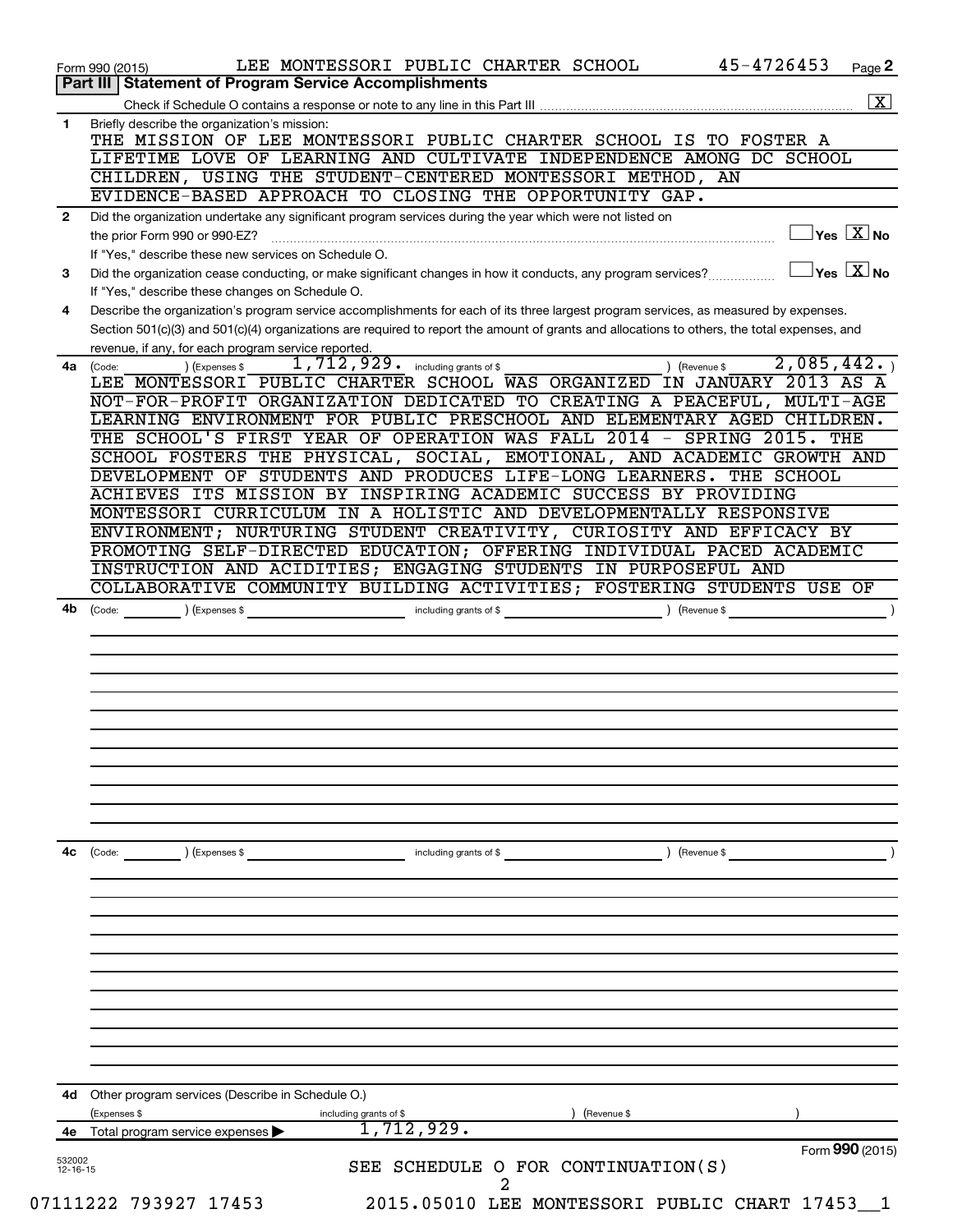| Form 990 (2015) |  |  |
|-----------------|--|--|
|                 |  |  |

|    | Part IV   Checklist of Required Schedules                                                                                                                                                                                                                                                                                                                            |                 |                         |                         |
|----|----------------------------------------------------------------------------------------------------------------------------------------------------------------------------------------------------------------------------------------------------------------------------------------------------------------------------------------------------------------------|-----------------|-------------------------|-------------------------|
|    |                                                                                                                                                                                                                                                                                                                                                                      |                 | Yes                     | No                      |
| 1. | Is the organization described in section 501(c)(3) or 4947(a)(1) (other than a private foundation)?                                                                                                                                                                                                                                                                  |                 |                         |                         |
|    |                                                                                                                                                                                                                                                                                                                                                                      | 1               | х                       |                         |
| 2  | Is the organization required to complete Schedule B, Schedule of Contributors? [11] the organization required to complete Schedule B, Schedule of Contributors?                                                                                                                                                                                                      | $\overline{2}$  |                         | $\overline{\texttt{x}}$ |
| 3  | Did the organization engage in direct or indirect political campaign activities on behalf of or in opposition to candidates for                                                                                                                                                                                                                                      |                 |                         |                         |
|    |                                                                                                                                                                                                                                                                                                                                                                      | З               |                         | X                       |
| 4  | Section 501(c)(3) organizations. Did the organization engage in lobbying activities, or have a section 501(h) election in effect                                                                                                                                                                                                                                     |                 |                         |                         |
|    |                                                                                                                                                                                                                                                                                                                                                                      | 4               |                         | x                       |
| 5  | Is the organization a section 501(c)(4), 501(c)(5), or 501(c)(6) organization that receives membership dues, assessments, or                                                                                                                                                                                                                                         |                 |                         |                         |
|    |                                                                                                                                                                                                                                                                                                                                                                      | 5               |                         | х                       |
| 6  | Did the organization maintain any donor advised funds or any similar funds or accounts for which donors have the right to                                                                                                                                                                                                                                            |                 |                         |                         |
|    | provide advice on the distribution or investment of amounts in such funds or accounts? If "Yes," complete Schedule D, Part I                                                                                                                                                                                                                                         | 6               |                         | x                       |
| 7  | Did the organization receive or hold a conservation easement, including easements to preserve open space,                                                                                                                                                                                                                                                            |                 |                         |                         |
|    | the environment, historic land areas, or historic structures? If "Yes," complete Schedule D, Part II                                                                                                                                                                                                                                                                 | $\overline{7}$  |                         | х                       |
| 8  | Did the organization maintain collections of works of art, historical treasures, or other similar assets? If "Yes," complete                                                                                                                                                                                                                                         |                 |                         |                         |
|    |                                                                                                                                                                                                                                                                                                                                                                      | 8               |                         | x                       |
| 9  | Schedule D, Part III <b>Marting Communities</b> and the contract of the contract of the contract of the contract of the contract of the contract of the contract of the contract of the contract of the contract of the contract of<br>Did the organization report an amount in Part X, line 21, for escrow or custodial account liability, serve as a custodian for |                 |                         |                         |
|    | amounts not listed in Part X; or provide credit counseling, debt management, credit repair, or debt negotiation services?                                                                                                                                                                                                                                            |                 |                         |                         |
|    | If "Yes," complete Schedule D, Part IV                                                                                                                                                                                                                                                                                                                               | 9               |                         | х                       |
|    | Did the organization, directly or through a related organization, hold assets in temporarily restricted endowments, permanent                                                                                                                                                                                                                                        |                 |                         |                         |
| 10 |                                                                                                                                                                                                                                                                                                                                                                      |                 |                         | x                       |
|    |                                                                                                                                                                                                                                                                                                                                                                      | 10              |                         |                         |
| 11 | If the organization's answer to any of the following questions is "Yes," then complete Schedule D, Parts VI, VII, VIII, IX, or X                                                                                                                                                                                                                                     |                 |                         |                         |
|    | as applicable.                                                                                                                                                                                                                                                                                                                                                       |                 |                         |                         |
|    | a Did the organization report an amount for land, buildings, and equipment in Part X, line 10? If "Yes," complete Schedule D,                                                                                                                                                                                                                                        |                 | х                       |                         |
|    | Part VI                                                                                                                                                                                                                                                                                                                                                              | 11a             |                         |                         |
|    | <b>b</b> Did the organization report an amount for investments - other securities in Part X, line 12 that is 5% or more of its total                                                                                                                                                                                                                                 |                 |                         | x                       |
|    |                                                                                                                                                                                                                                                                                                                                                                      | 11 <sub>b</sub> |                         |                         |
|    | c Did the organization report an amount for investments - program related in Part X, line 13 that is 5% or more of its total                                                                                                                                                                                                                                         |                 |                         |                         |
|    |                                                                                                                                                                                                                                                                                                                                                                      | 11c             |                         | x                       |
|    | d Did the organization report an amount for other assets in Part X, line 15 that is 5% or more of its total assets reported in                                                                                                                                                                                                                                       |                 |                         |                         |
|    |                                                                                                                                                                                                                                                                                                                                                                      | <b>11d</b>      |                         | х                       |
|    |                                                                                                                                                                                                                                                                                                                                                                      | 11e             |                         | $\overline{\texttt{x}}$ |
| f  | Did the organization's separate or consolidated financial statements for the tax year include a footnote that addresses                                                                                                                                                                                                                                              |                 |                         |                         |
|    | the organization's liability for uncertain tax positions under FIN 48 (ASC 740)? If "Yes," complete Schedule D, Part X                                                                                                                                                                                                                                               | 11f             | X                       |                         |
|    | 12a Did the organization obtain separate, independent audited financial statements for the tax year? If "Yes," complete                                                                                                                                                                                                                                              |                 |                         |                         |
|    | Schedule D, Parts XI and XII <b>continuum continuum continuum continuum continuum continuum continuum continuum</b> continuum continuum continuum continuum continuum continuum continuum continuum continuum continuum continuum c                                                                                                                                  | 12a             | X                       |                         |
|    | <b>b</b> Was the organization included in consolidated, independent audited financial statements for the tax year?                                                                                                                                                                                                                                                   |                 |                         |                         |
|    | If "Yes," and if the organization answered "No" to line 12a, then completing Schedule D, Parts XI and XII is optional <i>manimum</i>                                                                                                                                                                                                                                 | 12 <sub>b</sub> |                         | х                       |
| 13 |                                                                                                                                                                                                                                                                                                                                                                      | 13              | $\overline{\textbf{x}}$ |                         |
|    | 14a Did the organization maintain an office, employees, or agents outside of the United States?                                                                                                                                                                                                                                                                      | 14a             |                         | x                       |
|    | <b>b</b> Did the organization have aggregate revenues or expenses of more than \$10,000 from grantmaking, fundraising, business,                                                                                                                                                                                                                                     |                 |                         |                         |
|    | investment, and program service activities outside the United States, or aggregate foreign investments valued at \$100,000                                                                                                                                                                                                                                           |                 |                         |                         |
|    |                                                                                                                                                                                                                                                                                                                                                                      | 14b             |                         | х                       |
| 15 | Did the organization report on Part IX, column (A), line 3, more than \$5,000 of grants or other assistance to or for any                                                                                                                                                                                                                                            |                 |                         |                         |
|    |                                                                                                                                                                                                                                                                                                                                                                      | 15              |                         | х                       |
| 16 | Did the organization report on Part IX, column (A), line 3, more than \$5,000 of aggregate grants or other assistance to                                                                                                                                                                                                                                             |                 |                         |                         |
|    |                                                                                                                                                                                                                                                                                                                                                                      | 16              |                         | х                       |
| 17 | Did the organization report a total of more than \$15,000 of expenses for professional fundraising services on Part IX,                                                                                                                                                                                                                                              |                 |                         |                         |
|    |                                                                                                                                                                                                                                                                                                                                                                      | 17              |                         | х                       |
| 18 | Did the organization report more than \$15,000 total of fundraising event gross income and contributions on Part VIII, lines                                                                                                                                                                                                                                         |                 |                         |                         |
|    |                                                                                                                                                                                                                                                                                                                                                                      | 18              | х                       |                         |
| 19 | Did the organization report more than \$15,000 of gross income from gaming activities on Part VIII, line 9a? If "Yes,"                                                                                                                                                                                                                                               |                 |                         |                         |
|    |                                                                                                                                                                                                                                                                                                                                                                      | 19              |                         | x                       |

Form **990** (2015)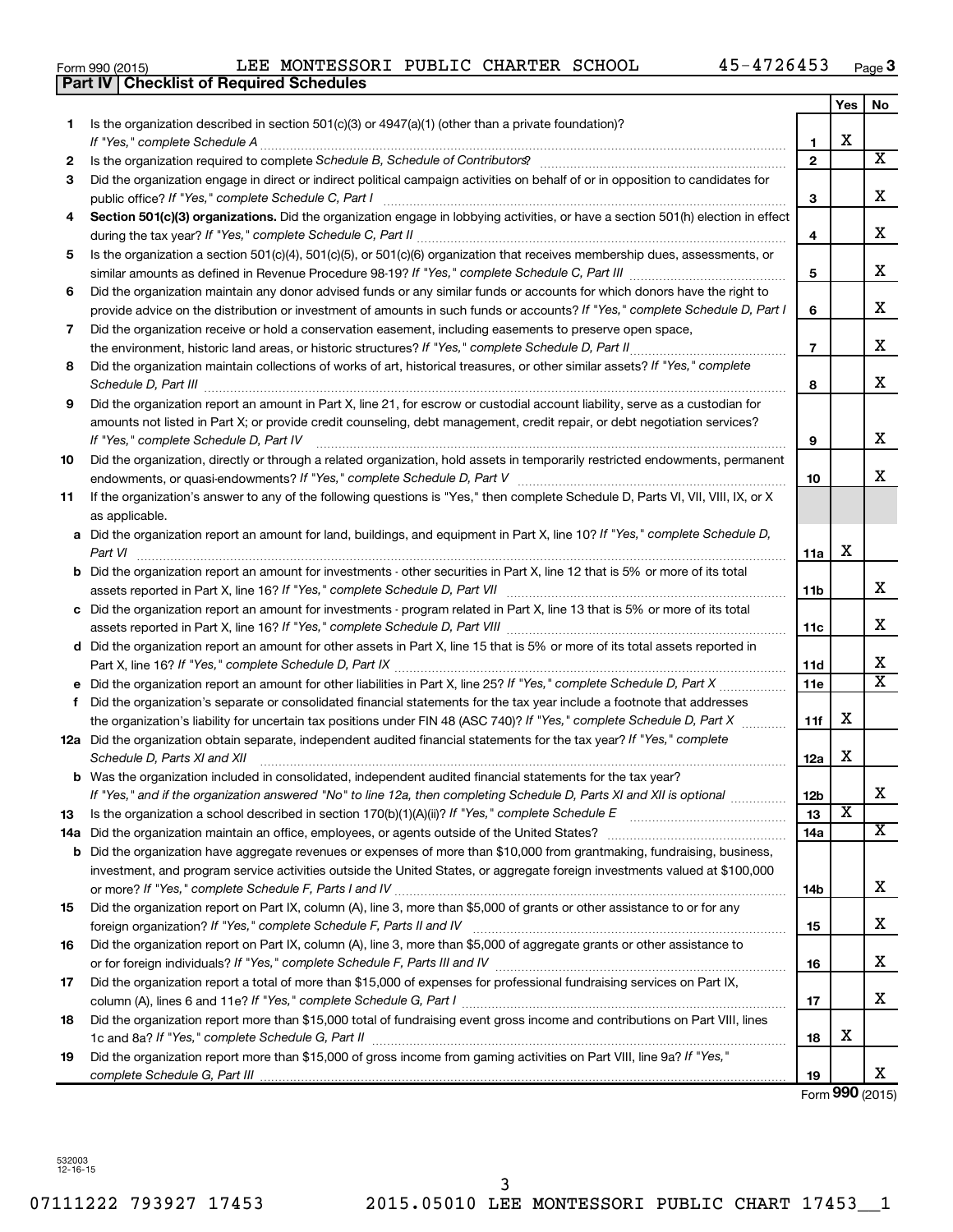| Form 990 (2015) |  |  | LEE MONTESSORI PUBLIC CHARTER SCHOOL |  |  |  | 45-4726453 | Page |  |
|-----------------|--|--|--------------------------------------|--|--|--|------------|------|--|
|-----------------|--|--|--------------------------------------|--|--|--|------------|------|--|

**4**

|    | <b>Part IV   Checklist of Required Schedules (continued)</b>                                                                                                                                         |                 |     |                         |
|----|------------------------------------------------------------------------------------------------------------------------------------------------------------------------------------------------------|-----------------|-----|-------------------------|
|    |                                                                                                                                                                                                      |                 | Yes | No                      |
|    | 20a Did the organization operate one or more hospital facilities? If "Yes," complete Schedule H                                                                                                      | 20a             |     | x                       |
|    |                                                                                                                                                                                                      | 20 <sub>b</sub> |     |                         |
| 21 | Did the organization report more than \$5,000 of grants or other assistance to any domestic organization or                                                                                          |                 |     |                         |
|    |                                                                                                                                                                                                      | 21              |     | X                       |
| 22 | Did the organization report more than \$5,000 of grants or other assistance to or for domestic individuals on                                                                                        |                 |     |                         |
|    |                                                                                                                                                                                                      | 22              |     | х                       |
| 23 | Did the organization answer "Yes" to Part VII, Section A, line 3, 4, or 5 about compensation of the organization's current                                                                           |                 |     |                         |
|    | and former officers, directors, trustees, key employees, and highest compensated employees? If "Yes," complete                                                                                       |                 |     |                         |
|    | Schedule J <b>Example 2 Contract 2 Contract 2 Contract 2 Contract 2 Contract 2 Contract 2 Contract 2 Contract 2 Contract 2 Contract 2 Contract 2 Contract 2 Contract 2 Contract 2 Contract 2 Con</b> | 23              |     | х                       |
|    | 24a Did the organization have a tax-exempt bond issue with an outstanding principal amount of more than \$100,000 as of the                                                                          |                 |     |                         |
|    | last day of the year, that was issued after December 31, 2002? If "Yes," answer lines 24b through 24d and complete                                                                                   |                 |     |                         |
|    | Schedule K. If "No", go to line 25a                                                                                                                                                                  | 24a             |     | X                       |
| b  |                                                                                                                                                                                                      | 24 <sub>b</sub> |     |                         |
|    | Did the organization maintain an escrow account other than a refunding escrow at any time during the year to defease                                                                                 |                 |     |                         |
|    |                                                                                                                                                                                                      | 24c             |     |                         |
|    | d Did the organization act as an "on behalf of" issuer for bonds outstanding at any time during the year?                                                                                            | 24d             |     |                         |
|    | 25a Section 501(c)(3), 501(c)(4), and 501(c)(29) organizations. Did the organization engage in an excess benefit                                                                                     |                 |     |                         |
|    |                                                                                                                                                                                                      | 25a             |     | X                       |
|    | <b>b</b> Is the organization aware that it engaged in an excess benefit transaction with a disqualified person in a prior year, and                                                                  |                 |     |                         |
|    | that the transaction has not been reported on any of the organization's prior Forms 990 or 990-EZ? If "Yes," complete                                                                                |                 |     |                         |
|    | Schedule L, Part I                                                                                                                                                                                   | 25b             |     | х                       |
| 26 | Did the organization report any amount on Part X, line 5, 6, or 22 for receivables from or payables to any current or                                                                                |                 |     |                         |
|    | former officers, directors, trustees, key employees, highest compensated employees, or disqualified persons? If "Yes,"                                                                               |                 |     |                         |
|    | complete Schedule L, Part II                                                                                                                                                                         | 26              |     | X                       |
| 27 | Did the organization provide a grant or other assistance to an officer, director, trustee, key employee, substantial                                                                                 |                 |     |                         |
|    | contributor or employee thereof, a grant selection committee member, or to a 35% controlled entity or family member                                                                                  |                 |     |                         |
|    |                                                                                                                                                                                                      | 27              |     | x                       |
| 28 | Was the organization a party to a business transaction with one of the following parties (see Schedule L, Part IV                                                                                    |                 |     |                         |
|    | instructions for applicable filing thresholds, conditions, and exceptions):                                                                                                                          |                 |     |                         |
| а  | A current or former officer, director, trustee, or key employee? If "Yes," complete Schedule L, Part IV                                                                                              | 28a             |     | x                       |
| b  | A family member of a current or former officer, director, trustee, or key employee? If "Yes," complete Schedule L, Part IV                                                                           | 28 <sub>b</sub> |     | $\overline{\texttt{x}}$ |
|    | c An entity of which a current or former officer, director, trustee, or key employee (or a family member thereof) was an officer,                                                                    |                 |     |                         |
|    | director, trustee, or direct or indirect owner? If "Yes," complete Schedule L, Part IV                                                                                                               | 28c             |     | х                       |
| 29 |                                                                                                                                                                                                      | 29              |     | $\overline{\text{X}}$   |
| 30 | Did the organization receive contributions of art, historical treasures, or other similar assets, or qualified conservation                                                                          |                 |     |                         |
|    |                                                                                                                                                                                                      | 30              |     | Χ                       |
| 31 | Did the organization liquidate, terminate, or dissolve and cease operations?                                                                                                                         |                 |     |                         |
|    |                                                                                                                                                                                                      | 31              |     | x                       |
| 32 | Did the organization sell, exchange, dispose of, or transfer more than 25% of its net assets?/f "Yes," complete                                                                                      |                 |     |                         |
|    |                                                                                                                                                                                                      | 32              |     | х                       |
| 33 | Did the organization own 100% of an entity disregarded as separate from the organization under Regulations                                                                                           |                 |     |                         |
|    |                                                                                                                                                                                                      | 33              |     | х                       |
| 34 | Was the organization related to any tax-exempt or taxable entity? If "Yes," complete Schedule R, Part II, III, or IV, and                                                                            |                 |     |                         |
|    | Part V, line 1                                                                                                                                                                                       | 34              |     | х                       |
|    |                                                                                                                                                                                                      | 35a             |     | $\overline{\text{X}}$   |
|    | b If "Yes" to line 35a, did the organization receive any payment from or engage in any transaction with a controlled entity                                                                          |                 |     |                         |
|    |                                                                                                                                                                                                      | 35b             |     |                         |
| 36 | Section 501(c)(3) organizations. Did the organization make any transfers to an exempt non-charitable related organization?                                                                           |                 |     |                         |
|    |                                                                                                                                                                                                      | 36              |     | x                       |
| 37 | Did the organization conduct more than 5% of its activities through an entity that is not a related organization                                                                                     |                 |     |                         |
|    |                                                                                                                                                                                                      | 37              |     | х                       |
| 38 | Did the organization complete Schedule O and provide explanations in Schedule O for Part VI, lines 11b and 19?                                                                                       |                 |     |                         |
|    |                                                                                                                                                                                                      | 38              | х   |                         |

Form **990** (2015)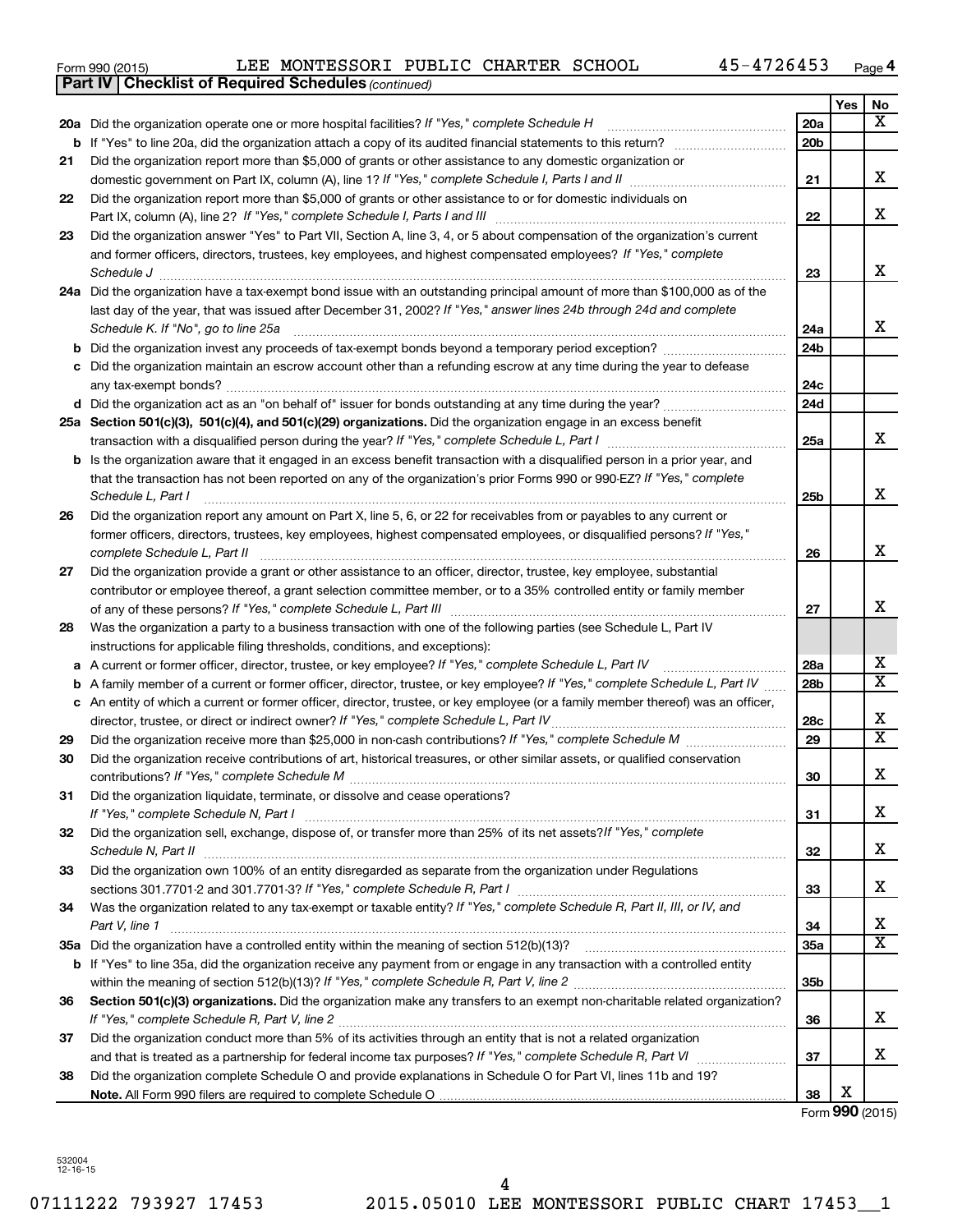|               | 45-4726453<br>LEE MONTESSORI PUBLIC CHARTER SCHOOL<br>Form 990 (2015)                                                                           |                 |     | Page 5          |
|---------------|-------------------------------------------------------------------------------------------------------------------------------------------------|-----------------|-----|-----------------|
| <b>Part V</b> | <b>Statements Regarding Other IRS Filings and Tax Compliance</b>                                                                                |                 |     |                 |
|               | Check if Schedule O contains a response or note to any line in this Part V                                                                      |                 |     |                 |
|               |                                                                                                                                                 |                 | Yes | No              |
|               | 12<br>1a                                                                                                                                        |                 |     |                 |
| b             | $\overline{0}$<br>1 <sub>b</sub><br>Enter the number of Forms W-2G included in line 1a. Enter -0- if not applicable                             |                 |     |                 |
|               | c Did the organization comply with backup withholding rules for reportable payments to vendors and reportable gaming                            |                 |     |                 |
|               |                                                                                                                                                 | 1c              | X   |                 |
|               | 2a Enter the number of employees reported on Form W-3, Transmittal of Wage and Tax Statements,                                                  |                 |     |                 |
|               | 27<br>filed for the calendar year ending with or within the year covered by this return<br>2a                                                   |                 |     |                 |
|               |                                                                                                                                                 | 2 <sub>b</sub>  | X   |                 |
|               |                                                                                                                                                 |                 |     |                 |
|               | 3a Did the organization have unrelated business gross income of \$1,000 or more during the year?                                                | За              |     | х               |
|               |                                                                                                                                                 | 3 <sub>b</sub>  |     |                 |
|               | 4a At any time during the calendar year, did the organization have an interest in, or a signature or other authority over, a                    |                 |     |                 |
|               | financial account in a foreign country (such as a bank account, securities account, or other financial account)?                                | 4a              |     | x               |
|               | <b>b</b> If "Yes," enter the name of the foreign country: $\blacktriangleright$                                                                 |                 |     |                 |
|               | See instructions for filing requirements for FinCEN Form 114, Report of Foreign Bank and Financial Accounts (FBAR).                             |                 |     |                 |
|               |                                                                                                                                                 | 5a              |     | х               |
|               |                                                                                                                                                 | 5 <sub>b</sub>  |     | X               |
|               |                                                                                                                                                 | 5 <sub>c</sub>  |     |                 |
|               | 6a Does the organization have annual gross receipts that are normally greater than \$100,000, and did the organization solicit                  |                 |     |                 |
|               |                                                                                                                                                 | 6a              |     | x               |
|               | <b>b</b> If "Yes," did the organization include with every solicitation an express statement that such contributions or gifts                   |                 |     |                 |
|               |                                                                                                                                                 | 6b              |     |                 |
| 7             | Organizations that may receive deductible contributions under section 170(c).                                                                   |                 |     |                 |
| a             | Did the organization receive a payment in excess of \$75 made partly as a contribution and partly for goods and services provided to the payor? | 7a              |     | x               |
|               |                                                                                                                                                 | 7b              |     |                 |
|               | c Did the organization sell, exchange, or otherwise dispose of tangible personal property for which it was required                             |                 |     |                 |
|               |                                                                                                                                                 | 7c              |     | x               |
|               | 7d                                                                                                                                              |                 |     |                 |
| е             |                                                                                                                                                 | 7e              |     |                 |
| f.            | Did the organization, during the year, pay premiums, directly or indirectly, on a personal benefit contract?                                    | 7f              |     | X               |
|               | If the organization received a contribution of qualified intellectual property, did the organization file Form 8899 as required?                | 7g              |     | X               |
|               | h If the organization received a contribution of cars, boats, airplanes, or other vehicles, did the organization file a Form 1098-C?            | 7h              |     |                 |
| 8             | Sponsoring organizations maintaining donor advised funds. Did a donor advised fund maintained by the                                            |                 |     |                 |
|               |                                                                                                                                                 | 8               |     |                 |
|               | Sponsoring organizations maintaining donor advised funds.                                                                                       |                 |     |                 |
| а             | Did the sponsoring organization make any taxable distributions under section 4966?                                                              | 9a              |     |                 |
| b             | Did the sponsoring organization make a distribution to a donor, donor advisor, or related person?                                               | 9b              |     |                 |
| 10            | Section 501(c)(7) organizations. Enter:                                                                                                         |                 |     |                 |
| a             | 10a                                                                                                                                             |                 |     |                 |
| b             | 10 <sub>b</sub><br>Gross receipts, included on Form 990, Part VIII, line 12, for public use of club facilities                                  |                 |     |                 |
| 11            | Section 501(c)(12) organizations. Enter:                                                                                                        |                 |     |                 |
| а             | 11a                                                                                                                                             |                 |     |                 |
|               | b Gross income from other sources (Do not net amounts due or paid to other sources against                                                      |                 |     |                 |
|               | amounts due or received from them.)<br>11b                                                                                                      |                 |     |                 |
|               | 12a Section 4947(a)(1) non-exempt charitable trusts. Is the organization filing Form 990 in lieu of Form 1041?                                  | 12a             |     |                 |
|               | 12b<br><b>b</b> If "Yes," enter the amount of tax-exempt interest received or accrued during the year                                           |                 |     |                 |
| 13            | Section 501(c)(29) qualified nonprofit health insurance issuers.                                                                                |                 |     |                 |
|               | a Is the organization licensed to issue qualified health plans in more than one state?                                                          | 13a             |     |                 |
|               | Note. See the instructions for additional information the organization must report on Schedule O.                                               |                 |     |                 |
|               | <b>b</b> Enter the amount of reserves the organization is required to maintain by the states in which the                                       |                 |     |                 |
|               | 13b                                                                                                                                             |                 |     |                 |
|               | 13c                                                                                                                                             |                 |     |                 |
|               | 14a Did the organization receive any payments for indoor tanning services during the tax year?                                                  | 14a             |     | x               |
|               |                                                                                                                                                 | 14 <sub>b</sub> |     |                 |
|               |                                                                                                                                                 |                 |     | Form 990 (2015) |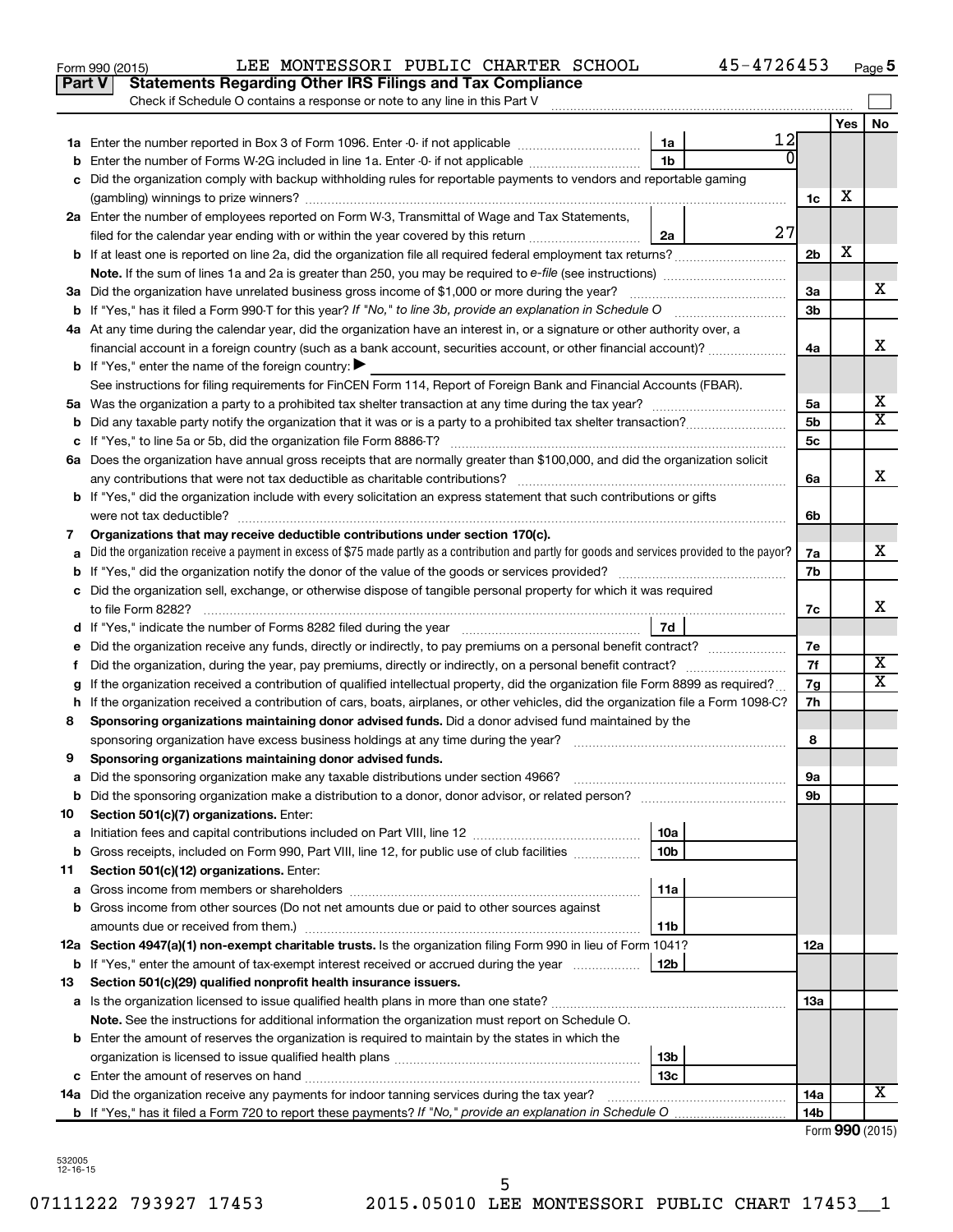| Form 990 (2015) |  |  |
|-----------------|--|--|
|-----------------|--|--|

#### Form 990 (2015) Page LEE MONTESSORI PUBLIC CHARTER SCHOOL 45-4726453

**Part VI** Governance, Management, and Disclosure For each "Yes" response to lines 2 through 7b below, and for a "No" response *to line 8a, 8b, or 10b below, describe the circumstances, processes, or changes in Schedule O. See instructions.*

| <b>Section A. Governing Body and Management</b><br>1a Enter the number of voting members of the governing body at the end of the tax year<br>1a<br>If there are material differences in voting rights among members of the governing body, or if the governing<br>body delegated broad authority to an executive committee or similar committee, explain in Schedule O.<br>Enter the number of voting members included in line 1a, above, who are independent<br>1b<br>b<br>Did any officer, director, trustee, or key employee have a family relationship or a business relationship with any other<br>2<br>officer, director, trustee, or key employee?<br>Did the organization delegate control over management duties customarily performed by or under the direct supervision<br>3<br>Did the organization make any significant changes to its governing documents since the prior Form 990 was filed?<br>4<br>5<br>6<br>Did the organization have members, stockholders, or other persons who had the power to elect or appoint one or<br>7a<br>Are any governance decisions of the organization reserved to (or subject to approval by) members, stockholders, or<br>b<br>Did the organization contemporaneously document the meetings held or written actions undertaken during the year by the following:<br>8<br>а<br>Is there any officer, director, trustee, or key employee listed in Part VII, Section A, who cannot be reached at the<br>9<br>Section B. Policies (This Section B requests information about policies not required by the Internal Revenue Code.)<br><b>b</b> If "Yes," did the organization have written policies and procedures governing the activities of such chapters, affiliates,<br>11a Has the organization provided a complete copy of this Form 990 to all members of its governing body before filing the form?<br>Describe in Schedule O the process, if any, used by the organization to review this Form 990.<br>Did the organization have a written conflict of interest policy? If "No," go to line 13<br>12a<br>Were officers, directors, or trustees, and key employees required to disclose annually interests that could give rise to conflicts?<br>Did the organization regularly and consistently monitor and enforce compliance with the policy? If "Yes," describe<br>с<br>in Schedule O how this was done manufactured and continuum and contact the was done manufactured and contact t<br>13<br>14<br>Did the process for determining compensation of the following persons include a review and approval by independent<br>15 |                 |                         |                         |
|-------------------------------------------------------------------------------------------------------------------------------------------------------------------------------------------------------------------------------------------------------------------------------------------------------------------------------------------------------------------------------------------------------------------------------------------------------------------------------------------------------------------------------------------------------------------------------------------------------------------------------------------------------------------------------------------------------------------------------------------------------------------------------------------------------------------------------------------------------------------------------------------------------------------------------------------------------------------------------------------------------------------------------------------------------------------------------------------------------------------------------------------------------------------------------------------------------------------------------------------------------------------------------------------------------------------------------------------------------------------------------------------------------------------------------------------------------------------------------------------------------------------------------------------------------------------------------------------------------------------------------------------------------------------------------------------------------------------------------------------------------------------------------------------------------------------------------------------------------------------------------------------------------------------------------------------------------------------------------------------------------------------------------------------------------------------------------------------------------------------------------------------------------------------------------------------------------------------------------------------------------------------------------------------------------------------------------------------------------------------------------------------------------------------------------------------------------------------------------------------------------------------------------------------------------------------------------------------|-----------------|-------------------------|-------------------------|
|                                                                                                                                                                                                                                                                                                                                                                                                                                                                                                                                                                                                                                                                                                                                                                                                                                                                                                                                                                                                                                                                                                                                                                                                                                                                                                                                                                                                                                                                                                                                                                                                                                                                                                                                                                                                                                                                                                                                                                                                                                                                                                                                                                                                                                                                                                                                                                                                                                                                                                                                                                                           |                 |                         |                         |
|                                                                                                                                                                                                                                                                                                                                                                                                                                                                                                                                                                                                                                                                                                                                                                                                                                                                                                                                                                                                                                                                                                                                                                                                                                                                                                                                                                                                                                                                                                                                                                                                                                                                                                                                                                                                                                                                                                                                                                                                                                                                                                                                                                                                                                                                                                                                                                                                                                                                                                                                                                                           |                 | Yes                     | No                      |
|                                                                                                                                                                                                                                                                                                                                                                                                                                                                                                                                                                                                                                                                                                                                                                                                                                                                                                                                                                                                                                                                                                                                                                                                                                                                                                                                                                                                                                                                                                                                                                                                                                                                                                                                                                                                                                                                                                                                                                                                                                                                                                                                                                                                                                                                                                                                                                                                                                                                                                                                                                                           | 91              |                         |                         |
|                                                                                                                                                                                                                                                                                                                                                                                                                                                                                                                                                                                                                                                                                                                                                                                                                                                                                                                                                                                                                                                                                                                                                                                                                                                                                                                                                                                                                                                                                                                                                                                                                                                                                                                                                                                                                                                                                                                                                                                                                                                                                                                                                                                                                                                                                                                                                                                                                                                                                                                                                                                           |                 |                         |                         |
|                                                                                                                                                                                                                                                                                                                                                                                                                                                                                                                                                                                                                                                                                                                                                                                                                                                                                                                                                                                                                                                                                                                                                                                                                                                                                                                                                                                                                                                                                                                                                                                                                                                                                                                                                                                                                                                                                                                                                                                                                                                                                                                                                                                                                                                                                                                                                                                                                                                                                                                                                                                           |                 |                         |                         |
|                                                                                                                                                                                                                                                                                                                                                                                                                                                                                                                                                                                                                                                                                                                                                                                                                                                                                                                                                                                                                                                                                                                                                                                                                                                                                                                                                                                                                                                                                                                                                                                                                                                                                                                                                                                                                                                                                                                                                                                                                                                                                                                                                                                                                                                                                                                                                                                                                                                                                                                                                                                           | 8               |                         |                         |
|                                                                                                                                                                                                                                                                                                                                                                                                                                                                                                                                                                                                                                                                                                                                                                                                                                                                                                                                                                                                                                                                                                                                                                                                                                                                                                                                                                                                                                                                                                                                                                                                                                                                                                                                                                                                                                                                                                                                                                                                                                                                                                                                                                                                                                                                                                                                                                                                                                                                                                                                                                                           |                 |                         |                         |
|                                                                                                                                                                                                                                                                                                                                                                                                                                                                                                                                                                                                                                                                                                                                                                                                                                                                                                                                                                                                                                                                                                                                                                                                                                                                                                                                                                                                                                                                                                                                                                                                                                                                                                                                                                                                                                                                                                                                                                                                                                                                                                                                                                                                                                                                                                                                                                                                                                                                                                                                                                                           | $\mathbf{2}$    |                         | х                       |
|                                                                                                                                                                                                                                                                                                                                                                                                                                                                                                                                                                                                                                                                                                                                                                                                                                                                                                                                                                                                                                                                                                                                                                                                                                                                                                                                                                                                                                                                                                                                                                                                                                                                                                                                                                                                                                                                                                                                                                                                                                                                                                                                                                                                                                                                                                                                                                                                                                                                                                                                                                                           |                 |                         |                         |
|                                                                                                                                                                                                                                                                                                                                                                                                                                                                                                                                                                                                                                                                                                                                                                                                                                                                                                                                                                                                                                                                                                                                                                                                                                                                                                                                                                                                                                                                                                                                                                                                                                                                                                                                                                                                                                                                                                                                                                                                                                                                                                                                                                                                                                                                                                                                                                                                                                                                                                                                                                                           | 3               |                         | х                       |
|                                                                                                                                                                                                                                                                                                                                                                                                                                                                                                                                                                                                                                                                                                                                                                                                                                                                                                                                                                                                                                                                                                                                                                                                                                                                                                                                                                                                                                                                                                                                                                                                                                                                                                                                                                                                                                                                                                                                                                                                                                                                                                                                                                                                                                                                                                                                                                                                                                                                                                                                                                                           | 4               |                         | $\overline{\mathbf{x}}$ |
|                                                                                                                                                                                                                                                                                                                                                                                                                                                                                                                                                                                                                                                                                                                                                                                                                                                                                                                                                                                                                                                                                                                                                                                                                                                                                                                                                                                                                                                                                                                                                                                                                                                                                                                                                                                                                                                                                                                                                                                                                                                                                                                                                                                                                                                                                                                                                                                                                                                                                                                                                                                           | 5               |                         | $\overline{\mathbf{x}}$ |
|                                                                                                                                                                                                                                                                                                                                                                                                                                                                                                                                                                                                                                                                                                                                                                                                                                                                                                                                                                                                                                                                                                                                                                                                                                                                                                                                                                                                                                                                                                                                                                                                                                                                                                                                                                                                                                                                                                                                                                                                                                                                                                                                                                                                                                                                                                                                                                                                                                                                                                                                                                                           | 6               |                         | $\overline{\mathbf{x}}$ |
|                                                                                                                                                                                                                                                                                                                                                                                                                                                                                                                                                                                                                                                                                                                                                                                                                                                                                                                                                                                                                                                                                                                                                                                                                                                                                                                                                                                                                                                                                                                                                                                                                                                                                                                                                                                                                                                                                                                                                                                                                                                                                                                                                                                                                                                                                                                                                                                                                                                                                                                                                                                           |                 |                         |                         |
|                                                                                                                                                                                                                                                                                                                                                                                                                                                                                                                                                                                                                                                                                                                                                                                                                                                                                                                                                                                                                                                                                                                                                                                                                                                                                                                                                                                                                                                                                                                                                                                                                                                                                                                                                                                                                                                                                                                                                                                                                                                                                                                                                                                                                                                                                                                                                                                                                                                                                                                                                                                           | 7a              |                         | X                       |
|                                                                                                                                                                                                                                                                                                                                                                                                                                                                                                                                                                                                                                                                                                                                                                                                                                                                                                                                                                                                                                                                                                                                                                                                                                                                                                                                                                                                                                                                                                                                                                                                                                                                                                                                                                                                                                                                                                                                                                                                                                                                                                                                                                                                                                                                                                                                                                                                                                                                                                                                                                                           |                 |                         |                         |
|                                                                                                                                                                                                                                                                                                                                                                                                                                                                                                                                                                                                                                                                                                                                                                                                                                                                                                                                                                                                                                                                                                                                                                                                                                                                                                                                                                                                                                                                                                                                                                                                                                                                                                                                                                                                                                                                                                                                                                                                                                                                                                                                                                                                                                                                                                                                                                                                                                                                                                                                                                                           | 7b              |                         | x                       |
|                                                                                                                                                                                                                                                                                                                                                                                                                                                                                                                                                                                                                                                                                                                                                                                                                                                                                                                                                                                                                                                                                                                                                                                                                                                                                                                                                                                                                                                                                                                                                                                                                                                                                                                                                                                                                                                                                                                                                                                                                                                                                                                                                                                                                                                                                                                                                                                                                                                                                                                                                                                           |                 |                         |                         |
|                                                                                                                                                                                                                                                                                                                                                                                                                                                                                                                                                                                                                                                                                                                                                                                                                                                                                                                                                                                                                                                                                                                                                                                                                                                                                                                                                                                                                                                                                                                                                                                                                                                                                                                                                                                                                                                                                                                                                                                                                                                                                                                                                                                                                                                                                                                                                                                                                                                                                                                                                                                           | 8a              | х                       |                         |
|                                                                                                                                                                                                                                                                                                                                                                                                                                                                                                                                                                                                                                                                                                                                                                                                                                                                                                                                                                                                                                                                                                                                                                                                                                                                                                                                                                                                                                                                                                                                                                                                                                                                                                                                                                                                                                                                                                                                                                                                                                                                                                                                                                                                                                                                                                                                                                                                                                                                                                                                                                                           | 8b              | $\overline{\textbf{x}}$ |                         |
|                                                                                                                                                                                                                                                                                                                                                                                                                                                                                                                                                                                                                                                                                                                                                                                                                                                                                                                                                                                                                                                                                                                                                                                                                                                                                                                                                                                                                                                                                                                                                                                                                                                                                                                                                                                                                                                                                                                                                                                                                                                                                                                                                                                                                                                                                                                                                                                                                                                                                                                                                                                           |                 |                         |                         |
|                                                                                                                                                                                                                                                                                                                                                                                                                                                                                                                                                                                                                                                                                                                                                                                                                                                                                                                                                                                                                                                                                                                                                                                                                                                                                                                                                                                                                                                                                                                                                                                                                                                                                                                                                                                                                                                                                                                                                                                                                                                                                                                                                                                                                                                                                                                                                                                                                                                                                                                                                                                           | 9               |                         | х                       |
|                                                                                                                                                                                                                                                                                                                                                                                                                                                                                                                                                                                                                                                                                                                                                                                                                                                                                                                                                                                                                                                                                                                                                                                                                                                                                                                                                                                                                                                                                                                                                                                                                                                                                                                                                                                                                                                                                                                                                                                                                                                                                                                                                                                                                                                                                                                                                                                                                                                                                                                                                                                           |                 |                         |                         |
|                                                                                                                                                                                                                                                                                                                                                                                                                                                                                                                                                                                                                                                                                                                                                                                                                                                                                                                                                                                                                                                                                                                                                                                                                                                                                                                                                                                                                                                                                                                                                                                                                                                                                                                                                                                                                                                                                                                                                                                                                                                                                                                                                                                                                                                                                                                                                                                                                                                                                                                                                                                           |                 | Yes                     | No                      |
|                                                                                                                                                                                                                                                                                                                                                                                                                                                                                                                                                                                                                                                                                                                                                                                                                                                                                                                                                                                                                                                                                                                                                                                                                                                                                                                                                                                                                                                                                                                                                                                                                                                                                                                                                                                                                                                                                                                                                                                                                                                                                                                                                                                                                                                                                                                                                                                                                                                                                                                                                                                           | 10a             |                         | х                       |
|                                                                                                                                                                                                                                                                                                                                                                                                                                                                                                                                                                                                                                                                                                                                                                                                                                                                                                                                                                                                                                                                                                                                                                                                                                                                                                                                                                                                                                                                                                                                                                                                                                                                                                                                                                                                                                                                                                                                                                                                                                                                                                                                                                                                                                                                                                                                                                                                                                                                                                                                                                                           |                 |                         |                         |
|                                                                                                                                                                                                                                                                                                                                                                                                                                                                                                                                                                                                                                                                                                                                                                                                                                                                                                                                                                                                                                                                                                                                                                                                                                                                                                                                                                                                                                                                                                                                                                                                                                                                                                                                                                                                                                                                                                                                                                                                                                                                                                                                                                                                                                                                                                                                                                                                                                                                                                                                                                                           | 10b             |                         |                         |
|                                                                                                                                                                                                                                                                                                                                                                                                                                                                                                                                                                                                                                                                                                                                                                                                                                                                                                                                                                                                                                                                                                                                                                                                                                                                                                                                                                                                                                                                                                                                                                                                                                                                                                                                                                                                                                                                                                                                                                                                                                                                                                                                                                                                                                                                                                                                                                                                                                                                                                                                                                                           | 11a             | X                       |                         |
|                                                                                                                                                                                                                                                                                                                                                                                                                                                                                                                                                                                                                                                                                                                                                                                                                                                                                                                                                                                                                                                                                                                                                                                                                                                                                                                                                                                                                                                                                                                                                                                                                                                                                                                                                                                                                                                                                                                                                                                                                                                                                                                                                                                                                                                                                                                                                                                                                                                                                                                                                                                           |                 |                         |                         |
|                                                                                                                                                                                                                                                                                                                                                                                                                                                                                                                                                                                                                                                                                                                                                                                                                                                                                                                                                                                                                                                                                                                                                                                                                                                                                                                                                                                                                                                                                                                                                                                                                                                                                                                                                                                                                                                                                                                                                                                                                                                                                                                                                                                                                                                                                                                                                                                                                                                                                                                                                                                           |                 | х                       |                         |
|                                                                                                                                                                                                                                                                                                                                                                                                                                                                                                                                                                                                                                                                                                                                                                                                                                                                                                                                                                                                                                                                                                                                                                                                                                                                                                                                                                                                                                                                                                                                                                                                                                                                                                                                                                                                                                                                                                                                                                                                                                                                                                                                                                                                                                                                                                                                                                                                                                                                                                                                                                                           | 12a             | X                       |                         |
|                                                                                                                                                                                                                                                                                                                                                                                                                                                                                                                                                                                                                                                                                                                                                                                                                                                                                                                                                                                                                                                                                                                                                                                                                                                                                                                                                                                                                                                                                                                                                                                                                                                                                                                                                                                                                                                                                                                                                                                                                                                                                                                                                                                                                                                                                                                                                                                                                                                                                                                                                                                           | 12 <sub>b</sub> |                         |                         |
|                                                                                                                                                                                                                                                                                                                                                                                                                                                                                                                                                                                                                                                                                                                                                                                                                                                                                                                                                                                                                                                                                                                                                                                                                                                                                                                                                                                                                                                                                                                                                                                                                                                                                                                                                                                                                                                                                                                                                                                                                                                                                                                                                                                                                                                                                                                                                                                                                                                                                                                                                                                           |                 | X                       |                         |
|                                                                                                                                                                                                                                                                                                                                                                                                                                                                                                                                                                                                                                                                                                                                                                                                                                                                                                                                                                                                                                                                                                                                                                                                                                                                                                                                                                                                                                                                                                                                                                                                                                                                                                                                                                                                                                                                                                                                                                                                                                                                                                                                                                                                                                                                                                                                                                                                                                                                                                                                                                                           | 12c             | $\overline{\mathbf{x}}$ |                         |
|                                                                                                                                                                                                                                                                                                                                                                                                                                                                                                                                                                                                                                                                                                                                                                                                                                                                                                                                                                                                                                                                                                                                                                                                                                                                                                                                                                                                                                                                                                                                                                                                                                                                                                                                                                                                                                                                                                                                                                                                                                                                                                                                                                                                                                                                                                                                                                                                                                                                                                                                                                                           | 13              |                         |                         |
|                                                                                                                                                                                                                                                                                                                                                                                                                                                                                                                                                                                                                                                                                                                                                                                                                                                                                                                                                                                                                                                                                                                                                                                                                                                                                                                                                                                                                                                                                                                                                                                                                                                                                                                                                                                                                                                                                                                                                                                                                                                                                                                                                                                                                                                                                                                                                                                                                                                                                                                                                                                           | 14              | X                       |                         |
|                                                                                                                                                                                                                                                                                                                                                                                                                                                                                                                                                                                                                                                                                                                                                                                                                                                                                                                                                                                                                                                                                                                                                                                                                                                                                                                                                                                                                                                                                                                                                                                                                                                                                                                                                                                                                                                                                                                                                                                                                                                                                                                                                                                                                                                                                                                                                                                                                                                                                                                                                                                           |                 |                         |                         |
| persons, comparability data, and contemporaneous substantiation of the deliberation and decision?                                                                                                                                                                                                                                                                                                                                                                                                                                                                                                                                                                                                                                                                                                                                                                                                                                                                                                                                                                                                                                                                                                                                                                                                                                                                                                                                                                                                                                                                                                                                                                                                                                                                                                                                                                                                                                                                                                                                                                                                                                                                                                                                                                                                                                                                                                                                                                                                                                                                                         |                 |                         |                         |
| The organization's CEO, Executive Director, or top management official [111] [12] manument content or organization's CEO, Executive Director, or top management official [11] manument content or or or or or or or or or or o<br>а                                                                                                                                                                                                                                                                                                                                                                                                                                                                                                                                                                                                                                                                                                                                                                                                                                                                                                                                                                                                                                                                                                                                                                                                                                                                                                                                                                                                                                                                                                                                                                                                                                                                                                                                                                                                                                                                                                                                                                                                                                                                                                                                                                                                                                                                                                                                                       | 15a             |                         | x                       |
|                                                                                                                                                                                                                                                                                                                                                                                                                                                                                                                                                                                                                                                                                                                                                                                                                                                                                                                                                                                                                                                                                                                                                                                                                                                                                                                                                                                                                                                                                                                                                                                                                                                                                                                                                                                                                                                                                                                                                                                                                                                                                                                                                                                                                                                                                                                                                                                                                                                                                                                                                                                           | 15b             |                         | $\mathbf x$             |
| If "Yes" to line 15a or 15b, describe the process in Schedule O (see instructions).                                                                                                                                                                                                                                                                                                                                                                                                                                                                                                                                                                                                                                                                                                                                                                                                                                                                                                                                                                                                                                                                                                                                                                                                                                                                                                                                                                                                                                                                                                                                                                                                                                                                                                                                                                                                                                                                                                                                                                                                                                                                                                                                                                                                                                                                                                                                                                                                                                                                                                       |                 |                         |                         |
| 16a Did the organization invest in, contribute assets to, or participate in a joint venture or similar arrangement with a                                                                                                                                                                                                                                                                                                                                                                                                                                                                                                                                                                                                                                                                                                                                                                                                                                                                                                                                                                                                                                                                                                                                                                                                                                                                                                                                                                                                                                                                                                                                                                                                                                                                                                                                                                                                                                                                                                                                                                                                                                                                                                                                                                                                                                                                                                                                                                                                                                                                 |                 |                         |                         |
| taxable entity during the year?                                                                                                                                                                                                                                                                                                                                                                                                                                                                                                                                                                                                                                                                                                                                                                                                                                                                                                                                                                                                                                                                                                                                                                                                                                                                                                                                                                                                                                                                                                                                                                                                                                                                                                                                                                                                                                                                                                                                                                                                                                                                                                                                                                                                                                                                                                                                                                                                                                                                                                                                                           | 16a             |                         | x                       |
| b If "Yes," did the organization follow a written policy or procedure requiring the organization to evaluate its participation                                                                                                                                                                                                                                                                                                                                                                                                                                                                                                                                                                                                                                                                                                                                                                                                                                                                                                                                                                                                                                                                                                                                                                                                                                                                                                                                                                                                                                                                                                                                                                                                                                                                                                                                                                                                                                                                                                                                                                                                                                                                                                                                                                                                                                                                                                                                                                                                                                                            |                 |                         |                         |
| in joint venture arrangements under applicable federal tax law, and take steps to safeguard the organization's                                                                                                                                                                                                                                                                                                                                                                                                                                                                                                                                                                                                                                                                                                                                                                                                                                                                                                                                                                                                                                                                                                                                                                                                                                                                                                                                                                                                                                                                                                                                                                                                                                                                                                                                                                                                                                                                                                                                                                                                                                                                                                                                                                                                                                                                                                                                                                                                                                                                            |                 |                         |                         |
| exempt status with respect to such arrangements?                                                                                                                                                                                                                                                                                                                                                                                                                                                                                                                                                                                                                                                                                                                                                                                                                                                                                                                                                                                                                                                                                                                                                                                                                                                                                                                                                                                                                                                                                                                                                                                                                                                                                                                                                                                                                                                                                                                                                                                                                                                                                                                                                                                                                                                                                                                                                                                                                                                                                                                                          | 16b             |                         |                         |
| <b>Section C. Disclosure</b>                                                                                                                                                                                                                                                                                                                                                                                                                                                                                                                                                                                                                                                                                                                                                                                                                                                                                                                                                                                                                                                                                                                                                                                                                                                                                                                                                                                                                                                                                                                                                                                                                                                                                                                                                                                                                                                                                                                                                                                                                                                                                                                                                                                                                                                                                                                                                                                                                                                                                                                                                              |                 |                         |                         |
| <b>NONE</b><br>List the states with which a copy of this Form 990 is required to be filed $\blacktriangleright$<br>17                                                                                                                                                                                                                                                                                                                                                                                                                                                                                                                                                                                                                                                                                                                                                                                                                                                                                                                                                                                                                                                                                                                                                                                                                                                                                                                                                                                                                                                                                                                                                                                                                                                                                                                                                                                                                                                                                                                                                                                                                                                                                                                                                                                                                                                                                                                                                                                                                                                                     |                 |                         |                         |
| Section 6104 requires an organization to make its Forms 1023 (or 1024 if applicable), 990, and 990-T (Section 501(c)(3)s only) available<br>18                                                                                                                                                                                                                                                                                                                                                                                                                                                                                                                                                                                                                                                                                                                                                                                                                                                                                                                                                                                                                                                                                                                                                                                                                                                                                                                                                                                                                                                                                                                                                                                                                                                                                                                                                                                                                                                                                                                                                                                                                                                                                                                                                                                                                                                                                                                                                                                                                                            |                 |                         |                         |
| for public inspection. Indicate how you made these available. Check all that apply.                                                                                                                                                                                                                                                                                                                                                                                                                                                                                                                                                                                                                                                                                                                                                                                                                                                                                                                                                                                                                                                                                                                                                                                                                                                                                                                                                                                                                                                                                                                                                                                                                                                                                                                                                                                                                                                                                                                                                                                                                                                                                                                                                                                                                                                                                                                                                                                                                                                                                                       |                 |                         |                         |
| $X$ Upon request<br>Own website<br>Another's website<br>Other (explain in Schedule O)                                                                                                                                                                                                                                                                                                                                                                                                                                                                                                                                                                                                                                                                                                                                                                                                                                                                                                                                                                                                                                                                                                                                                                                                                                                                                                                                                                                                                                                                                                                                                                                                                                                                                                                                                                                                                                                                                                                                                                                                                                                                                                                                                                                                                                                                                                                                                                                                                                                                                                     |                 |                         |                         |
| Describe in Schedule O whether (and if so, how) the organization made its governing documents, conflict of interest policy, and financial<br>19                                                                                                                                                                                                                                                                                                                                                                                                                                                                                                                                                                                                                                                                                                                                                                                                                                                                                                                                                                                                                                                                                                                                                                                                                                                                                                                                                                                                                                                                                                                                                                                                                                                                                                                                                                                                                                                                                                                                                                                                                                                                                                                                                                                                                                                                                                                                                                                                                                           |                 |                         |                         |
| statements available to the public during the tax year.                                                                                                                                                                                                                                                                                                                                                                                                                                                                                                                                                                                                                                                                                                                                                                                                                                                                                                                                                                                                                                                                                                                                                                                                                                                                                                                                                                                                                                                                                                                                                                                                                                                                                                                                                                                                                                                                                                                                                                                                                                                                                                                                                                                                                                                                                                                                                                                                                                                                                                                                   |                 |                         |                         |
| State the name, address, and telephone number of the person who possesses the organization's books and records:<br>20                                                                                                                                                                                                                                                                                                                                                                                                                                                                                                                                                                                                                                                                                                                                                                                                                                                                                                                                                                                                                                                                                                                                                                                                                                                                                                                                                                                                                                                                                                                                                                                                                                                                                                                                                                                                                                                                                                                                                                                                                                                                                                                                                                                                                                                                                                                                                                                                                                                                     |                 |                         |                         |
| THE ORGANIZATION - 202-779-9740                                                                                                                                                                                                                                                                                                                                                                                                                                                                                                                                                                                                                                                                                                                                                                                                                                                                                                                                                                                                                                                                                                                                                                                                                                                                                                                                                                                                                                                                                                                                                                                                                                                                                                                                                                                                                                                                                                                                                                                                                                                                                                                                                                                                                                                                                                                                                                                                                                                                                                                                                           |                 |                         |                         |
| 20017<br>3025 4TH STREET, NE, WASHINGTON,<br>DC                                                                                                                                                                                                                                                                                                                                                                                                                                                                                                                                                                                                                                                                                                                                                                                                                                                                                                                                                                                                                                                                                                                                                                                                                                                                                                                                                                                                                                                                                                                                                                                                                                                                                                                                                                                                                                                                                                                                                                                                                                                                                                                                                                                                                                                                                                                                                                                                                                                                                                                                           |                 |                         |                         |
| 532006 12-16-15                                                                                                                                                                                                                                                                                                                                                                                                                                                                                                                                                                                                                                                                                                                                                                                                                                                                                                                                                                                                                                                                                                                                                                                                                                                                                                                                                                                                                                                                                                                                                                                                                                                                                                                                                                                                                                                                                                                                                                                                                                                                                                                                                                                                                                                                                                                                                                                                                                                                                                                                                                           |                 | Form 990 (2015)         |                         |
| 6                                                                                                                                                                                                                                                                                                                                                                                                                                                                                                                                                                                                                                                                                                                                                                                                                                                                                                                                                                                                                                                                                                                                                                                                                                                                                                                                                                                                                                                                                                                                                                                                                                                                                                                                                                                                                                                                                                                                                                                                                                                                                                                                                                                                                                                                                                                                                                                                                                                                                                                                                                                         |                 |                         |                         |
| 2015.05010 LEE MONTESSORI PUBLIC CHART 17453_1<br>07111222 793927 17453                                                                                                                                                                                                                                                                                                                                                                                                                                                                                                                                                                                                                                                                                                                                                                                                                                                                                                                                                                                                                                                                                                                                                                                                                                                                                                                                                                                                                                                                                                                                                                                                                                                                                                                                                                                                                                                                                                                                                                                                                                                                                                                                                                                                                                                                                                                                                                                                                                                                                                                   |                 |                         |                         |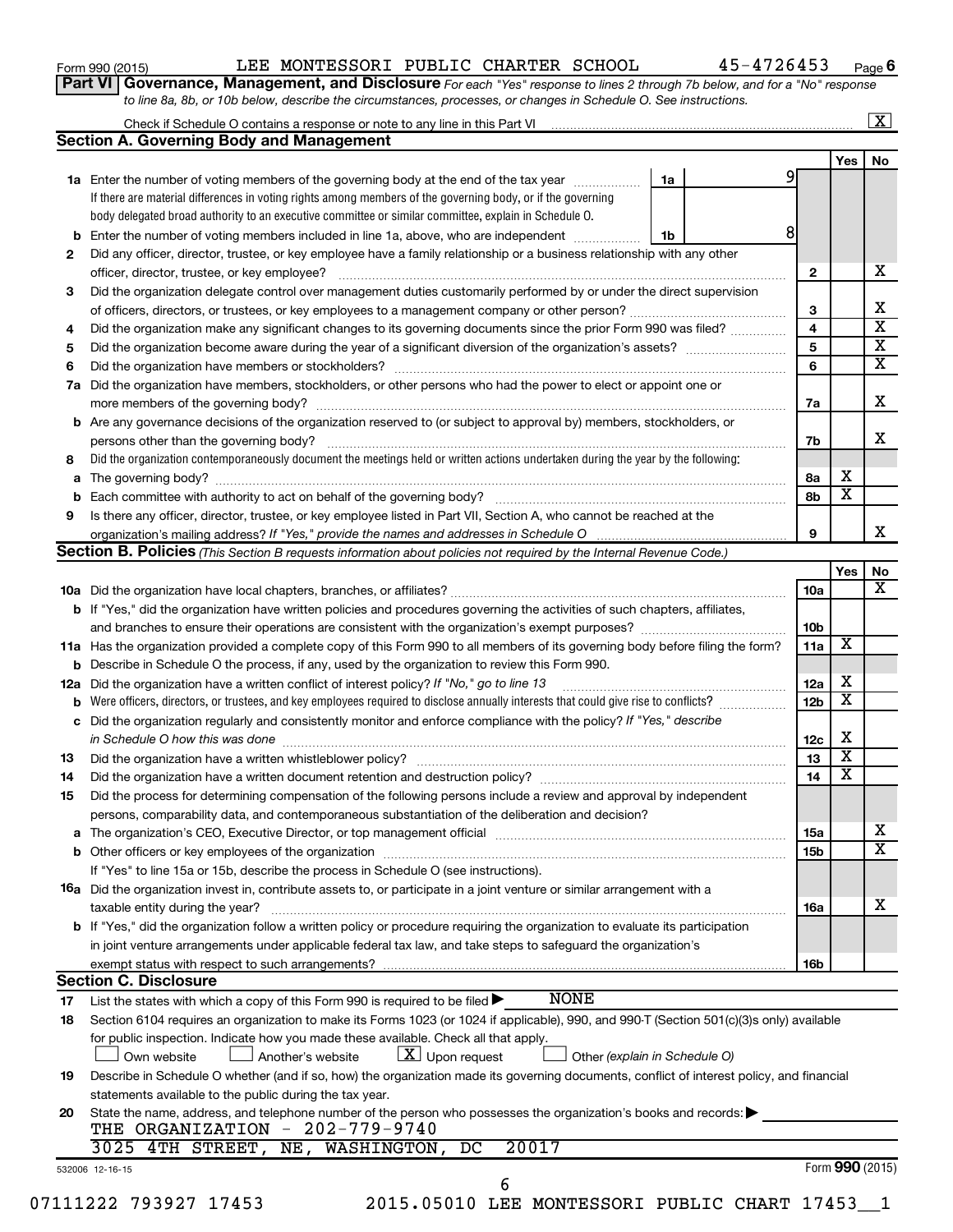$\Box$ 

| Part VII Compensation of Officers, Directors, Trustees, Key Employees, Highest Compensated |  |
|--------------------------------------------------------------------------------------------|--|
| <b>Employees, and Independent Contractors</b>                                              |  |

#### Check if Schedule O contains a response or note to any line in this Part VII

**Section A. Officers, Directors, Trustees, Key Employees, and Highest Compensated Employees**

**1a**  Complete this table for all persons required to be listed. Report compensation for the calendar year ending with or within the organization's tax year.

**•** List all of the organization's current officers, directors, trustees (whether individuals or organizations), regardless of amount of compensation.

**•** List all of the organization's **current** key employees, if any. See instructions for definition of "key employee." Enter -0- in columns  $(D)$ ,  $(E)$ , and  $(F)$  if no compensation was paid.

**•** List the organization's five current highest compensated employees (other than an officer, director, trustee, or key employee) who received report-

**•** List all of the organization's former officers, key employees, and highest compensated employees who received more than \$100,000 of able compensation (Box 5 of Form W-2 and/or Box 7 of Form 1099-MISC) of more than \$100,000 from the organization and any related organizations. reportable compensation from the organization and any related organizations.

**•** List all of the organization's former directors or trustees that received, in the capacity as a former director or trustee of the organization, more than \$10,000 of reportable compensation from the organization and any related organizations.

List persons in the following order: individual trustees or directors; institutional trustees; officers; key employees; highest compensated employees; and former such persons.

|  |  |  | Check this box if neither the organization nor any related organization compensated any current officer, director, or trustee. |  |  |
|--|--|--|--------------------------------------------------------------------------------------------------------------------------------|--|--|
|  |  |  |                                                                                                                                |  |  |

| (A)                        | (B)                    | (C)                            |                                                                  |             |              | (D)                             | (E)       | (F)                 |                                  |                          |
|----------------------------|------------------------|--------------------------------|------------------------------------------------------------------|-------------|--------------|---------------------------------|-----------|---------------------|----------------------------------|--------------------------|
| Name and Title             | Average                |                                | Position<br>(do not check more than one                          |             |              |                                 |           | Reportable          | Reportable                       | Estimated                |
|                            | hours per              |                                | box, unless person is both an<br>officer and a director/trustee) |             | compensation | compensation                    | amount of |                     |                                  |                          |
|                            | week                   |                                |                                                                  |             |              |                                 |           | from                | from related                     | other                    |
|                            | (list any<br>hours for |                                |                                                                  |             |              |                                 |           | the<br>organization | organizations<br>(W-2/1099-MISC) | compensation<br>from the |
|                            | related                |                                |                                                                  |             |              |                                 |           | (W-2/1099-MISC)     |                                  | organization             |
|                            | organizations          |                                |                                                                  |             |              |                                 |           |                     |                                  | and related              |
|                            | below                  |                                |                                                                  |             |              |                                 |           |                     |                                  | organizations            |
|                            | line)                  | Individual trustee or director | Institutional trustee                                            | Officer     | Key employee | Highest compensated<br>employee | Former    |                     |                                  |                          |
| (1) DOMINIQUE FORTUNE      | 1.00                   |                                |                                                                  |             |              |                                 |           |                     |                                  |                          |
| <b>CHAIR</b>               |                        | X                              |                                                                  | $\mathbf x$ |              |                                 |           | $\mathbf 0$ .       | 0.                               | $\mathbf 0$ .            |
| (2) CHRISTINA NAGEY        | 1.00                   |                                |                                                                  |             |              |                                 |           |                     |                                  |                          |
| VICE-CHAIR                 |                        | X                              |                                                                  | $\mathbf X$ |              |                                 |           | $\mathbf 0$ .       | 0.                               | $\mathbf 0$ .            |
| (3) CRAIG MCCULLOUGH       | 1.00                   |                                |                                                                  |             |              |                                 |           |                     |                                  |                          |
| TREASURER                  |                        | $\mathbf X$                    |                                                                  | $\mathbf X$ |              |                                 |           | $\mathbf 0$ .       | 0.                               | $\mathbf 0$ .            |
| (4) KELLY SMITH            | 1.00                   |                                |                                                                  |             |              |                                 |           |                     |                                  |                          |
| SECRETARY                  |                        | X                              |                                                                  | $\mathbf X$ |              |                                 |           | $\mathbf 0$ .       | 0.                               | $\mathbf 0$ .            |
| (5) DJAHNA AKINYEMI        | 1.00                   |                                |                                                                  |             |              |                                 |           |                     |                                  |                          |
| <b>DIRECTOR</b>            |                        | X                              |                                                                  |             |              |                                 |           | $\mathbf 0$ .       | 0.                               | $\mathbf 0$ .            |
| (6) MARIMBA JOHNSON BRIGHT | 1.00                   |                                |                                                                  |             |              |                                 |           |                     |                                  |                          |
| <b>DIRECTOR</b>            |                        | $\mathbf X$                    |                                                                  |             |              |                                 |           | $\mathbf 0$ .       | 0.                               | $\mathbf 0$ .            |
| (7) LANCE HELMING          | 1.00                   |                                |                                                                  |             |              |                                 |           |                     |                                  |                          |
| <b>DIRECTOR</b>            |                        | $\mathbf X$                    |                                                                  |             |              |                                 |           | 0.                  | 0.                               | $\mathbf 0$ .            |
| (8) BEVERLY O'BRYANT       | 1.00                   |                                |                                                                  |             |              |                                 |           |                     |                                  |                          |
| <b>DIRECTOR</b>            |                        | $\mathbf X$                    |                                                                  |             |              |                                 |           | 0.                  | 0.                               | $\mathbf 0$ .            |
| (9) CHRIS PENCIKOWSKI      | 40.00                  |                                |                                                                  |             |              |                                 |           |                     |                                  |                          |
| HEAD OF SCHOOL             |                        | $\mathbf X$                    |                                                                  | $\mathbf X$ |              |                                 |           | 121,927.            | 0.                               | 5,479.                   |
|                            |                        |                                |                                                                  |             |              |                                 |           |                     |                                  |                          |
|                            |                        |                                |                                                                  |             |              |                                 |           |                     |                                  |                          |
|                            |                        |                                |                                                                  |             |              |                                 |           |                     |                                  |                          |
|                            |                        |                                |                                                                  |             |              |                                 |           |                     |                                  |                          |
|                            |                        |                                |                                                                  |             |              |                                 |           |                     |                                  |                          |
|                            |                        |                                |                                                                  |             |              |                                 |           |                     |                                  |                          |
|                            |                        |                                |                                                                  |             |              |                                 |           |                     |                                  |                          |
|                            |                        |                                |                                                                  |             |              |                                 |           |                     |                                  |                          |
|                            |                        |                                |                                                                  |             |              |                                 |           |                     |                                  |                          |
|                            |                        |                                |                                                                  |             |              |                                 |           |                     |                                  |                          |
|                            |                        |                                |                                                                  |             |              |                                 |           |                     |                                  |                          |
|                            |                        |                                |                                                                  |             |              |                                 |           |                     |                                  |                          |
|                            |                        |                                |                                                                  |             |              |                                 |           |                     |                                  |                          |
|                            |                        |                                |                                                                  |             |              |                                 |           |                     |                                  |                          |
|                            |                        |                                |                                                                  |             |              |                                 |           |                     |                                  |                          |
|                            |                        |                                |                                                                  |             |              |                                 |           |                     |                                  |                          |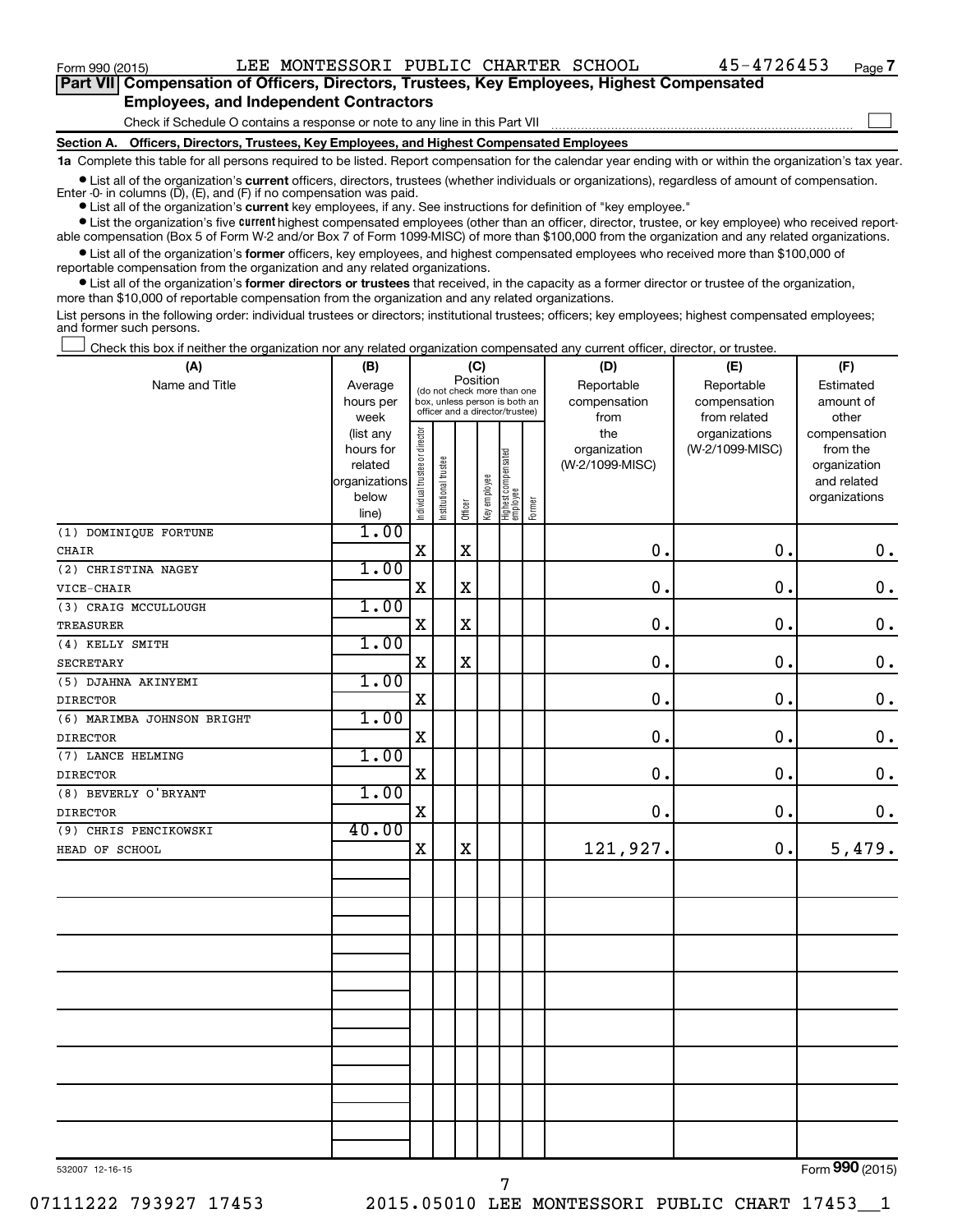|                 | Form 990 (2015)                                                                                                                        |               |                                |                                                              |         |              |                                   |        | LEE MONTESSORI PUBLIC CHARTER SCHOOL | 45-4726453      |    |   |               | Page 8           |
|-----------------|----------------------------------------------------------------------------------------------------------------------------------------|---------------|--------------------------------|--------------------------------------------------------------|---------|--------------|-----------------------------------|--------|--------------------------------------|-----------------|----|---|---------------|------------------|
| <b>Part VII</b> | Section A. Officers, Directors, Trustees, Key Employees, and Highest Compensated Employees (continued)                                 |               |                                |                                                              |         |              |                                   |        |                                      |                 |    |   |               |                  |
|                 | (A)                                                                                                                                    | (B)           |                                |                                                              | (C)     |              |                                   |        | (D)                                  | (E)             |    |   | (F)           |                  |
|                 | Name and title                                                                                                                         | Average       |                                |                                                              |         | Position     |                                   |        | Reportable                           | Reportable      |    |   | Estimated     |                  |
|                 |                                                                                                                                        | hours per     |                                | (do not check more than one<br>box, unless person is both an |         |              |                                   |        | compensation                         | compensation    |    |   | amount of     |                  |
|                 |                                                                                                                                        | week          |                                | officer and a director/trustee)                              |         |              |                                   |        | from                                 | from related    |    |   | other         |                  |
|                 |                                                                                                                                        | (list any     |                                |                                                              |         |              |                                   |        | the                                  | organizations   |    |   | compensation  |                  |
|                 |                                                                                                                                        | hours for     |                                |                                                              |         |              |                                   |        | organization                         | (W-2/1099-MISC) |    |   | from the      |                  |
|                 |                                                                                                                                        | related       | Individual trustee or director |                                                              |         |              |                                   |        | (W-2/1099-MISC)                      |                 |    |   | organization  |                  |
|                 |                                                                                                                                        | organizations |                                | Institutional trustee                                        |         | Key employee |                                   |        |                                      |                 |    |   | and related   |                  |
|                 |                                                                                                                                        | below         |                                |                                                              |         |              |                                   |        |                                      |                 |    |   | organizations |                  |
|                 |                                                                                                                                        | line)         |                                |                                                              | Officer |              | Highest compensated<br>  employee | Former |                                      |                 |    |   |               |                  |
|                 |                                                                                                                                        |               |                                |                                                              |         |              |                                   |        |                                      |                 |    |   |               |                  |
|                 |                                                                                                                                        |               |                                |                                                              |         |              |                                   |        |                                      |                 |    |   |               |                  |
|                 |                                                                                                                                        |               |                                |                                                              |         |              |                                   |        |                                      |                 |    |   |               |                  |
|                 |                                                                                                                                        |               |                                |                                                              |         |              |                                   |        |                                      |                 |    |   |               |                  |
|                 |                                                                                                                                        |               |                                |                                                              |         |              |                                   |        |                                      |                 |    |   |               |                  |
|                 |                                                                                                                                        |               |                                |                                                              |         |              |                                   |        |                                      |                 |    |   |               |                  |
|                 |                                                                                                                                        |               |                                |                                                              |         |              |                                   |        |                                      |                 |    |   |               |                  |
|                 |                                                                                                                                        |               |                                |                                                              |         |              |                                   |        |                                      |                 |    |   |               |                  |
|                 |                                                                                                                                        |               |                                |                                                              |         |              |                                   |        |                                      |                 |    |   |               |                  |
|                 |                                                                                                                                        |               |                                |                                                              |         |              |                                   |        |                                      |                 |    |   |               |                  |
|                 |                                                                                                                                        |               |                                |                                                              |         |              |                                   |        |                                      |                 |    |   |               |                  |
|                 |                                                                                                                                        |               |                                |                                                              |         |              |                                   |        |                                      |                 |    |   |               |                  |
|                 |                                                                                                                                        |               |                                |                                                              |         |              |                                   |        |                                      |                 |    |   |               |                  |
|                 |                                                                                                                                        |               |                                |                                                              |         |              |                                   |        |                                      |                 |    |   |               |                  |
|                 |                                                                                                                                        |               |                                |                                                              |         |              |                                   |        |                                      |                 |    |   |               |                  |
|                 |                                                                                                                                        |               |                                |                                                              |         |              |                                   |        |                                      |                 |    |   |               |                  |
|                 |                                                                                                                                        |               |                                |                                                              |         |              |                                   |        |                                      |                 |    |   |               |                  |
|                 |                                                                                                                                        |               |                                |                                                              |         |              |                                   |        |                                      |                 |    |   |               |                  |
|                 |                                                                                                                                        |               |                                |                                                              |         |              |                                   |        |                                      |                 |    |   |               |                  |
|                 | 1b Sub-total                                                                                                                           |               |                                |                                                              |         |              |                                   |        | 121,927.                             |                 | о. |   |               | 5,479.           |
|                 | c Total from continuation sheets to Part VII, Section A manufactured by                                                                |               |                                |                                                              |         |              |                                   |        | О.                                   |                 | σ. |   |               | $\overline{0}$ . |
|                 |                                                                                                                                        |               |                                |                                                              |         |              |                                   |        | 121,927.                             |                 | 0. |   |               | 5,479.           |
| 2               | Total number of individuals (including but not limited to those listed above) who received more than \$100,000 of reportable           |               |                                |                                                              |         |              |                                   |        |                                      |                 |    |   |               |                  |
|                 | compensation from the organization $\blacktriangleright$                                                                               |               |                                |                                                              |         |              |                                   |        |                                      |                 |    |   |               |                  |
|                 |                                                                                                                                        |               |                                |                                                              |         |              |                                   |        |                                      |                 |    |   | Yes           | <b>No</b>        |
| 3               | Did the organization list any former officer, director, or trustee, key employee, or highest compensated employee on                   |               |                                |                                                              |         |              |                                   |        |                                      |                 |    |   |               |                  |
|                 | line 1a? If "Yes," complete Schedule J for such individual [11] [12] manufacture 1a? If "Yes," complete Schedule J for such individual |               |                                |                                                              |         |              |                                   |        |                                      |                 |    | 3 |               | х                |
|                 | For any individual listed on line 1a, is the sum of reportable compensation and other compensation from the organization               |               |                                |                                                              |         |              |                                   |        |                                      |                 |    |   |               |                  |
|                 | and related organizations greater than \$150,000? If "Yes," complete Schedule J for such individual                                    |               |                                |                                                              |         |              |                                   |        |                                      |                 |    | 4 |               | х                |
| 5               | Did any person listed on line 1a receive or accrue compensation from any unrelated organization or individual for services             |               |                                |                                                              |         |              |                                   |        |                                      |                 |    |   |               |                  |
|                 | rendered to the organization? If "Yes," complete Schedule J for such person                                                            |               |                                |                                                              |         |              |                                   |        |                                      |                 |    | 5 |               | X                |
|                 | <b>Section B. Independent Contractors</b>                                                                                              |               |                                |                                                              |         |              |                                   |        |                                      |                 |    |   |               |                  |
| 1               | Complete this table for your five highest compensated independent contractors that received more than \$100,000 of compensation from   |               |                                |                                                              |         |              |                                   |        |                                      |                 |    |   |               |                  |
|                 | the organization. Report compensation for the calendar year ending with or within the organization's tax year.                         |               |                                |                                                              |         |              |                                   |        |                                      |                 |    |   |               |                  |
|                 | (A)                                                                                                                                    |               |                                |                                                              |         |              |                                   |        | (B)                                  |                 |    |   | (C)           |                  |
|                 | Name and business address                                                                                                              |               |                                | <b>NONE</b>                                                  |         |              |                                   |        | Description of services              |                 |    |   | Compensation  |                  |
|                 |                                                                                                                                        |               |                                |                                                              |         |              |                                   |        |                                      |                 |    |   |               |                  |
|                 |                                                                                                                                        |               |                                |                                                              |         |              |                                   |        |                                      |                 |    |   |               |                  |
|                 |                                                                                                                                        |               |                                |                                                              |         |              |                                   |        |                                      |                 |    |   |               |                  |
|                 |                                                                                                                                        |               |                                |                                                              |         |              |                                   |        |                                      |                 |    |   |               |                  |
|                 |                                                                                                                                        |               |                                |                                                              |         |              |                                   |        |                                      |                 |    |   |               |                  |
|                 |                                                                                                                                        |               |                                |                                                              |         |              |                                   |        |                                      |                 |    |   |               |                  |
|                 |                                                                                                                                        |               |                                |                                                              |         |              |                                   |        |                                      |                 |    |   |               |                  |
|                 |                                                                                                                                        |               |                                |                                                              |         |              |                                   |        |                                      |                 |    |   |               |                  |
|                 |                                                                                                                                        |               |                                |                                                              |         |              |                                   |        |                                      |                 |    |   |               |                  |
|                 |                                                                                                                                        |               |                                |                                                              |         |              |                                   |        |                                      |                 |    |   |               |                  |
|                 |                                                                                                                                        |               |                                |                                                              |         |              |                                   |        |                                      |                 |    |   |               |                  |
| 2               | Total number of independent contractors (including but not limited to those listed above) who received more than                       |               |                                |                                                              |         |              |                                   |        |                                      |                 |    |   |               |                  |
|                 | \$100,000 of compensation from the organization                                                                                        |               |                                |                                                              |         |              | 0                                 |        |                                      |                 |    |   |               |                  |
|                 |                                                                                                                                        |               |                                |                                                              |         |              |                                   |        |                                      |                 |    |   |               | Form 990 (2015)  |

| 532008 |    |
|--------|----|
| -16-   | 15 |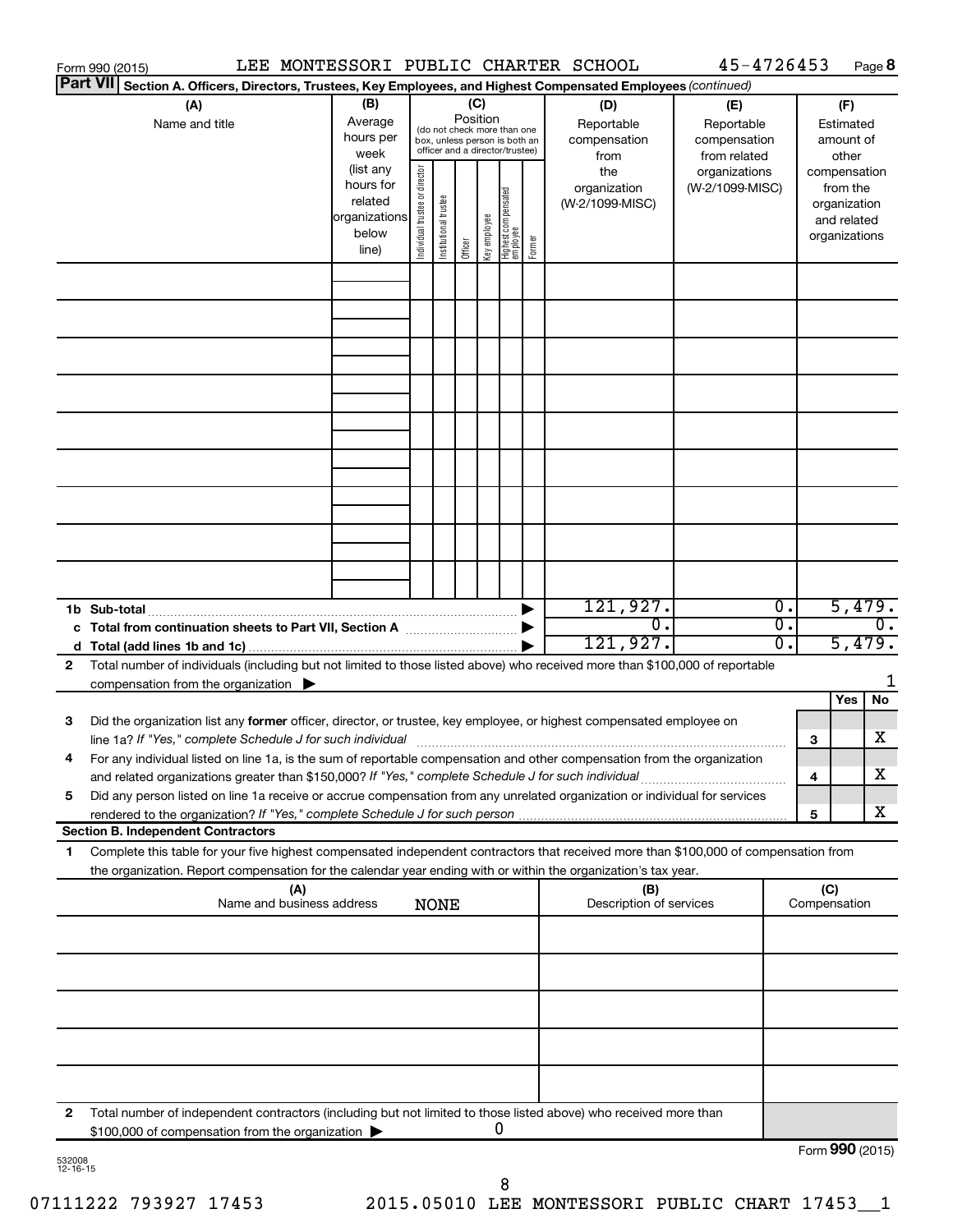|                                                           |      |   | Form 990 (2015)                                                         |                |                                | LEE MONTESSORI PUBLIC CHARTER SCHOOL    |                                          | 45-4726453                       | Page 9                                                             |
|-----------------------------------------------------------|------|---|-------------------------------------------------------------------------|----------------|--------------------------------|-----------------------------------------|------------------------------------------|----------------------------------|--------------------------------------------------------------------|
| <b>Part VIII</b>                                          |      |   | <b>Statement of Revenue</b>                                             |                |                                |                                         |                                          |                                  |                                                                    |
|                                                           |      |   |                                                                         |                |                                | (A)                                     | (B)                                      | $\overline{C}$                   |                                                                    |
|                                                           |      |   |                                                                         |                |                                | Total revenue                           | Related or<br>exempt function<br>revenue | Unrelated<br>business<br>revenue | (D)<br>Revenue excluded<br>from tax under<br>sections<br>512 - 514 |
|                                                           |      |   | 1 a Federated campaigns                                                 | 1a             |                                |                                         |                                          |                                  |                                                                    |
|                                                           |      |   |                                                                         | 1 <sub>b</sub> |                                |                                         |                                          |                                  |                                                                    |
|                                                           |      |   |                                                                         | 1 <sub>c</sub> | 20,044.                        |                                         |                                          |                                  |                                                                    |
|                                                           |      |   | d Related organizations                                                 | 1 <sub>d</sub> |                                |                                         |                                          |                                  |                                                                    |
|                                                           |      |   | e Government grants (contributions)                                     | 1e             | 271, 285.                      |                                         |                                          |                                  |                                                                    |
|                                                           |      |   | f All other contributions, gifts, grants, and                           |                |                                |                                         |                                          |                                  |                                                                    |
|                                                           |      |   | similar amounts not included above                                      | 1f             | 8,214.                         |                                         |                                          |                                  |                                                                    |
| Contributions, Gifts, Grants<br>and Other Similar Amounts |      |   | g Noncash contributions included in lines 1a-1f: \$                     |                |                                |                                         |                                          |                                  |                                                                    |
|                                                           |      |   |                                                                         |                | $\blacktriangleright$          | 299,543.                                |                                          |                                  |                                                                    |
|                                                           |      |   |                                                                         |                | <b>Business Code</b><br>900099 |                                         |                                          |                                  |                                                                    |
| Program Service<br>Revenue                                |      |   | 2 a PER PUPIL APPROPRIATIO<br><b>b PER PUPIL FACULTY ALLO</b>           |                | 900099                         | $\frac{1,634,222.1,634,222.}{324,896.}$ |                                          |                                  |                                                                    |
|                                                           |      |   | <b>ACTIVITY FEES</b>                                                    |                | 611710                         |                                         | $126, 324.$ , $126, 324.$                |                                  |                                                                    |
|                                                           |      |   |                                                                         |                |                                |                                         |                                          |                                  |                                                                    |
|                                                           |      | d |                                                                         |                |                                |                                         |                                          |                                  |                                                                    |
|                                                           |      | е | All other program service revenue                                       |                |                                |                                         |                                          |                                  |                                                                    |
|                                                           |      |   |                                                                         |                | $\blacktriangleright$          | 2,085,442.                              |                                          |                                  |                                                                    |
|                                                           | 3    |   | Investment income (including dividends, interest, and                   |                |                                |                                         |                                          |                                  |                                                                    |
|                                                           |      |   |                                                                         |                |                                |                                         |                                          |                                  |                                                                    |
|                                                           | 4    |   | Income from investment of tax-exempt bond proceeds                      |                |                                |                                         |                                          |                                  |                                                                    |
|                                                           | 5    |   |                                                                         |                |                                |                                         |                                          |                                  |                                                                    |
|                                                           |      |   |                                                                         | (i) Real       | (ii) Personal                  |                                         |                                          |                                  |                                                                    |
|                                                           |      |   | 6 a Gross rents                                                         |                |                                |                                         |                                          |                                  |                                                                    |
|                                                           |      |   | b Less: rental expenses                                                 |                |                                |                                         |                                          |                                  |                                                                    |
|                                                           |      |   | c Rental income or (loss)                                               |                |                                |                                         |                                          |                                  |                                                                    |
|                                                           |      |   |                                                                         |                | ▶                              |                                         |                                          |                                  |                                                                    |
|                                                           |      |   | 7 a Gross amount from sales of                                          | (i) Securities | (ii) Other                     |                                         |                                          |                                  |                                                                    |
|                                                           |      |   | assets other than inventory                                             |                |                                |                                         |                                          |                                  |                                                                    |
|                                                           |      |   | <b>b</b> Less: cost or other basis                                      |                |                                |                                         |                                          |                                  |                                                                    |
|                                                           |      |   | and sales expenses                                                      |                |                                |                                         |                                          |                                  |                                                                    |
|                                                           |      |   |                                                                         |                |                                |                                         |                                          |                                  |                                                                    |
|                                                           |      |   | 8 a Gross income from fundraising events (not                           |                |                                |                                         |                                          |                                  |                                                                    |
| <b>Other Revenue</b>                                      |      |   | including \$ $20,044 \cdot \text{of}$                                   |                |                                |                                         |                                          |                                  |                                                                    |
|                                                           |      |   | contributions reported on line 1c). See                                 |                |                                |                                         |                                          |                                  |                                                                    |
|                                                           |      |   |                                                                         |                |                                |                                         |                                          |                                  |                                                                    |
|                                                           |      |   |                                                                         |                | $b \overline{14, 476}$ .       |                                         |                                          |                                  |                                                                    |
|                                                           |      |   | c Net income or (loss) from fundraising events                          |                |                                | 0.                                      |                                          |                                  |                                                                    |
|                                                           |      |   | 9 a Gross income from gaming activities. See                            |                |                                |                                         |                                          |                                  |                                                                    |
|                                                           |      |   |                                                                         |                |                                |                                         |                                          |                                  |                                                                    |
|                                                           |      |   |                                                                         |                | $\mathbf b$                    |                                         |                                          |                                  |                                                                    |
|                                                           |      |   | c Net income or (loss) from gaming activities                           |                | ▶                              |                                         |                                          |                                  |                                                                    |
|                                                           |      |   | 10 a Gross sales of inventory, less returns                             |                |                                |                                         |                                          |                                  |                                                                    |
|                                                           |      |   |                                                                         |                |                                |                                         |                                          |                                  |                                                                    |
|                                                           |      |   |                                                                         |                | ▶                              |                                         |                                          |                                  |                                                                    |
|                                                           |      |   | c Net income or (loss) from sales of inventory<br>Miscellaneous Revenue |                | <b>Business Code</b>           |                                         |                                          |                                  |                                                                    |
|                                                           | 11 a |   |                                                                         |                |                                |                                         |                                          |                                  |                                                                    |
|                                                           |      | b | <u> 1980 - Johann Stein, mars an deus Amerikaansk kommunister (</u>     |                |                                |                                         |                                          |                                  |                                                                    |
|                                                           |      | с | <u> 1989 - Johann Barbara, martin a</u>                                 |                |                                |                                         |                                          |                                  |                                                                    |
|                                                           |      | d |                                                                         |                |                                |                                         |                                          |                                  |                                                                    |
|                                                           |      |   |                                                                         |                |                                |                                         |                                          |                                  |                                                                    |
|                                                           | 12   |   |                                                                         |                |                                |                                         |                                          | $\overline{0}$ .                 | $\overline{0}$ .                                                   |
| 532009 12-16-15                                           |      |   |                                                                         |                |                                |                                         |                                          |                                  | Form 990 (2015)                                                    |
|                                                           |      |   |                                                                         |                |                                | 9                                       |                                          |                                  |                                                                    |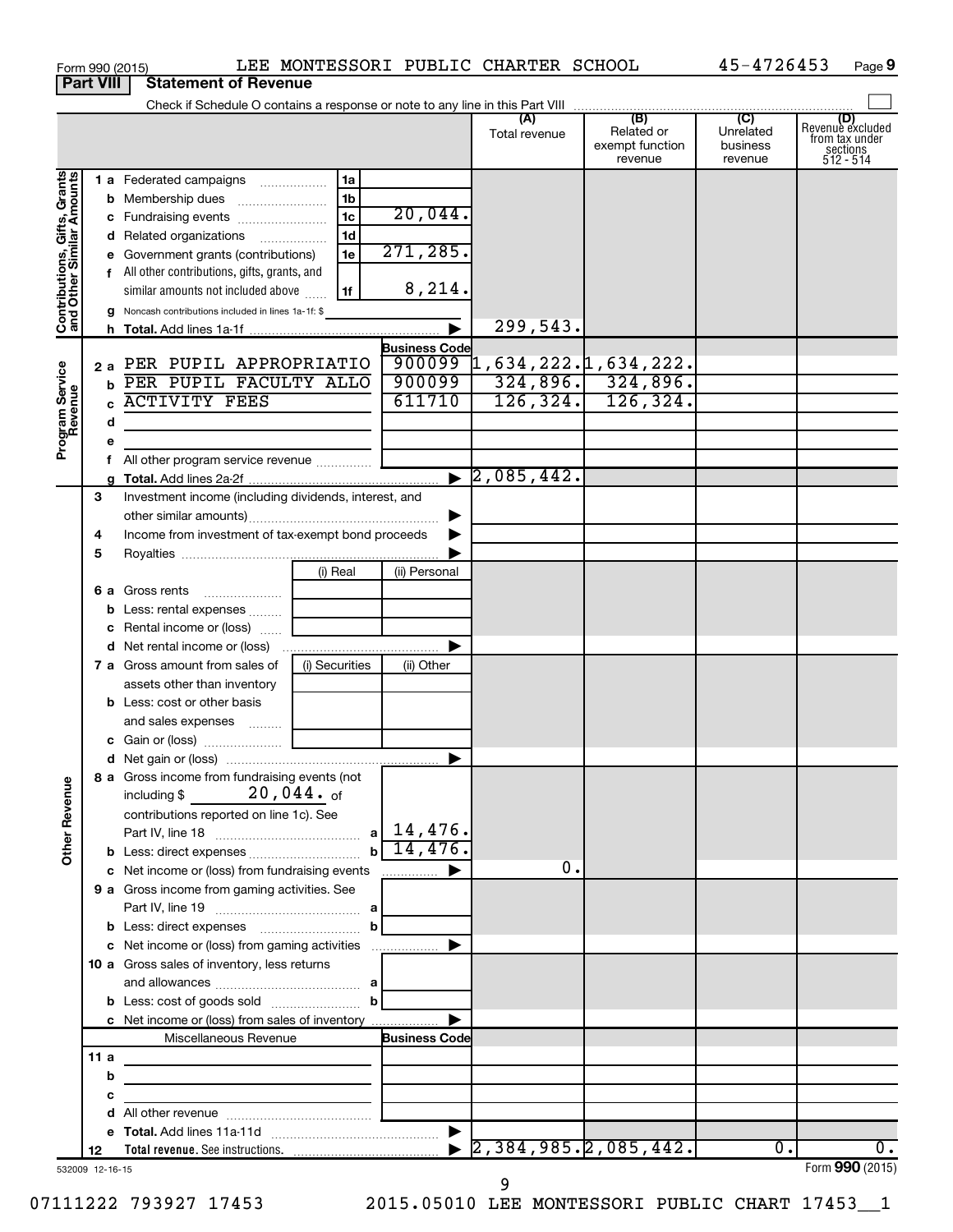**Part IX Statement of Functional Expenses**

|              | Section 501(c)(3) and 501(c)(4) organizations must complete all columns. All other organizations must complete column (A).                                                                                  |                |                             |                                    |                         |
|--------------|-------------------------------------------------------------------------------------------------------------------------------------------------------------------------------------------------------------|----------------|-----------------------------|------------------------------------|-------------------------|
|              | Check if Schedule O contains a response or note to any line in this Part IX                                                                                                                                 | (A)            | (B)                         | (C)                                | (D)                     |
|              | Do not include amounts reported on lines 6b,<br>7b, 8b, 9b, and 10b of Part VIII.                                                                                                                           | Total expenses | Program service<br>expenses | Management and<br>general expenses | Fundraising<br>expenses |
| 1            | Grants and other assistance to domestic organizations                                                                                                                                                       |                |                             |                                    |                         |
|              | and domestic governments. See Part IV, line 21                                                                                                                                                              |                |                             |                                    |                         |
| $\mathbf{2}$ | Grants and other assistance to domestic                                                                                                                                                                     |                |                             |                                    |                         |
|              | individuals. See Part IV, line 22                                                                                                                                                                           |                |                             |                                    |                         |
| 3            | Grants and other assistance to foreign                                                                                                                                                                      |                |                             |                                    |                         |
|              | organizations, foreign governments, and foreign                                                                                                                                                             |                |                             |                                    |                         |
|              | individuals. See Part IV, lines 15 and 16                                                                                                                                                                   |                |                             |                                    |                         |
| 4            | Benefits paid to or for members                                                                                                                                                                             |                |                             |                                    |                         |
| 5            | Compensation of current officers, directors,                                                                                                                                                                |                |                             |                                    |                         |
|              | trustees, and key employees                                                                                                                                                                                 | 125,079.       | 39,441.                     | 79,521.                            | 6,117.                  |
| 6            | Compensation not included above, to disqualified                                                                                                                                                            |                |                             |                                    |                         |
|              | persons (as defined under section 4958(f)(1)) and                                                                                                                                                           |                |                             |                                    |                         |
|              | persons described in section 4958(c)(3)(B)<br>$\overline{\phantom{a}}$                                                                                                                                      | 911,080.       | 809, 278.                   | 97,475.                            | 4,327.                  |
| 7            |                                                                                                                                                                                                             |                |                             |                                    |                         |
| 8            | Pension plan accruals and contributions (include                                                                                                                                                            | 18, 754.       | 15,378.                     | 3,188.                             | 188.                    |
|              | section 401(k) and 403(b) employer contributions)                                                                                                                                                           | 92, 372.       | 76,677.                     | 14,854.                            | 841.                    |
| 9            |                                                                                                                                                                                                             | 82,227.        | 67,426.                     | 13,979.                            | 822.                    |
| 10<br>11     | Fees for services (non-employees):                                                                                                                                                                          |                |                             |                                    |                         |
|              |                                                                                                                                                                                                             | 21,283.        |                             | 21,283.                            |                         |
| b            |                                                                                                                                                                                                             | 3,338.         |                             | 3,338.                             |                         |
|              |                                                                                                                                                                                                             | 60,872.        |                             | 60,872.                            |                         |
| d            |                                                                                                                                                                                                             |                |                             |                                    |                         |
|              | e Professional fundraising services. See Part IV, line 17                                                                                                                                                   |                |                             |                                    |                         |
| f            | Investment management fees                                                                                                                                                                                  |                |                             |                                    |                         |
| g            | Other. (If line 11g amount exceeds 10% of line 25,                                                                                                                                                          |                |                             |                                    |                         |
|              | column (A) amount, list line 11g expenses on Sch O.)                                                                                                                                                        | 7,376.         | 5,986.                      | 1,390.                             |                         |
| 12           |                                                                                                                                                                                                             |                |                             |                                    |                         |
| 13           |                                                                                                                                                                                                             | 39,680.        | 32,538.                     | 7,142.                             |                         |
| 14           |                                                                                                                                                                                                             |                |                             |                                    |                         |
| 15           |                                                                                                                                                                                                             |                |                             |                                    |                         |
| 16           |                                                                                                                                                                                                             | 254,555.       | 208, 735.                   | 45,820.                            |                         |
| 17           |                                                                                                                                                                                                             |                |                             |                                    |                         |
| 18           | Payments of travel or entertainment expenses                                                                                                                                                                |                |                             |                                    |                         |
|              | for any federal, state, or local public officials                                                                                                                                                           |                |                             |                                    |                         |
| 19           | Conferences, conventions, and meetings                                                                                                                                                                      |                |                             |                                    |                         |
| 20           | Interest                                                                                                                                                                                                    |                |                             |                                    |                         |
| 21           |                                                                                                                                                                                                             |                |                             |                                    |                         |
| 22           | Depreciation, depletion, and amortization                                                                                                                                                                   | 11,714.        | 9,371.                      | 2,343.<br>10,372.                  |                         |
| 23           | Insurance                                                                                                                                                                                                   | 10,372.        |                             |                                    |                         |
| 24           | Other expenses. Itemize expenses not covered<br>above. (List miscellaneous expenses in line 24e. If line<br>24e amount exceeds 10% of line 25, column (A)<br>amount, list line 24e expenses on Schedule O.) |                |                             |                                    |                         |
|              | DIRECT STUDENT COSTS                                                                                                                                                                                        | 315,609.       | 315,609.                    |                                    |                         |
| b            | FOOD SERVICES/CATERING                                                                                                                                                                                      | 87,043.        | 87,043.                     |                                    |                         |
|              | STAFF DEVELOPMENT                                                                                                                                                                                           | 51,290.        | 42,058.                     | 8,719.                             | 513.                    |
| d            | <b>BANK FEE</b>                                                                                                                                                                                             | 1,887.         |                             | 1,887.                             |                         |
|              | e All other expenses                                                                                                                                                                                        | 4,133.         | 3,389.                      | 744.                               |                         |
| 25           | Total functional expenses. Add lines 1 through 24e                                                                                                                                                          | 2,098,664.     | 1,712,929.                  | 372,927.                           | 12,808.                 |
| 26           | Joint costs. Complete this line only if the organization                                                                                                                                                    |                |                             |                                    |                         |
|              | reported in column (B) joint costs from a combined                                                                                                                                                          |                |                             |                                    |                         |
|              | educational campaign and fundraising solicitation.                                                                                                                                                          |                |                             |                                    |                         |
|              | Check here $\blacktriangleright$<br>if following SOP 98-2 (ASC 958-720)                                                                                                                                     |                |                             |                                    |                         |

532010 12-16-15

Form (2015) **990**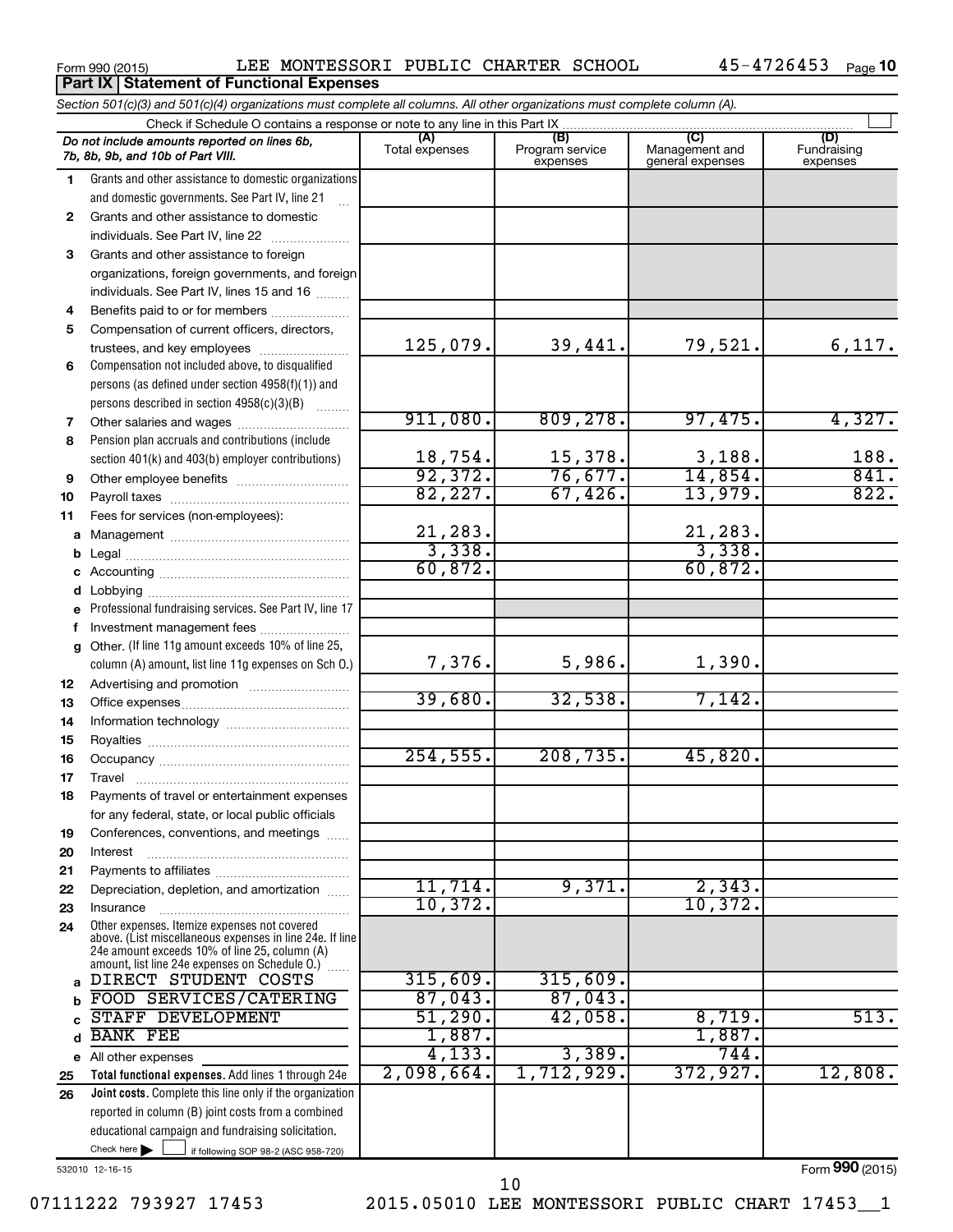| basis. Complete Part VI of Schedule D                                                                                        | 10a             | 127,059. |           |                 |           |
|------------------------------------------------------------------------------------------------------------------------------|-----------------|----------|-----------|-----------------|-----------|
|                                                                                                                              | 10 <sub>b</sub> | 22,116.  | 56,987.   | 10 <sub>c</sub> | 104,943.  |
|                                                                                                                              |                 |          |           | 11              |           |
|                                                                                                                              |                 |          |           | 12              |           |
|                                                                                                                              |                 |          |           | 13              |           |
|                                                                                                                              |                 |          |           | 14              |           |
|                                                                                                                              |                 |          | 5,000.    | 15              | 5,000.    |
|                                                                                                                              |                 |          | 338,957.  | 16              | 700, 514. |
|                                                                                                                              |                 |          | 113,837.  | 17              | 238,073.  |
|                                                                                                                              |                 |          |           | 18              |           |
|                                                                                                                              |                 |          |           | 19              |           |
|                                                                                                                              |                 |          |           | 20              |           |
| Escrow or custodial account liability. Complete Part IV of Schedule D                                                        |                 |          |           | 21              |           |
| Loans and other payables to current and former officers, directors, trustees,                                                |                 |          |           |                 |           |
| key employees, highest compensated employees, and disqualified persons.                                                      |                 |          |           |                 |           |
|                                                                                                                              |                 |          |           | 22              |           |
| Secured mortgages and notes payable to unrelated third parties                                                               |                 |          |           | 23              |           |
|                                                                                                                              |                 |          |           | 24              |           |
| Other liabilities (including federal income tax, payables to related third                                                   |                 |          |           |                 |           |
| parties, and other liabilities not included on lines 17-24). Complete Part X of                                              |                 |          |           |                 |           |
| Schedule D                                                                                                                   |                 |          | 49,000.   | 25              | 0.        |
|                                                                                                                              |                 |          | 162, 837. | 26              | 238,073.  |
| Organizations that follow SFAS 117 (ASC 958), check here $\blacktriangleright \begin{array}{c} \boxed{X} \\ \end{array}$ and |                 |          |           |                 |           |
| complete lines 27 through 29, and lines 33 and 34.                                                                           |                 |          |           |                 |           |
|                                                                                                                              |                 |          | 94, 753.  | 27              | 436,088.  |
|                                                                                                                              |                 |          | 81, 367.  | 28              | 26, 353.  |
|                                                                                                                              |                 |          |           | 29              |           |
| Organizations that do not follow SFAS 117 (ASC 958), check here ▶ □                                                          |                 |          |           |                 |           |
| and complete lines 30 through 34.                                                                                            |                 |          |           |                 |           |
|                                                                                                                              |                 |          |           | 30              |           |
| Paid-in or capital surplus, or land, building, or equipment fund                                                             |                 |          |           | 31              |           |
| Retained earnings, endowment, accumulated income, or other funds                                                             |                 |          |           | 32              |           |

 $|10a|$ 

~~~~~~~~~~~~~~~~~~

127,059.

Check if Schedule O contains a response or note to any line in this Part X **Part X** | Balance Sheet

**10 a** Land, buildings, and equipment: cost or other

Prepaid expenses and deferred charges

**3** Pledges and grants receivable, net ~~~~~~~~~~~~~~~~~~~~~ **4** Accounts receivable, net ~~~~~~~~~~~~~~~~~~~~~~~~~~ **5** Loans and other receivables from current and former officers, directors,

Cash - non-interest-bearing ~~~~~~~~~~~~~~~~~~~~~~~~~ Savings and temporary cash investments ~~~~~~~~~~~~~~~~~~

**6** Loans and other receivables from other disqualified persons (as defined under

employers and sponsoring organizations of section 501(c)(9) voluntary

section 4958(f)(1)), persons described in section 4958(c)(3)(B), and contributing

employees' beneficiary organizations (see instr). Complete Part II of Sch L ...... Notes and loans receivable, net ~~~~~~~~~~~~~~~~~~~~~~~ Inventories for sale or use ~~~~~~~~~~~~~~~~~~~~~~~~~~

Total net assets or fund balances ~~~~~~~~~~~~~~~~~~~~~~

Total liabilities and net assets/fund balances

trustees, key employees, and highest compensated employees. Complete Part II of Schedule L ~~~~~~~~~~~~~~~~~~~~~~~~~~~~  $\perp$ 

**(A) (B)**

Beginning of year | | End of year

 $183,398.$   $1$  | 527,395.

 $87,060.$  4 53,056.

 $\overline{6,512.}$   $\overline{9}$  10,120.

**5**

**33 34**

 $176, 120.$  33 462,441. 338,957. 700,514.

Form (2015) **990**

| Form 990 (2015 |  |
|----------------|--|
|----------------|--|

**1 2**

**7 8 9**

**Assets**

**23 24 25**

**Liabilities**

**26**

**27 28 29**

**Net Assets or Fund Balances**

Net Assets or Fund Balances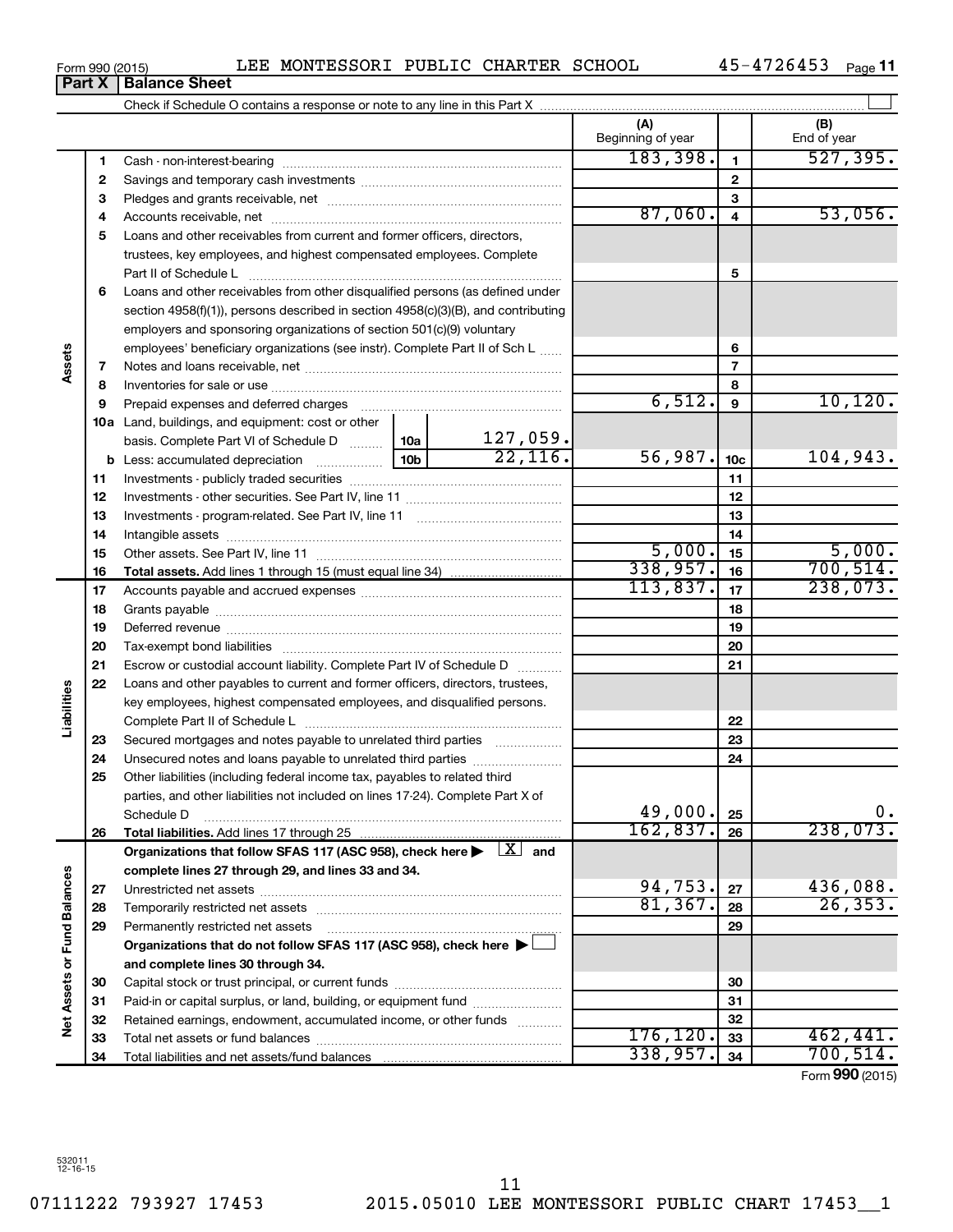|    | LEE MONTESSORI PUBLIC CHARTER SCHOOL<br>Form 990 (2015)                                                                                                                                                                        |                         | 45-4726453     | Page 12                 |
|----|--------------------------------------------------------------------------------------------------------------------------------------------------------------------------------------------------------------------------------|-------------------------|----------------|-------------------------|
|    | Part XI   Reconciliation of Net Assets                                                                                                                                                                                         |                         |                |                         |
|    |                                                                                                                                                                                                                                |                         |                |                         |
|    |                                                                                                                                                                                                                                |                         |                |                         |
| 1  |                                                                                                                                                                                                                                | 1                       |                | 2,384,985.              |
| 2  |                                                                                                                                                                                                                                | $\mathbf{2}$            |                | 2,098,664.              |
| З  | Revenue less expenses. Subtract line 2 from line 1                                                                                                                                                                             | $\mathbf{3}$            |                | 286, 321.               |
| 4  |                                                                                                                                                                                                                                | $\overline{\mathbf{4}}$ |                | 176, 120.               |
| 5  | Net unrealized gains (losses) on investments [11] matter than the control of the state of the state of the state of the state of the state of the state of the state of the state of the state of the state of the state of th | 5                       |                |                         |
| 6  | Donated services and use of facilities                                                                                                                                                                                         | 6                       |                |                         |
| 7  | Investment expenses                                                                                                                                                                                                            | $\overline{7}$          |                |                         |
| 8  | Prior period adjustments                                                                                                                                                                                                       | 8                       |                |                         |
| 9  |                                                                                                                                                                                                                                | 9                       |                | 0.                      |
| 10 | Net assets or fund balances at end of year. Combine lines 3 through 9 (must equal Part X, line 33,                                                                                                                             |                         |                |                         |
|    | column (B))                                                                                                                                                                                                                    | 10                      |                | 462,441.                |
|    | Part XII Financial Statements and Reporting                                                                                                                                                                                    |                         |                |                         |
|    |                                                                                                                                                                                                                                |                         |                | $\boxed{\mathbf{X}}$    |
|    |                                                                                                                                                                                                                                |                         |                | <b>No</b><br><b>Yes</b> |
| 1  | Accounting method used to prepare the Form 990: $\Box$ Cash $\Box X$ Accrual<br>  Other                                                                                                                                        |                         |                |                         |
|    | If the organization changed its method of accounting from a prior year or checked "Other," explain in Schedule O.                                                                                                              |                         |                |                         |
|    |                                                                                                                                                                                                                                |                         | 2a             | х                       |
|    | If "Yes," check a box below to indicate whether the financial statements for the year were compiled or reviewed on a                                                                                                           |                         |                |                         |
|    | separate basis, consolidated basis, or both:                                                                                                                                                                                   |                         |                |                         |
|    | Separate basis<br>Both consolidated and separate basis<br>Consolidated basis                                                                                                                                                   |                         |                |                         |
|    |                                                                                                                                                                                                                                |                         | 2 <sub>b</sub> | x                       |
|    | If "Yes," check a box below to indicate whether the financial statements for the year were audited on a separate basis,                                                                                                        |                         |                |                         |
|    | consolidated basis, or both:                                                                                                                                                                                                   |                         |                |                         |
|    | Consolidated basis<br>Both consolidated and separate basis<br>Separate basis                                                                                                                                                   |                         |                |                         |
|    | c If "Yes" to line 2a or 2b, does the organization have a committee that assumes responsibility for oversight of the audit,                                                                                                    |                         |                |                         |
|    | review, or compilation of its financial statements and selection of an independent accountant?                                                                                                                                 |                         | 2c             | х                       |
|    | If the organization changed either its oversight process or selection process during the tax year, explain in Schedule O.                                                                                                      |                         |                |                         |
|    | 3a As a result of a federal award, was the organization required to undergo an audit or audits as set forth in the Single Audit                                                                                                |                         |                |                         |
|    | Act and OMB Circular A-133?                                                                                                                                                                                                    |                         | За             | X                       |
|    | b If "Yes," did the organization undergo the required audit or audits? If the organization did not undergo the required audit                                                                                                  |                         |                |                         |
|    |                                                                                                                                                                                                                                |                         | 3 <sub>b</sub> | nnn.                    |

Form (2015) **990**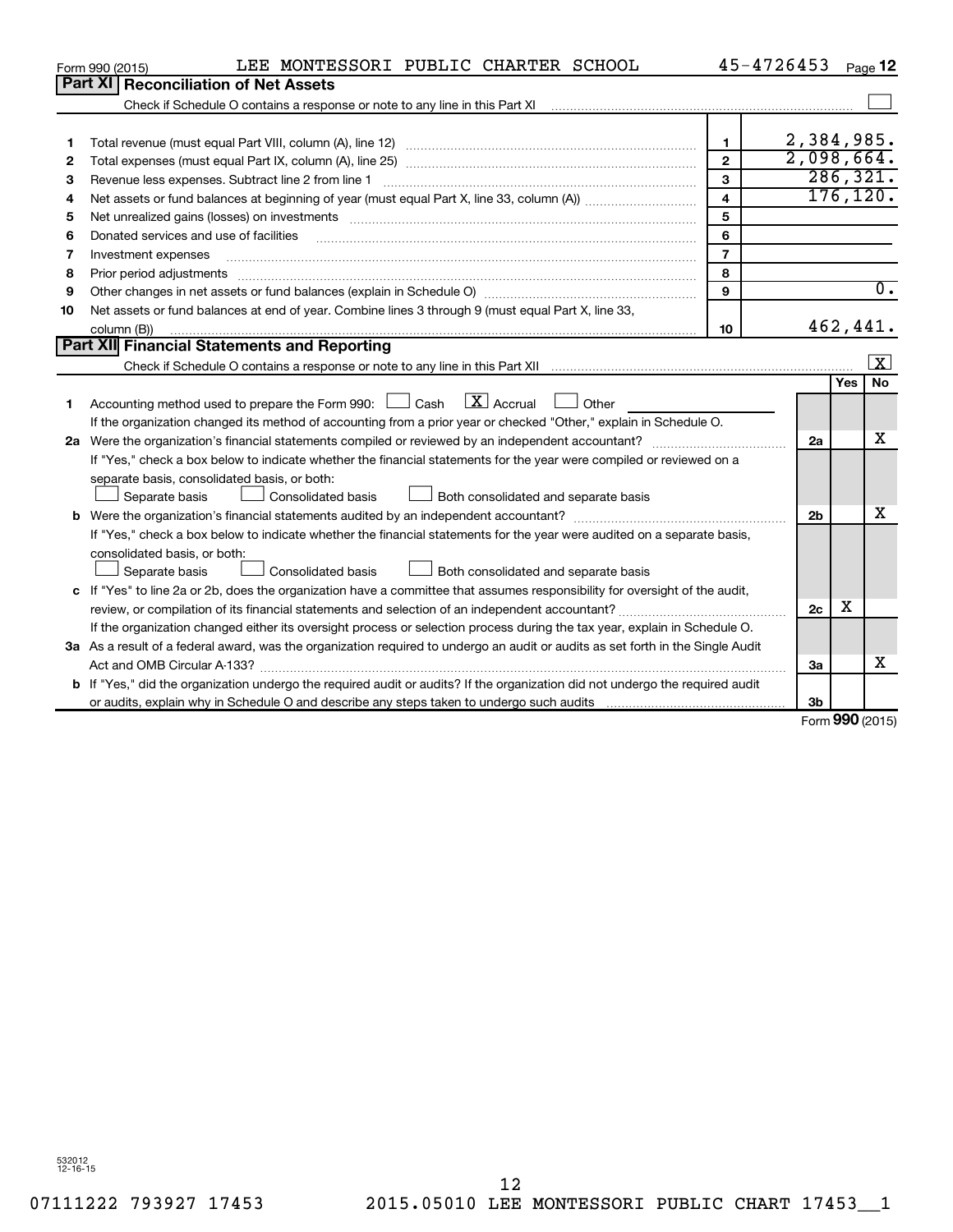Department of the Treasury

| (Form 990 or 990-EZ |  |  |  |  |
|---------------------|--|--|--|--|
|---------------------|--|--|--|--|

## Form 990 or 990-EZ) **Public Charity Status and Public Support**<br>
Complete if the organization is a section 501(c)(3) organization or a section<br> **2015**

**4947(a)(1) nonexempt charitable trust. | Attach to Form 990 or Form 990-EZ.** 

| OMB No 1545-0047             |
|------------------------------|
| 2015                         |
| Open to Public<br>Inspection |

| $\blacksquare$                                                                                                                                                                                                                |                                                                                                   |  |
|-------------------------------------------------------------------------------------------------------------------------------------------------------------------------------------------------------------------------------|---------------------------------------------------------------------------------------------------|--|
| Internal Revenue Service                                                                                                                                                                                                      | Information about Schedule A (Form 990 or 990-EZ) and its instructions is at WWW.irs.gov/form990. |  |
| $= 0.000$ and $= 0.0000$ and $= 0.0000$ and $= 0.0000$ and $= 0.0000$ and $= 0.0000$ and $= 0.0000$ and $= 0.0000$ and $= 0.0000$ and $= 0.0000$ and $= 0.0000$ and $= 0.0000$ and $= 0.0000$ and $= 0.0000$ and $= 0.0000$ a | <b>P</b> AGUUT GET VEHEVYV VET VEHEVYV LL.                                                        |  |

| Employer identification num |  |
|-----------------------------|--|

|              | Name of the organization<br><b>Employer identification number</b> |                                                                                                                                               |          |                                                       |     |                                            |                        |  |                                     |
|--------------|-------------------------------------------------------------------|-----------------------------------------------------------------------------------------------------------------------------------------------|----------|-------------------------------------------------------|-----|--------------------------------------------|------------------------|--|-------------------------------------|
|              |                                                                   |                                                                                                                                               |          | LEE MONTESSORI PUBLIC CHARTER SCHOOL                  |     |                                            |                        |  | 45-4726453                          |
| Part I       |                                                                   | Reason for Public Charity Status (All organizations must complete this part.) See instructions.                                               |          |                                                       |     |                                            |                        |  |                                     |
|              |                                                                   | The organization is not a private foundation because it is: (For lines 1 through 11, check only one box.)                                     |          |                                                       |     |                                            |                        |  |                                     |
| 1.           |                                                                   | A church, convention of churches, or association of churches described in section 170(b)(1)(A)(i).                                            |          |                                                       |     |                                            |                        |  |                                     |
| $\mathbf{2}$ | $\lfloor x \rfloor$                                               | A school described in section 170(b)(1)(A)(ii). (Attach Schedule E (Form 990 or 990-EZ).)                                                     |          |                                                       |     |                                            |                        |  |                                     |
| 3            |                                                                   | A hospital or a cooperative hospital service organization described in section 170(b)(1)(A)(iii).                                             |          |                                                       |     |                                            |                        |  |                                     |
| 4            |                                                                   | A medical research organization operated in conjunction with a hospital described in section 170(b)(1)(A)(iii). Enter the hospital's name,    |          |                                                       |     |                                            |                        |  |                                     |
|              |                                                                   | city, and state:                                                                                                                              |          |                                                       |     |                                            |                        |  |                                     |
| 5            |                                                                   | An organization operated for the benefit of a college or university owned or operated by a governmental unit described in                     |          |                                                       |     |                                            |                        |  |                                     |
|              |                                                                   |                                                                                                                                               |          |                                                       |     |                                            |                        |  |                                     |
|              |                                                                   | section 170(b)(1)(A)(iv). (Complete Part II.)                                                                                                 |          |                                                       |     |                                            |                        |  |                                     |
| 6            |                                                                   | A federal, state, or local government or governmental unit described in section 170(b)(1)(A)(v).                                              |          |                                                       |     |                                            |                        |  |                                     |
| 7            |                                                                   | An organization that normally receives a substantial part of its support from a governmental unit or from the general public described in     |          |                                                       |     |                                            |                        |  |                                     |
|              |                                                                   | section 170(b)(1)(A)(vi). (Complete Part II.)                                                                                                 |          |                                                       |     |                                            |                        |  |                                     |
| 8            |                                                                   | A community trust described in section 170(b)(1)(A)(vi). (Complete Part II.)                                                                  |          |                                                       |     |                                            |                        |  |                                     |
| 9            |                                                                   | An organization that normally receives: (1) more than 33 1/3% of its support from contributions, membership fees, and gross receipts from     |          |                                                       |     |                                            |                        |  |                                     |
|              |                                                                   | activities related to its exempt functions - subject to certain exceptions, and (2) no more than 33 1/3% of its support from gross investment |          |                                                       |     |                                            |                        |  |                                     |
|              |                                                                   | income and unrelated business taxable income (less section 511 tax) from businesses acquired by the organization after June 30, 1975.         |          |                                                       |     |                                            |                        |  |                                     |
|              |                                                                   | See section 509(a)(2). (Complete Part III.)                                                                                                   |          |                                                       |     |                                            |                        |  |                                     |
| 10           |                                                                   | An organization organized and operated exclusively to test for public safety. See section 509(a)(4).                                          |          |                                                       |     |                                            |                        |  |                                     |
| 11           |                                                                   | An organization organized and operated exclusively for the benefit of, to perform the functions of, or to carry out the purposes of one or    |          |                                                       |     |                                            |                        |  |                                     |
|              |                                                                   | more publicly supported organizations described in section 509(a)(1) or section 509(a)(2). See section 509(a)(3). Check the box in            |          |                                                       |     |                                            |                        |  |                                     |
|              |                                                                   | lines 11a through 11d that describes the type of supporting organization and complete lines 11e, 11f, and 11g.                                |          |                                                       |     |                                            |                        |  |                                     |
| а            |                                                                   | Type I. A supporting organization operated, supervised, or controlled by its supported organization(s), typically by giving                   |          |                                                       |     |                                            |                        |  |                                     |
|              |                                                                   | the supported organization(s) the power to regularly appoint or elect a majority of the directors or trustees of the supporting               |          |                                                       |     |                                            |                        |  |                                     |
|              |                                                                   | organization. You must complete Part IV, Sections A and B.                                                                                    |          |                                                       |     |                                            |                        |  |                                     |
| b            |                                                                   | <b>Type II.</b> A supporting organization supervised or controlled in connection with its supported organization(s), by having                |          |                                                       |     |                                            |                        |  |                                     |
|              |                                                                   | control or management of the supporting organization vested in the same persons that control or manage the supported                          |          |                                                       |     |                                            |                        |  |                                     |
|              |                                                                   | organization(s). You must complete Part IV, Sections A and C.                                                                                 |          |                                                       |     |                                            |                        |  |                                     |
| с            |                                                                   | Type III functionally integrated. A supporting organization operated in connection with, and functionally integrated with,                    |          |                                                       |     |                                            |                        |  |                                     |
|              |                                                                   | its supported organization(s) (see instructions). You must complete Part IV, Sections A, D, and E.                                            |          |                                                       |     |                                            |                        |  |                                     |
| d            |                                                                   | Type III non-functionally integrated. A supporting organization operated in connection with its supported organization(s)                     |          |                                                       |     |                                            |                        |  |                                     |
|              |                                                                   | that is not functionally integrated. The organization generally must satisfy a distribution requirement and an attentiveness                  |          |                                                       |     |                                            |                        |  |                                     |
|              |                                                                   | requirement (see instructions). You must complete Part IV, Sections A and D, and Part V.                                                      |          |                                                       |     |                                            |                        |  |                                     |
| е            |                                                                   | Check this box if the organization received a written determination from the IRS that it is a Type I, Type II, Type III                       |          |                                                       |     |                                            |                        |  |                                     |
|              |                                                                   | functionally integrated, or Type III non-functionally integrated supporting organization.                                                     |          |                                                       |     |                                            |                        |  |                                     |
|              |                                                                   |                                                                                                                                               |          |                                                       |     |                                            |                        |  |                                     |
|              |                                                                   | g Provide the following information about the supported organization(s).                                                                      |          |                                                       |     |                                            |                        |  |                                     |
|              |                                                                   | (i) Name of supported                                                                                                                         | (ii) EIN | (iii) Type of organization<br>(described on lines 1-9 |     | (iv) Is the organization<br>listed in your | (v) Amount of monetary |  | (vi) Amount of                      |
|              |                                                                   | organization                                                                                                                                  |          | above (see instructions))                             |     | governing document?                        | support (see           |  | other support (see<br>instructions) |
|              |                                                                   |                                                                                                                                               |          |                                                       | Yes | No                                         | instructions)          |  |                                     |
|              |                                                                   |                                                                                                                                               |          |                                                       |     |                                            |                        |  |                                     |
|              |                                                                   |                                                                                                                                               |          |                                                       |     |                                            |                        |  |                                     |
|              |                                                                   |                                                                                                                                               |          |                                                       |     |                                            |                        |  |                                     |
|              |                                                                   |                                                                                                                                               |          |                                                       |     |                                            |                        |  |                                     |
|              |                                                                   |                                                                                                                                               |          |                                                       |     |                                            |                        |  |                                     |

Form 990 or 990-EZ. 532021 09-23-15 **Total** LHA **For Paperwork Reduction Act Notice, see the Instructions for**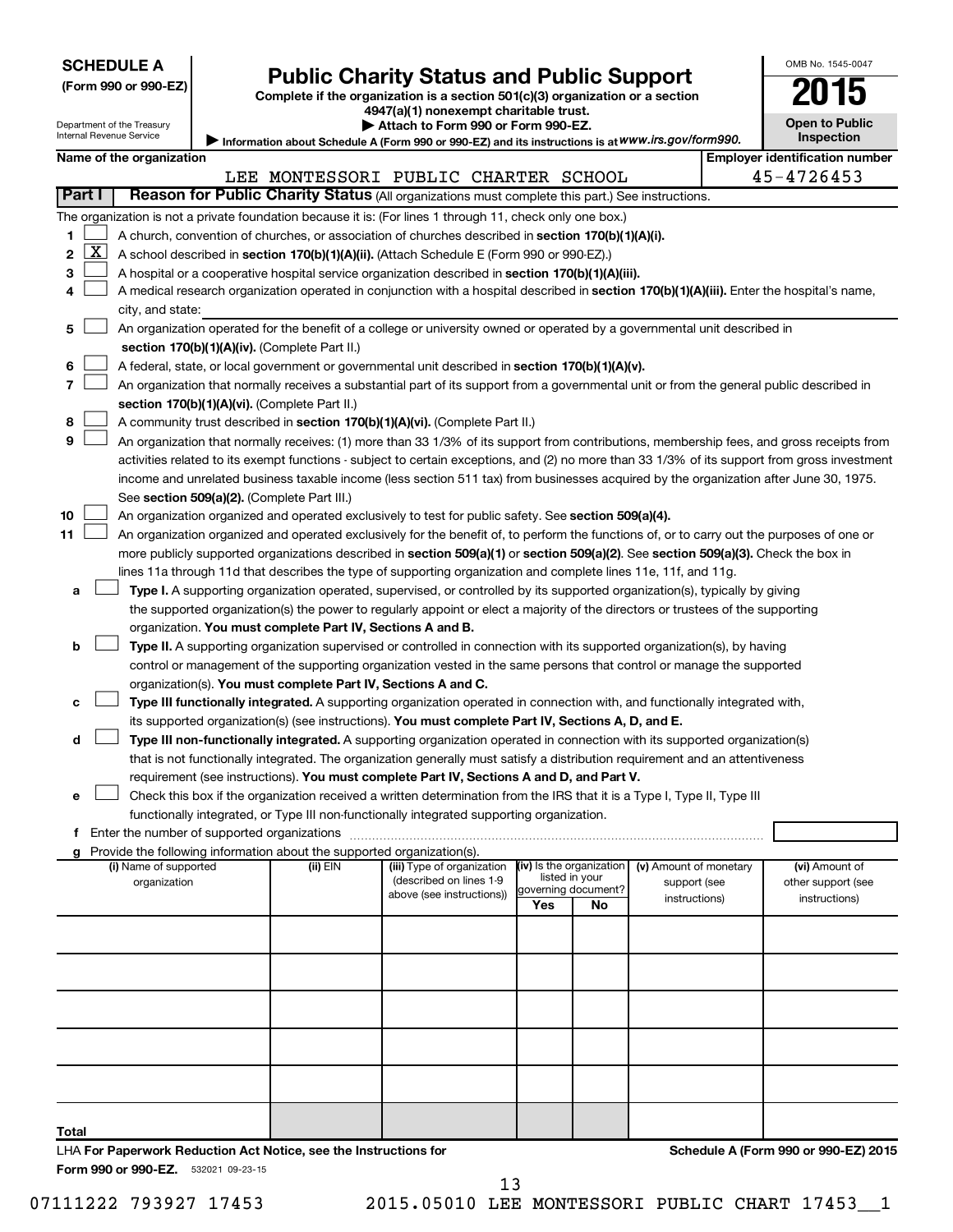#### $45 - 4726453$  Page 2 Schedule A (Form 990 or 990-EZ) 2015 LEE MONTESSORI PUBLIC CHARTER SCHOOL 45-4726453 Page

(Complete only if you checked the box on line 5, 7, or 8 of Part I or if the organization failed to qualify under Part III. If the organization fails to qualify under the tests listed below, please complete Part III.) **Part II Support Schedule for Organizations Described in Sections 170(b)(1)(A)(iv) and 170(b)(1)(A)(vi)**

|    | <b>Section A. Public Support</b>                                                                                                           |          |          |            |            |                                      |           |
|----|--------------------------------------------------------------------------------------------------------------------------------------------|----------|----------|------------|------------|--------------------------------------|-----------|
|    | Calendar year (or fiscal year beginning in)                                                                                                | (a) 2011 | (b) 2012 | $(c)$ 2013 | $(d)$ 2014 | (e) 2015                             | (f) Total |
|    | 1 Gifts, grants, contributions, and                                                                                                        |          |          |            |            |                                      |           |
|    | membership fees received. (Do not                                                                                                          |          |          |            |            |                                      |           |
|    | include any "unusual grants.")                                                                                                             |          |          |            |            |                                      |           |
|    | 2 Tax revenues levied for the organ-                                                                                                       |          |          |            |            |                                      |           |
|    | ization's benefit and either paid to                                                                                                       |          |          |            |            |                                      |           |
|    | or expended on its behalf                                                                                                                  |          |          |            |            |                                      |           |
|    | 3 The value of services or facilities                                                                                                      |          |          |            |            |                                      |           |
|    | furnished by a governmental unit to                                                                                                        |          |          |            |            |                                      |           |
|    | the organization without charge                                                                                                            |          |          |            |            |                                      |           |
|    | 4 Total. Add lines 1 through 3                                                                                                             |          |          |            |            |                                      |           |
|    | 5 The portion of total contributions                                                                                                       |          |          |            |            |                                      |           |
|    | by each person (other than a                                                                                                               |          |          |            |            |                                      |           |
|    | governmental unit or publicly                                                                                                              |          |          |            |            |                                      |           |
|    | supported organization) included                                                                                                           |          |          |            |            |                                      |           |
|    | on line 1 that exceeds 2% of the                                                                                                           |          |          |            |            |                                      |           |
|    | amount shown on line 11,                                                                                                                   |          |          |            |            |                                      |           |
|    | column (f)                                                                                                                                 |          |          |            |            |                                      |           |
|    | 6 Public support. Subtract line 5 from line 4.                                                                                             |          |          |            |            |                                      |           |
|    | <b>Section B. Total Support</b>                                                                                                            |          |          |            |            |                                      |           |
|    | Calendar year (or fiscal year beginning in)                                                                                                | (a) 2011 | (b) 2012 | $(c)$ 2013 | $(d)$ 2014 | (e) 2015                             | (f) Total |
|    | 7 Amounts from line 4                                                                                                                      |          |          |            |            |                                      |           |
| 8  | Gross income from interest,                                                                                                                |          |          |            |            |                                      |           |
|    | dividends, payments received on                                                                                                            |          |          |            |            |                                      |           |
|    | securities loans, rents, royalties                                                                                                         |          |          |            |            |                                      |           |
|    | and income from similar sources                                                                                                            |          |          |            |            |                                      |           |
| 9  | Net income from unrelated business                                                                                                         |          |          |            |            |                                      |           |
|    | activities, whether or not the                                                                                                             |          |          |            |            |                                      |           |
|    | business is regularly carried on                                                                                                           |          |          |            |            |                                      |           |
|    | 10 Other income. Do not include gain                                                                                                       |          |          |            |            |                                      |           |
|    | or loss from the sale of capital                                                                                                           |          |          |            |            |                                      |           |
|    | assets (Explain in Part VI.)                                                                                                               |          |          |            |            |                                      |           |
|    | 11 Total support. Add lines 7 through 10                                                                                                   |          |          |            |            |                                      |           |
|    | <b>12</b> Gross receipts from related activities, etc. (see instructions)                                                                  |          |          |            |            | 12                                   |           |
|    | 13 First five years. If the Form 990 is for the organization's first, second, third, fourth, or fifth tax year as a section 501(c)(3)      |          |          |            |            |                                      |           |
|    | organization, check this box and stop here                                                                                                 |          |          |            |            |                                      |           |
|    | <b>Section C. Computation of Public Support Percentage</b>                                                                                 |          |          |            |            |                                      |           |
|    |                                                                                                                                            |          |          |            |            | 14                                   | %         |
|    |                                                                                                                                            |          |          |            |            | 15                                   | %         |
|    | 16a 33 1/3% support test - 2015. If the organization did not check the box on line 13, and line 14 is 33 1/3% or more, check this box and  |          |          |            |            |                                      |           |
|    |                                                                                                                                            |          |          |            |            |                                      |           |
|    | b 33 1/3% support test - 2014. If the organization did not check a box on line 13 or 16a, and line 15 is 33 1/3% or more, check this box   |          |          |            |            |                                      |           |
|    |                                                                                                                                            |          |          |            |            |                                      |           |
|    | 17a 10% -facts-and-circumstances test - 2015. If the organization did not check a box on line 13, 16a, or 16b, and line 14 is 10% or more, |          |          |            |            |                                      |           |
|    | and if the organization meets the "facts-and-circumstances" test, check this box and stop here. Explain in Part VI how the organization    |          |          |            |            |                                      |           |
|    | meets the "facts-and-circumstances" test. The organization qualifies as a publicly supported organization <i>manumumumum</i>               |          |          |            |            |                                      |           |
|    | b 10% -facts-and-circumstances test - 2014. If the organization did not check a box on line 13, 16a, 16b, or 17a, and line 15 is 10% or    |          |          |            |            |                                      |           |
|    | more, and if the organization meets the "facts-and-circumstances" test, check this box and stop here. Explain in Part VI how the           |          |          |            |            |                                      |           |
|    | organization meets the "facts-and-circumstances" test. The organization qualifies as a publicly supported organization                     |          |          |            |            |                                      |           |
| 18 | Private foundation. If the organization did not check a box on line 13, 16a, 16b, 17a, or 17b, check this box and see instructions         |          |          |            |            |                                      |           |
|    |                                                                                                                                            |          |          |            |            | Schedule A (Form 990 or 990-EZ) 2015 |           |

532022 09-23-15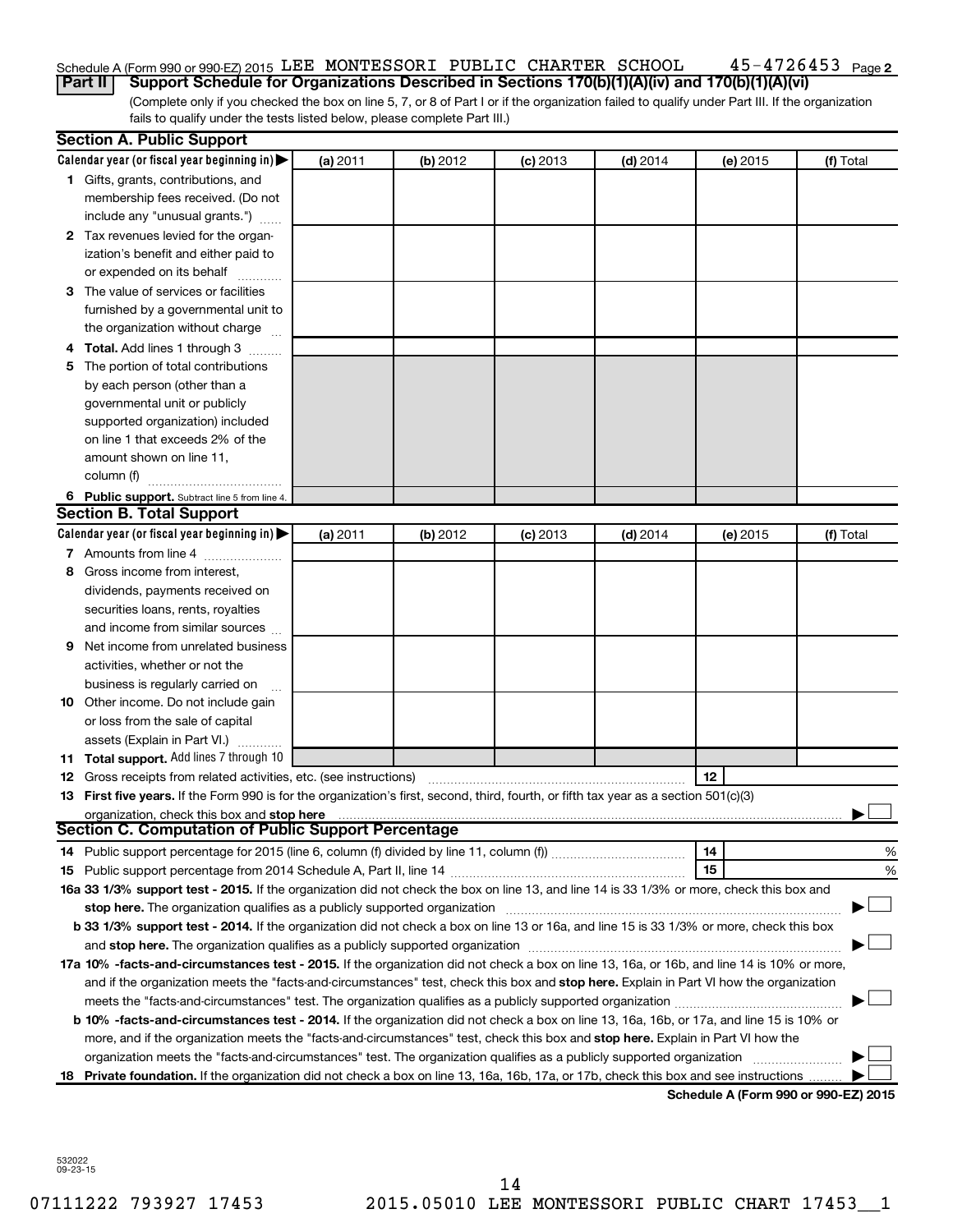#### Schedule A (Form 990 or 990-EZ) 2015 LEE MONTESSORI PUBLIC CHARTER SCHOOL 45-4726453 Page **Part III Support Schedule for Organizations Described in Section 509(a)(2)**

(Complete only if you checked the box on line 9 of Part I or if the organization failed to qualify under Part II. If the organization fails to qualify under the tests listed below, please complete Part II.)

|    | Calendar year (or fiscal year beginning in)                                                                                                         | (a) 2011 | (b) 2012 | $(c)$ 2013 | $(d)$ 2014 | (e) 2015 | (f) Total                                      |
|----|-----------------------------------------------------------------------------------------------------------------------------------------------------|----------|----------|------------|------------|----------|------------------------------------------------|
|    | 1 Gifts, grants, contributions, and                                                                                                                 |          |          |            |            |          |                                                |
|    | membership fees received. (Do not                                                                                                                   |          |          |            |            |          |                                                |
|    | include any "unusual grants.")                                                                                                                      |          |          |            |            |          |                                                |
|    | 2 Gross receipts from admissions,                                                                                                                   |          |          |            |            |          |                                                |
|    | merchandise sold or services per-                                                                                                                   |          |          |            |            |          |                                                |
|    | formed, or facilities furnished in                                                                                                                  |          |          |            |            |          |                                                |
|    | any activity that is related to the<br>organization's tax-exempt purpose                                                                            |          |          |            |            |          |                                                |
| 3. | Gross receipts from activities that                                                                                                                 |          |          |            |            |          |                                                |
|    | are not an unrelated trade or bus-                                                                                                                  |          |          |            |            |          |                                                |
|    | iness under section 513                                                                                                                             |          |          |            |            |          |                                                |
| 4  | Tax revenues levied for the organ-                                                                                                                  |          |          |            |            |          |                                                |
|    | ization's benefit and either paid to                                                                                                                |          |          |            |            |          |                                                |
|    | or expended on its behalf<br>.                                                                                                                      |          |          |            |            |          |                                                |
| 5. | The value of services or facilities                                                                                                                 |          |          |            |            |          |                                                |
|    | furnished by a governmental unit to                                                                                                                 |          |          |            |            |          |                                                |
|    | the organization without charge                                                                                                                     |          |          |            |            |          |                                                |
| 6  | Total. Add lines 1 through 5                                                                                                                        |          |          |            |            |          |                                                |
|    | 7a Amounts included on lines 1, 2, and                                                                                                              |          |          |            |            |          |                                                |
|    | 3 received from disqualified persons                                                                                                                |          |          |            |            |          |                                                |
|    | <b>b</b> Amounts included on lines 2 and 3 received                                                                                                 |          |          |            |            |          |                                                |
|    | from other than disqualified persons that<br>exceed the greater of \$5,000 or 1% of the                                                             |          |          |            |            |          |                                                |
|    | amount on line 13 for the year                                                                                                                      |          |          |            |            |          |                                                |
|    | c Add lines 7a and 7b                                                                                                                               |          |          |            |            |          |                                                |
|    | 8 Public support. (Subtract line 7c from line 6.)                                                                                                   |          |          |            |            |          |                                                |
|    | <b>Section B. Total Support</b>                                                                                                                     |          |          |            |            |          |                                                |
|    | Calendar year (or fiscal year beginning in)                                                                                                         | (a) 2011 | (b) 2012 | $(c)$ 2013 | $(d)$ 2014 | (e) 2015 | (f) Total                                      |
|    | <b>9</b> Amounts from line 6                                                                                                                        |          |          |            |            |          |                                                |
|    | <b>10a</b> Gross income from interest,<br>dividends, payments received on<br>securities loans, rents, royalties                                     |          |          |            |            |          |                                                |
|    | and income from similar sources                                                                                                                     |          |          |            |            |          |                                                |
|    | <b>b</b> Unrelated business taxable income                                                                                                          |          |          |            |            |          |                                                |
|    | (less section 511 taxes) from businesses                                                                                                            |          |          |            |            |          |                                                |
|    | acquired after June 30, 1975 [[11, 11, 11, 11]                                                                                                      |          |          |            |            |          |                                                |
|    | c Add lines 10a and 10b                                                                                                                             |          |          |            |            |          |                                                |
| 11 | Net income from unrelated business<br>activities not included in line 10b.<br>whether or not the business is                                        |          |          |            |            |          |                                                |
|    | regularly carried on                                                                                                                                |          |          |            |            |          |                                                |
|    | <b>12</b> Other income. Do not include gain<br>or loss from the sale of capital                                                                     |          |          |            |            |          |                                                |
|    | assets (Explain in Part VI.)<br><b>13</b> Total support. (Add lines 9, 10c, 11, and 12.)                                                            |          |          |            |            |          |                                                |
|    | 14 First five years. If the Form 990 is for the organization's first, second, third, fourth, or fifth tax year as a section 501(c)(3) organization, |          |          |            |            |          |                                                |
|    |                                                                                                                                                     |          |          |            |            |          |                                                |
|    | <b>Section C. Computation of Public Support Percentage</b>                                                                                          |          |          |            |            |          |                                                |
|    |                                                                                                                                                     |          |          |            |            | 15       | %                                              |
|    |                                                                                                                                                     |          |          |            |            | 16       | %                                              |
|    | Section D. Computation of Investment Income Percentage                                                                                              |          |          |            |            |          |                                                |
|    |                                                                                                                                                     |          |          |            |            | 17       | %                                              |
|    | 18 Investment income percentage from 2014 Schedule A, Part III, line 17                                                                             |          |          |            |            | 18       | %                                              |
|    | 19a 33 1/3% support tests - 2015. If the organization did not check the box on line 14, and line 15 is more than 33 1/3%, and line 17 is not        |          |          |            |            |          |                                                |
|    | more than 33 1/3%, check this box and stop here. The organization qualifies as a publicly supported organization <i>marroummanness</i>              |          |          |            |            |          |                                                |
|    | b 33 1/3% support tests - 2014. If the organization did not check a box on line 14 or line 19a, and line 16 is more than 33 1/3%, and               |          |          |            |            |          |                                                |
|    | line 18 is not more than 33 1/3%, check this box and stop here. The organization qualifies as a publicly supported organization                     |          |          |            |            |          |                                                |
|    |                                                                                                                                                     |          |          |            |            |          |                                                |
|    | 532023 09-23-15                                                                                                                                     |          |          |            |            |          | Schedule A (Form 990 or 990-EZ) 2015           |
|    |                                                                                                                                                     |          |          | 15         |            |          |                                                |
|    | 07111222 793927 17453                                                                                                                               |          |          |            |            |          | 2015.05010 LEE MONTESSORI PUBLIC CHART 17453_1 |
|    |                                                                                                                                                     |          |          |            |            |          |                                                |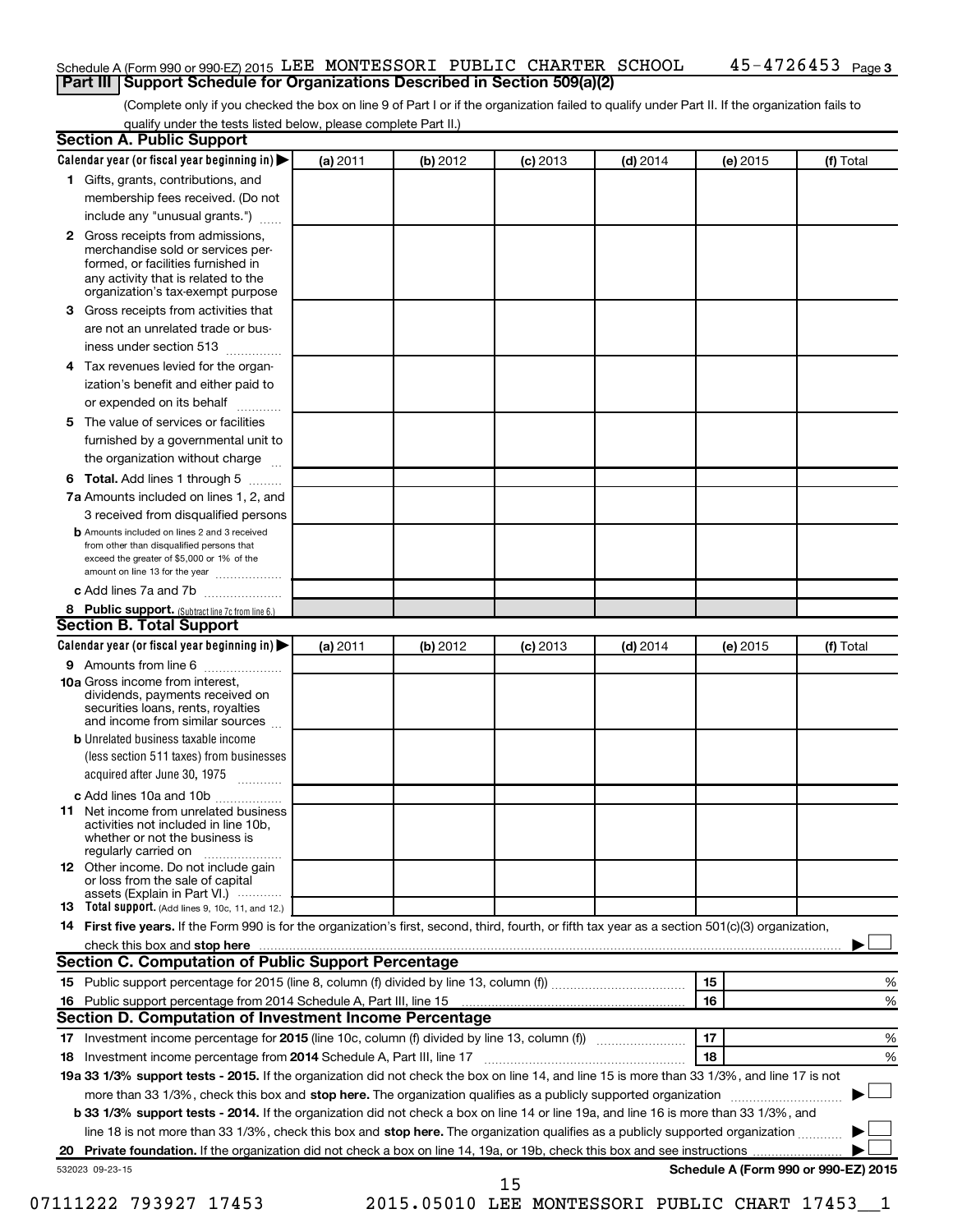**1**

**2**

**3a**

**3b**

**3c**

**4a**

**4b**

**4c**

**5a**

**5b 5c**

**6**

**7**

**8**

**9a**

**9b**

**9c**

**10a**

**10b**

**Yes No**

## **Part IV Supporting Organizations**

(Complete only if you checked a box in line 11 on Part I. If you checked 11a of Part I, complete Sections A and B. If you checked 11b of Part I, complete Sections A and C. If you checked 11c of Part I, complete Sections A, D, and E. If you checked 11d of Part I, complete Sections A and D, and complete Part V.)

#### **Section A. All Supporting Organizations**

- **1** Are all of the organization's supported organizations listed by name in the organization's governing documents? If "No" describe in Part VI how the supported organizations are designated. If designated by *class or purpose, describe the designation. If historic and continuing relationship, explain.*
- **2** Did the organization have any supported organization that does not have an IRS determination of status under section 509(a)(1) or (2)? If "Yes," explain in Part VI how the organization determined that the supported *organization was described in section 509(a)(1) or (2).*
- **3a** Did the organization have a supported organization described in section 501(c)(4), (5), or (6)? If "Yes," answer *(b) and (c) below.*
- **b** Did the organization confirm that each supported organization qualified under section 501(c)(4), (5), or (6) and satisfied the public support tests under section 509(a)(2)? If "Yes," describe in Part VI when and how the *organization made the determination.*
- **c** Did the organization ensure that all support to such organizations was used exclusively for section 170(c)(2)(B) purposes? If "Yes," explain in Part VI what controls the organization put in place to ensure such use.
- **4 a** *If* Was any supported organization not organized in the United States ("foreign supported organization")? *"Yes," and if you checked 11a or 11b in Part I, answer (b) and (c) below.*
- **b** Did the organization have ultimate control and discretion in deciding whether to make grants to the foreign supported organization? If "Yes," describe in Part VI how the organization had such control and discretion *despite being controlled or supervised by or in connection with its supported organizations.*
- **c** Did the organization support any foreign supported organization that does not have an IRS determination under sections 501(c)(3) and 509(a)(1) or (2)? If "Yes," explain in Part VI what controls the organization used *to ensure that all support to the foreign supported organization was used exclusively for section 170(c)(2)(B) purposes.*
- **5a** Did the organization add, substitute, or remove any supported organizations during the tax year? If "Yes," answer (b) and (c) below (if applicable). Also, provide detail in Part VI, including (i) the names and EIN *numbers of the supported organizations added, substituted, or removed; (ii) the reasons for each such action; (iii) the authority under the organization's organizing document authorizing such action; and (iv) how the action was accomplished (such as by amendment to the organizing document).*
- **b** Type I or Type II only. Was any added or substituted supported organization part of a class already designated in the organization's organizing document?
- **c Substitutions only.**  Was the substitution the result of an event beyond the organization's control?
- **6** Did the organization provide support (whether in the form of grants or the provision of services or facilities) to support or benefit one or more of the filing organization's supported organizations? If "Yes," provide detail in anyone other than (i) its supported organizations, (ii) individuals that are part of the charitable class benefited by one or more of its supported organizations, or (iii) other supporting organizations that also *Part VI.*
- **7** Did the organization provide a grant, loan, compensation, or other similar payment to a substantial contributor regard to a substantial contributor? If "Yes," complete Part I of Schedule L (Form 990 or 990-EZ). (defined in section 4958(c)(3)(C)), a family member of a substantial contributor, or a 35% controlled entity with
- **8** Did the organization make a loan to a disqualified person (as defined in section 4958) not described in line 7? *If "Yes," complete Part I of Schedule L (Form 990 or 990-EZ).*
- **9 a** Was the organization controlled directly or indirectly at any time during the tax year by one or more in section 509(a)(1) or (2))? If "Yes," provide detail in Part VI. disqualified persons as defined in section 4946 (other than foundation managers and organizations described
- **b** Did one or more disqualified persons (as defined in line 9a) hold a controlling interest in any entity in which the supporting organization had an interest? If "Yes," provide detail in Part VI.
- **c** Did a disqualified person (as defined in line 9a) have an ownership interest in, or derive any personal benefit from, assets in which the supporting organization also had an interest? If "Yes," provide detail in Part VI.
- **10 a** Was the organization subject to the excess business holdings rules of section 4943 because of section supporting organizations)? If "Yes," answer 10b below. 4943(f) (regarding certain Type II supporting organizations, and all Type III non-functionally integrated
	- **b** Did the organization have any excess business holdings in the tax year? (Use Schedule C, Form 4720, to *determine whether the organization had excess business holdings.)*

532024 09-23-15

**Schedule A (Form 990 or 990-EZ) 2015**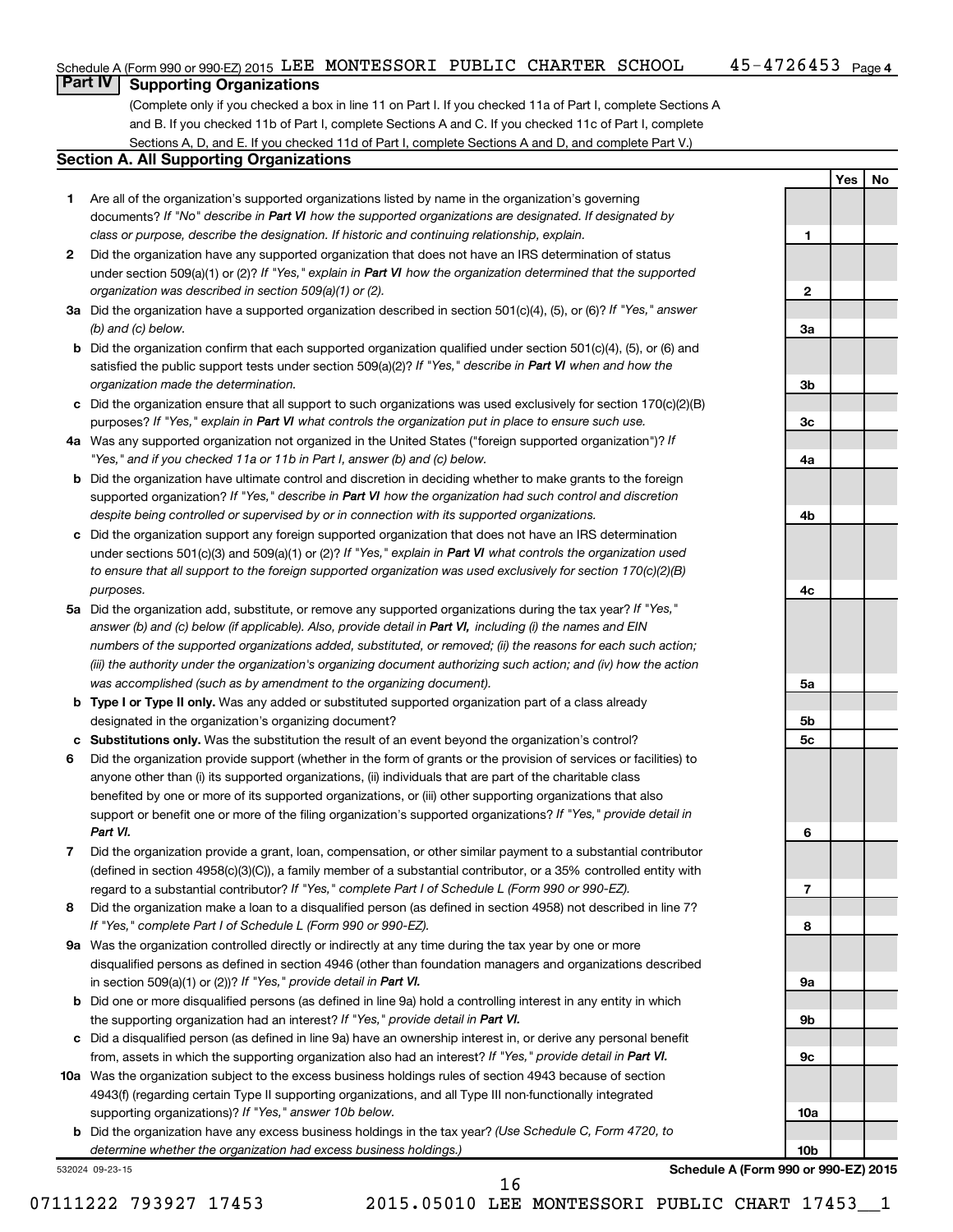#### 45-4726453 Page 5 Schedule A (Form 990 or 990-EZ) 2015 LEE MONTESSORI PUBLIC CHARTER SCHOOL 45-4726453 Page

|              | Part IV<br><b>Supporting Organizations (continued)</b>                                                                          |                 |     |    |
|--------------|---------------------------------------------------------------------------------------------------------------------------------|-----------------|-----|----|
|              |                                                                                                                                 |                 | Yes | No |
| 11           | Has the organization accepted a gift or contribution from any of the following persons?                                         |                 |     |    |
|              | a A person who directly or indirectly controls, either alone or together with persons described in (b) and (c)                  |                 |     |    |
|              | below, the governing body of a supported organization?                                                                          | 11a             |     |    |
|              | <b>b</b> A family member of a person described in (a) above?                                                                    | 11 <sub>b</sub> |     |    |
|              | c A 35% controlled entity of a person described in (a) or (b) above? If "Yes" to a, b, or c, provide detail in Part VI.         | 11c             |     |    |
|              | <b>Section B. Type I Supporting Organizations</b>                                                                               |                 |     |    |
|              |                                                                                                                                 |                 | Yes | No |
|              |                                                                                                                                 |                 |     |    |
| 1            | Did the directors, trustees, or membership of one or more supported organizations have the power to                             |                 |     |    |
|              | regularly appoint or elect at least a majority of the organization's directors or trustees at all times during the              |                 |     |    |
|              | tax year? If "No," describe in Part VI how the supported organization(s) effectively operated, supervised, or                   |                 |     |    |
|              | controlled the organization's activities. If the organization had more than one supported organization,                         |                 |     |    |
|              | describe how the powers to appoint and/or remove directors or trustees were allocated among the supported                       |                 |     |    |
|              | organizations and what conditions or restrictions, if any, applied to such powers during the tax year.                          | 1               |     |    |
| 2            | Did the organization operate for the benefit of any supported organization other than the supported                             |                 |     |    |
|              | organization(s) that operated, supervised, or controlled the supporting organization? If "Yes," explain in                      |                 |     |    |
|              | Part VI how providing such benefit carried out the purposes of the supported organization(s) that operated,                     |                 |     |    |
|              | supervised, or controlled the supporting organization.                                                                          | $\mathbf{2}$    |     |    |
|              | <b>Section C. Type II Supporting Organizations</b>                                                                              |                 |     |    |
|              |                                                                                                                                 |                 | Yes | No |
| 1.           | Were a majority of the organization's directors or trustees during the tax year also a majority of the directors                |                 |     |    |
|              | or trustees of each of the organization's supported organization(s)? If "No," describe in Part VI how control                   |                 |     |    |
|              | or management of the supporting organization was vested in the same persons that controlled or managed                          |                 |     |    |
|              | the supported organization(s).                                                                                                  | 1               |     |    |
|              | <b>Section D. All Type III Supporting Organizations</b>                                                                         |                 |     |    |
|              |                                                                                                                                 |                 | Yes | No |
| 1            | Did the organization provide to each of its supported organizations, by the last day of the fifth month of the                  |                 |     |    |
|              | organization's tax year, (i) a written notice describing the type and amount of support provided during the prior tax           |                 |     |    |
|              | year, (ii) a copy of the Form 990 that was most recently filed as of the date of notification, and (iii) copies of the          |                 |     |    |
|              | organization's governing documents in effect on the date of notification, to the extent not previously provided?                | 1               |     |    |
| $\mathbf{2}$ | Were any of the organization's officers, directors, or trustees either (i) appointed or elected by the supported                |                 |     |    |
|              | organization(s) or (ii) serving on the governing body of a supported organization? If "No," explain in Part VI how              |                 |     |    |
|              | the organization maintained a close and continuous working relationship with the supported organization(s).                     | 2               |     |    |
| 3            | By reason of the relationship described in (2), did the organization's supported organizations have a                           |                 |     |    |
|              | significant voice in the organization's investment policies and in directing the use of the organization's                      |                 |     |    |
|              | income or assets at all times during the tax year? If "Yes," describe in Part VI the role the organization's                    |                 |     |    |
|              | supported organizations played in this regard.                                                                                  | з               |     |    |
|              | Section E. Type III Functionally-Integrated Supporting Organizations                                                            |                 |     |    |
| 1            | Check the box next to the method that the organization used to satisfy the Integral Part Test during the yeafsee instructions): |                 |     |    |
| а            | The organization satisfied the Activities Test. Complete line 2 below.                                                          |                 |     |    |
| b            | The organization is the parent of each of its supported organizations. Complete line 3 below.                                   |                 |     |    |
| с            | The organization supported a governmental entity. Describe in Part VI how you supported a government entity (see instructions). |                 |     |    |
| 2            | Activities Test. Answer (a) and (b) below.                                                                                      |                 | Yes | No |
| а            | Did substantially all of the organization's activities during the tax year directly further the exempt purposes of              |                 |     |    |
|              | the supported organization(s) to which the organization was responsive? If "Yes," then in Part VI identify                      |                 |     |    |
|              | those supported organizations and explain<br>how these activities directly furthered their exempt purposes,                     |                 |     |    |
|              | how the organization was responsive to those supported organizations, and how the organization determined                       |                 |     |    |
|              | that these activities constituted substantially all of its activities.                                                          | 2a              |     |    |
| b            | Did the activities described in (a) constitute activities that, but for the organization's involvement, one or more             |                 |     |    |
|              | of the organization's supported organization(s) would have been engaged in? If "Yes," explain in Part VI the                    |                 |     |    |
|              | reasons for the organization's position that its supported organization(s) would have engaged in these                          |                 |     |    |
|              | activities but for the organization's involvement.                                                                              | 2b              |     |    |
| 3            | Parent of Supported Organizations. Answer (a) and (b) below.                                                                    |                 |     |    |
| а            | Did the organization have the power to regularly appoint or elect a majority of the officers, directors, or                     |                 |     |    |
|              | trustees of each of the supported organizations? Provide details in Part VI.                                                    | За              |     |    |
| b            | Did the organization exercise a substantial degree of direction over the policies, programs, and activities of each             |                 |     |    |
|              | of its supported organizations? If "Yes," describe in Part VI the role played by the organization in this regard.               | 3b              |     |    |

532025 09-23-15

**Schedule A (Form 990 or 990-EZ) 2015**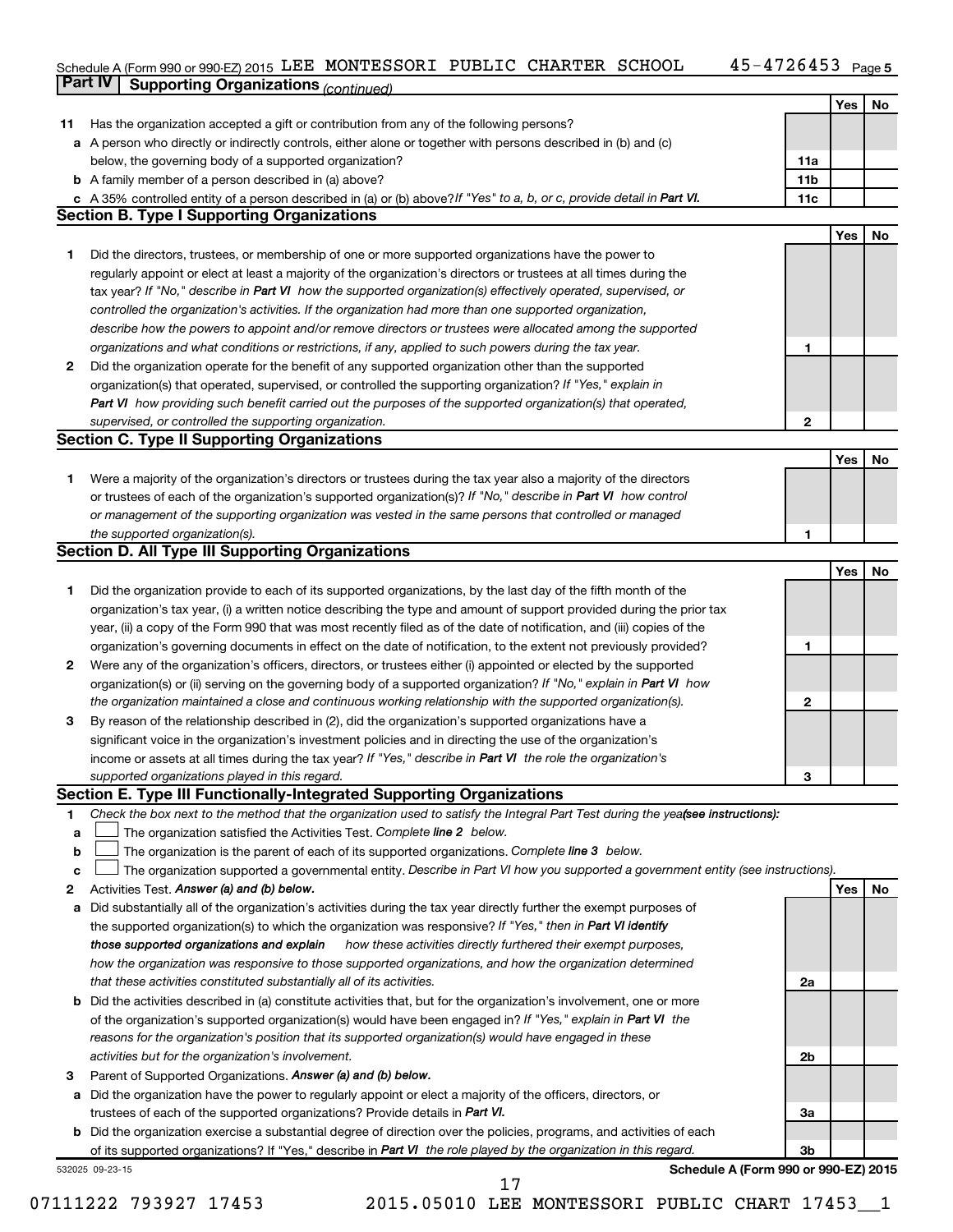#### 45-4726453 Page 6 Schedule A (Form 990 or 990-EZ) 2015 LEE MONTESSORI PUBLIC CHARTER SCHOOL 45-4726453 Page

## **Part V Type III Non-Functionally Integrated 509(a)(3) Supporting Organizations**

1 **Letter on Reck here if the organization satisfied the Integral Part Test as a qualifying trust on Nov. 20, 1970. See instructions. All** other Type III non-functionally integrated supporting organizations must complete Sections A through E.

|              | Section A - Adjusted Net Income                                              |                | (A) Prior Year | (B) Current Year<br>(optional) |
|--------------|------------------------------------------------------------------------------|----------------|----------------|--------------------------------|
| 1            | Net short-term capital gain                                                  | 1              |                |                                |
| $\mathbf{2}$ | Recoveries of prior-year distributions                                       | $\mathbf{2}$   |                |                                |
| З            | Other gross income (see instructions)                                        | 3              |                |                                |
| 4            | Add lines 1 through 3                                                        | 4              |                |                                |
| 5            | Depreciation and depletion                                                   | 5              |                |                                |
| 6            | Portion of operating expenses paid or incurred for production or             |                |                |                                |
|              | collection of gross income or for management, conservation, or               |                |                |                                |
|              | maintenance of property held for production of income (see instructions)     | 6              |                |                                |
| 7            | Other expenses (see instructions)                                            | $\overline{7}$ |                |                                |
| 8            | Adjusted Net Income (subtract lines 5, 6 and 7 from line 4)                  | 8              |                |                                |
|              | <b>Section B - Minimum Asset Amount</b>                                      |                | (A) Prior Year | (B) Current Year<br>(optional) |
| 1            | Aggregate fair market value of all non-exempt-use assets (see                |                |                |                                |
|              | instructions for short tax year or assets held for part of year):            |                |                |                                |
|              | a Average monthly value of securities                                        | 1a             |                |                                |
|              | <b>b</b> Average monthly cash balances                                       | 1b             |                |                                |
|              | <b>c</b> Fair market value of other non-exempt-use assets                    | 1c             |                |                                |
|              | d Total (add lines 1a, 1b, and 1c)                                           | 1d             |                |                                |
|              | <b>e</b> Discount claimed for blockage or other                              |                |                |                                |
|              | factors (explain in detail in Part VI):                                      |                |                |                                |
| $\mathbf{2}$ | Acquisition indebtedness applicable to non-exempt-use assets                 | $\mathbf{2}$   |                |                                |
| 3            | Subtract line 2 from line 1d                                                 | 3              |                |                                |
| 4            | Cash deemed held for exempt use. Enter 1-1/2% of line 3 (for greater amount, |                |                |                                |
|              | see instructions).                                                           | 4              |                |                                |
| 5            | Net value of non-exempt-use assets (subtract line 4 from line 3)             | 5              |                |                                |
| 6            | 035. Multiply line 5 by                                                      | 6              |                |                                |
| 7            | Recoveries of prior-year distributions                                       | $\overline{7}$ |                |                                |
| 8            | Minimum Asset Amount (add line 7 to line 6)                                  | 8              |                |                                |
|              | <b>Section C - Distributable Amount</b>                                      |                |                | <b>Current Year</b>            |
| 1            | Adjusted net income for prior year (from Section A, line 8, Column A)        | 1              |                |                                |
| 2            | Enter 85% of line 1                                                          | $\mathbf{2}$   |                |                                |
| З            | Minimum asset amount for prior year (from Section B, line 8, Column A)       | 3              |                |                                |
| 4            | Enter greater of line 2 or line 3                                            | 4              |                |                                |
| 5            | Income tax imposed in prior year                                             | 5              |                |                                |
| 6            | <b>Distributable Amount.</b> Subtract line 5 from line 4, unless subject to  |                |                |                                |
|              | emergency temporary reduction (see instructions)                             | 6              |                |                                |
|              |                                                                              |                |                |                                |

**7** Check here if the current year is the organization's first as a non-functionally-integrated Type III supporting organization (see † instructions).

**Schedule A (Form 990 or 990-EZ) 2015**

532026 09-23-15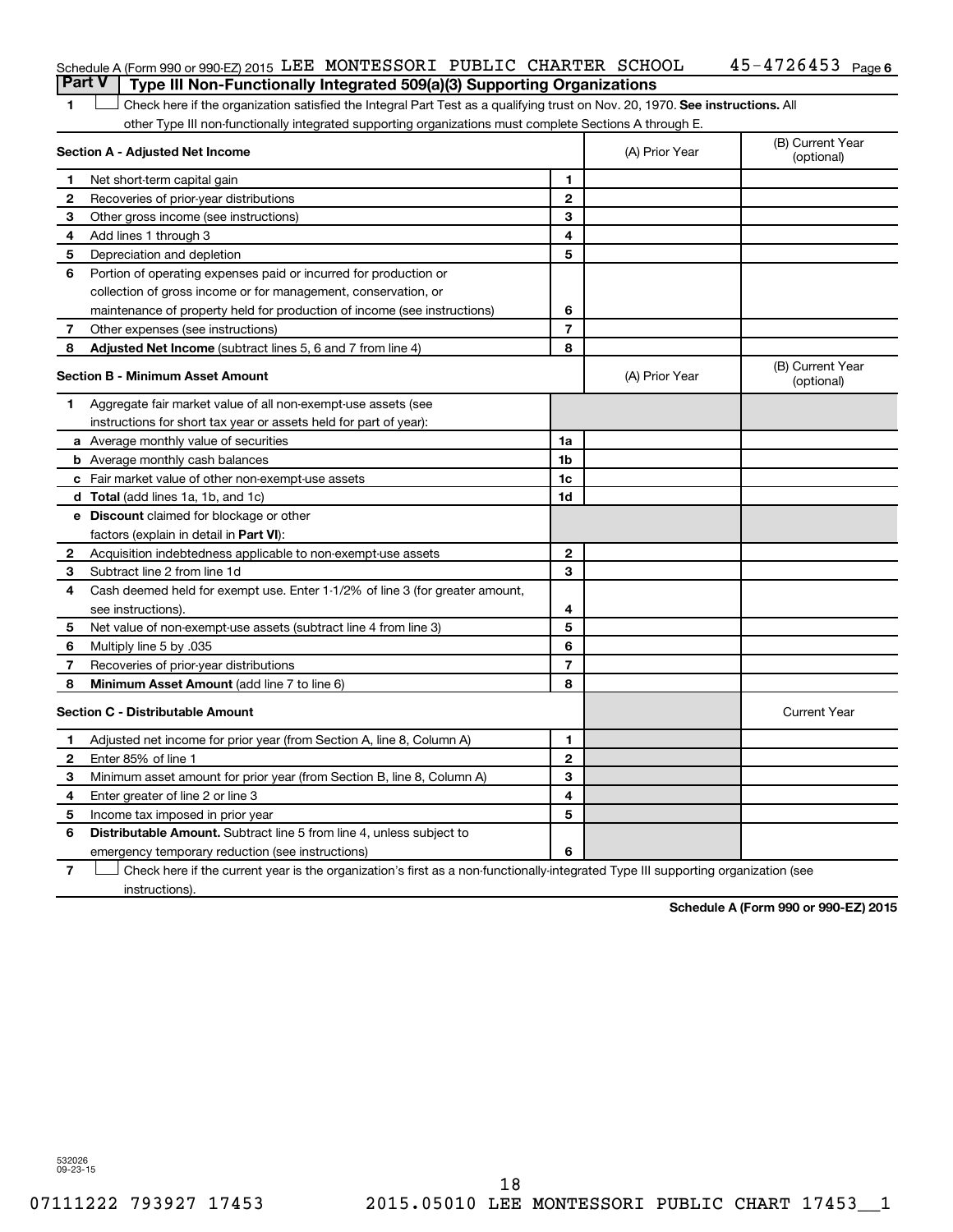#### Schedule A (Form 990 or 990-EZ) 2015 ЦЕН MONTESSORT PUBLIC CHARTER SCHOOL 45-4726453 Page LEE MONTESSORI PUBLIC CHARTER SCHOOL 45-4726453

| <b>Part V</b> | Type III Non-Functionally Integrated 509(a)(3) Supporting Organizations (continued)                    |                             |                                       |                                         |  |  |  |  |  |
|---------------|--------------------------------------------------------------------------------------------------------|-----------------------------|---------------------------------------|-----------------------------------------|--|--|--|--|--|
|               | <b>Section D - Distributions</b>                                                                       |                             |                                       | <b>Current Year</b>                     |  |  |  |  |  |
| 1             | Amounts paid to supported organizations to accomplish exempt purposes                                  |                             |                                       |                                         |  |  |  |  |  |
| 2             | Amounts paid to perform activity that directly furthers exempt purposes of supported                   |                             |                                       |                                         |  |  |  |  |  |
|               | organizations, in excess of income from activity                                                       |                             |                                       |                                         |  |  |  |  |  |
| 3             | Administrative expenses paid to accomplish exempt purposes of supported organizations                  |                             |                                       |                                         |  |  |  |  |  |
| 4             | Amounts paid to acquire exempt-use assets                                                              |                             |                                       |                                         |  |  |  |  |  |
| 5             | Qualified set-aside amounts (prior IRS approval required)                                              |                             |                                       |                                         |  |  |  |  |  |
| 6             | Other distributions (describe in Part VI). See instructions.                                           |                             |                                       |                                         |  |  |  |  |  |
| 7             | <b>Total annual distributions.</b> Add lines 1 through 6.                                              |                             |                                       |                                         |  |  |  |  |  |
| 8             | Distributions to attentive supported organizations to which the organization is responsive             |                             |                                       |                                         |  |  |  |  |  |
|               | (provide details in Part VI). See instructions.                                                        |                             |                                       |                                         |  |  |  |  |  |
| 9             | Distributable amount for 2015 from Section C, line 6                                                   |                             |                                       |                                         |  |  |  |  |  |
| 10            | Line 8 amount divided by Line 9 amount                                                                 |                             |                                       |                                         |  |  |  |  |  |
|               |                                                                                                        | (i)                         | (ii)                                  | (iii)                                   |  |  |  |  |  |
|               | Section E - Distribution Allocations (see instructions)                                                | <b>Excess Distributions</b> | <b>Underdistributions</b><br>Pre-2015 | <b>Distributable</b><br>Amount for 2015 |  |  |  |  |  |
|               |                                                                                                        |                             |                                       |                                         |  |  |  |  |  |
| 1             | Distributable amount for 2015 from Section C, line 6                                                   |                             |                                       |                                         |  |  |  |  |  |
| $\mathbf{2}$  | Underdistributions, if any, for years prior to 2015                                                    |                             |                                       |                                         |  |  |  |  |  |
|               | (reasonable cause required-see instructions)                                                           |                             |                                       |                                         |  |  |  |  |  |
| 3             | Excess distributions carryover, if any, to 2015:                                                       |                             |                                       |                                         |  |  |  |  |  |
| a             |                                                                                                        |                             |                                       |                                         |  |  |  |  |  |
| b             |                                                                                                        |                             |                                       |                                         |  |  |  |  |  |
| с             |                                                                                                        |                             |                                       |                                         |  |  |  |  |  |
|               | d From 2013<br>e From 2014                                                                             |                             |                                       |                                         |  |  |  |  |  |
|               |                                                                                                        |                             |                                       |                                         |  |  |  |  |  |
|               | <b>Total</b> of lines 3a through e                                                                     |                             |                                       |                                         |  |  |  |  |  |
|               | <b>g</b> Applied to underdistributions of prior years<br><b>h</b> Applied to 2015 distributable amount |                             |                                       |                                         |  |  |  |  |  |
|               | Carryover from 2010 not applied (see instructions)                                                     |                             |                                       |                                         |  |  |  |  |  |
|               | Remainder. Subtract lines 3g, 3h, and 3i from 3f.                                                      |                             |                                       |                                         |  |  |  |  |  |
| 4             | Distributions for 2015 from Section D,                                                                 |                             |                                       |                                         |  |  |  |  |  |
|               | $line 7$ :                                                                                             |                             |                                       |                                         |  |  |  |  |  |
|               | a Applied to underdistributions of prior years                                                         |                             |                                       |                                         |  |  |  |  |  |
|               | <b>b</b> Applied to 2015 distributable amount                                                          |                             |                                       |                                         |  |  |  |  |  |
| с             | Remainder. Subtract lines 4a and 4b from 4.                                                            |                             |                                       |                                         |  |  |  |  |  |
| 5             | Remaining underdistributions for years prior to 2015, if                                               |                             |                                       |                                         |  |  |  |  |  |
|               | any. Subtract lines 3g and 4a from line 2 (if amount                                                   |                             |                                       |                                         |  |  |  |  |  |
|               | greater than zero, see instructions).                                                                  |                             |                                       |                                         |  |  |  |  |  |
| 6             | Remaining underdistributions for 2015. Subtract lines 3h                                               |                             |                                       |                                         |  |  |  |  |  |
|               | and 4b from line 1 (if amount greater than zero, see                                                   |                             |                                       |                                         |  |  |  |  |  |
|               | instructions).                                                                                         |                             |                                       |                                         |  |  |  |  |  |
| $\mathbf{7}$  | Excess distributions carryover to 2016. Add lines 3j                                                   |                             |                                       |                                         |  |  |  |  |  |
|               | and 4c.                                                                                                |                             |                                       |                                         |  |  |  |  |  |
| 8             | Breakdown of line 7:                                                                                   |                             |                                       |                                         |  |  |  |  |  |
| a             |                                                                                                        |                             |                                       |                                         |  |  |  |  |  |
| b             |                                                                                                        |                             |                                       |                                         |  |  |  |  |  |
|               | c Excess from 2013                                                                                     |                             |                                       |                                         |  |  |  |  |  |
|               | d Excess from 2014                                                                                     |                             |                                       |                                         |  |  |  |  |  |
|               | e Excess from 2015                                                                                     |                             |                                       |                                         |  |  |  |  |  |

**Schedule A (Form 990 or 990-EZ) 2015**

532027 09-23-15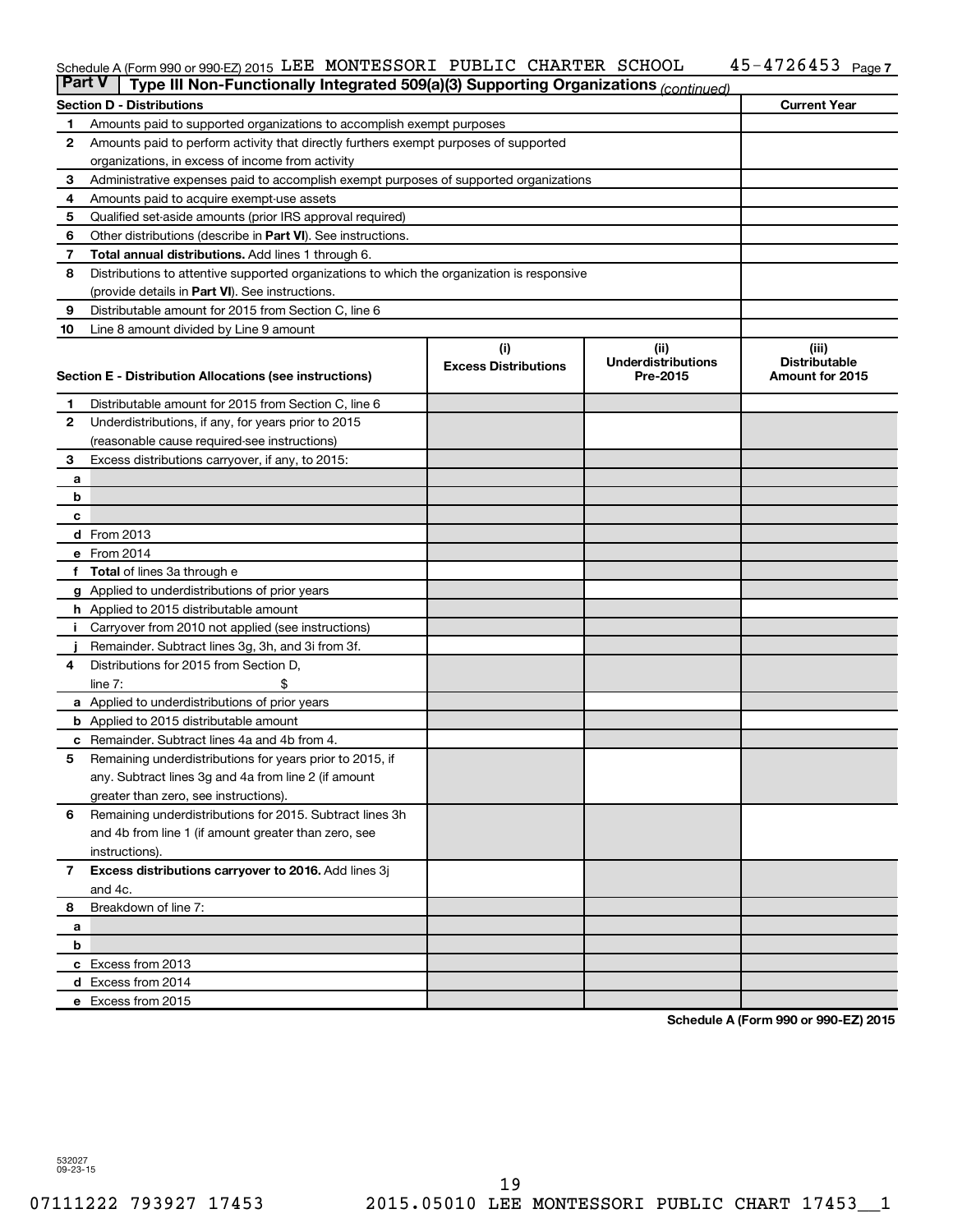| <b>Part VI</b>  | Schedule A (Form 990 or 990-EZ) 2015 LEE MONTESSORI PUBLIC CHARTER SCHOOL<br>Supplemental Information. Provide the explanations required by Part II, line 10; Part II, line 17a or 17b; Part III, line 12; |  |    |  | $45 - 4726453$ Page 8<br>Part IV, Section A, lines 1, 2, 3b, 3c, 4b, 4c, 5a, 6, 9a, 9b, 9c, 11a, 11b, and 11c; Part IV, Section B, lines 1 and 2; Part IV, Section C,<br>line 1; Part IV, Section D, lines 2 and 3; Part IV, Section E, lines 1c, 2a, 2b, 3a and 3b; Part V, line 1; Part V, Section B, line 1e; Part V, |                  |
|-----------------|------------------------------------------------------------------------------------------------------------------------------------------------------------------------------------------------------------|--|----|--|--------------------------------------------------------------------------------------------------------------------------------------------------------------------------------------------------------------------------------------------------------------------------------------------------------------------------|------------------|
|                 | Section D, lines 5, 6, and 8; and Part V, Section E, lines 2, 5, and 6. Also complete this part for any additional information.<br>(See instructions.)                                                     |  |    |  |                                                                                                                                                                                                                                                                                                                          |                  |
|                 |                                                                                                                                                                                                            |  |    |  |                                                                                                                                                                                                                                                                                                                          |                  |
|                 |                                                                                                                                                                                                            |  |    |  |                                                                                                                                                                                                                                                                                                                          |                  |
|                 |                                                                                                                                                                                                            |  |    |  |                                                                                                                                                                                                                                                                                                                          |                  |
|                 |                                                                                                                                                                                                            |  |    |  |                                                                                                                                                                                                                                                                                                                          |                  |
|                 |                                                                                                                                                                                                            |  |    |  |                                                                                                                                                                                                                                                                                                                          |                  |
|                 |                                                                                                                                                                                                            |  |    |  |                                                                                                                                                                                                                                                                                                                          |                  |
|                 |                                                                                                                                                                                                            |  |    |  |                                                                                                                                                                                                                                                                                                                          |                  |
|                 |                                                                                                                                                                                                            |  |    |  |                                                                                                                                                                                                                                                                                                                          |                  |
|                 |                                                                                                                                                                                                            |  |    |  |                                                                                                                                                                                                                                                                                                                          |                  |
|                 |                                                                                                                                                                                                            |  |    |  |                                                                                                                                                                                                                                                                                                                          |                  |
|                 |                                                                                                                                                                                                            |  |    |  |                                                                                                                                                                                                                                                                                                                          |                  |
|                 |                                                                                                                                                                                                            |  |    |  |                                                                                                                                                                                                                                                                                                                          |                  |
|                 |                                                                                                                                                                                                            |  |    |  |                                                                                                                                                                                                                                                                                                                          |                  |
|                 |                                                                                                                                                                                                            |  |    |  |                                                                                                                                                                                                                                                                                                                          |                  |
|                 |                                                                                                                                                                                                            |  |    |  |                                                                                                                                                                                                                                                                                                                          |                  |
|                 |                                                                                                                                                                                                            |  |    |  |                                                                                                                                                                                                                                                                                                                          |                  |
|                 |                                                                                                                                                                                                            |  |    |  |                                                                                                                                                                                                                                                                                                                          |                  |
|                 |                                                                                                                                                                                                            |  |    |  |                                                                                                                                                                                                                                                                                                                          |                  |
|                 |                                                                                                                                                                                                            |  |    |  |                                                                                                                                                                                                                                                                                                                          |                  |
|                 |                                                                                                                                                                                                            |  |    |  |                                                                                                                                                                                                                                                                                                                          |                  |
|                 |                                                                                                                                                                                                            |  |    |  |                                                                                                                                                                                                                                                                                                                          |                  |
|                 |                                                                                                                                                                                                            |  |    |  |                                                                                                                                                                                                                                                                                                                          |                  |
|                 |                                                                                                                                                                                                            |  |    |  |                                                                                                                                                                                                                                                                                                                          |                  |
|                 |                                                                                                                                                                                                            |  |    |  |                                                                                                                                                                                                                                                                                                                          |                  |
|                 |                                                                                                                                                                                                            |  |    |  |                                                                                                                                                                                                                                                                                                                          |                  |
|                 |                                                                                                                                                                                                            |  |    |  |                                                                                                                                                                                                                                                                                                                          |                  |
|                 |                                                                                                                                                                                                            |  |    |  |                                                                                                                                                                                                                                                                                                                          |                  |
|                 |                                                                                                                                                                                                            |  |    |  |                                                                                                                                                                                                                                                                                                                          |                  |
|                 |                                                                                                                                                                                                            |  |    |  |                                                                                                                                                                                                                                                                                                                          |                  |
|                 |                                                                                                                                                                                                            |  |    |  |                                                                                                                                                                                                                                                                                                                          |                  |
|                 |                                                                                                                                                                                                            |  |    |  |                                                                                                                                                                                                                                                                                                                          |                  |
|                 |                                                                                                                                                                                                            |  |    |  |                                                                                                                                                                                                                                                                                                                          |                  |
|                 |                                                                                                                                                                                                            |  |    |  |                                                                                                                                                                                                                                                                                                                          |                  |
|                 |                                                                                                                                                                                                            |  |    |  |                                                                                                                                                                                                                                                                                                                          |                  |
| 532028 09-23-15 |                                                                                                                                                                                                            |  | 20 |  | Schedule A (Form 990 or 990-EZ) 2015                                                                                                                                                                                                                                                                                     |                  |
|                 | 07111222 793927 17453                                                                                                                                                                                      |  |    |  | 2015.05010 LEE MONTESSORI PUBLIC CHART 17453                                                                                                                                                                                                                                                                             | $\mathbf{\perp}$ |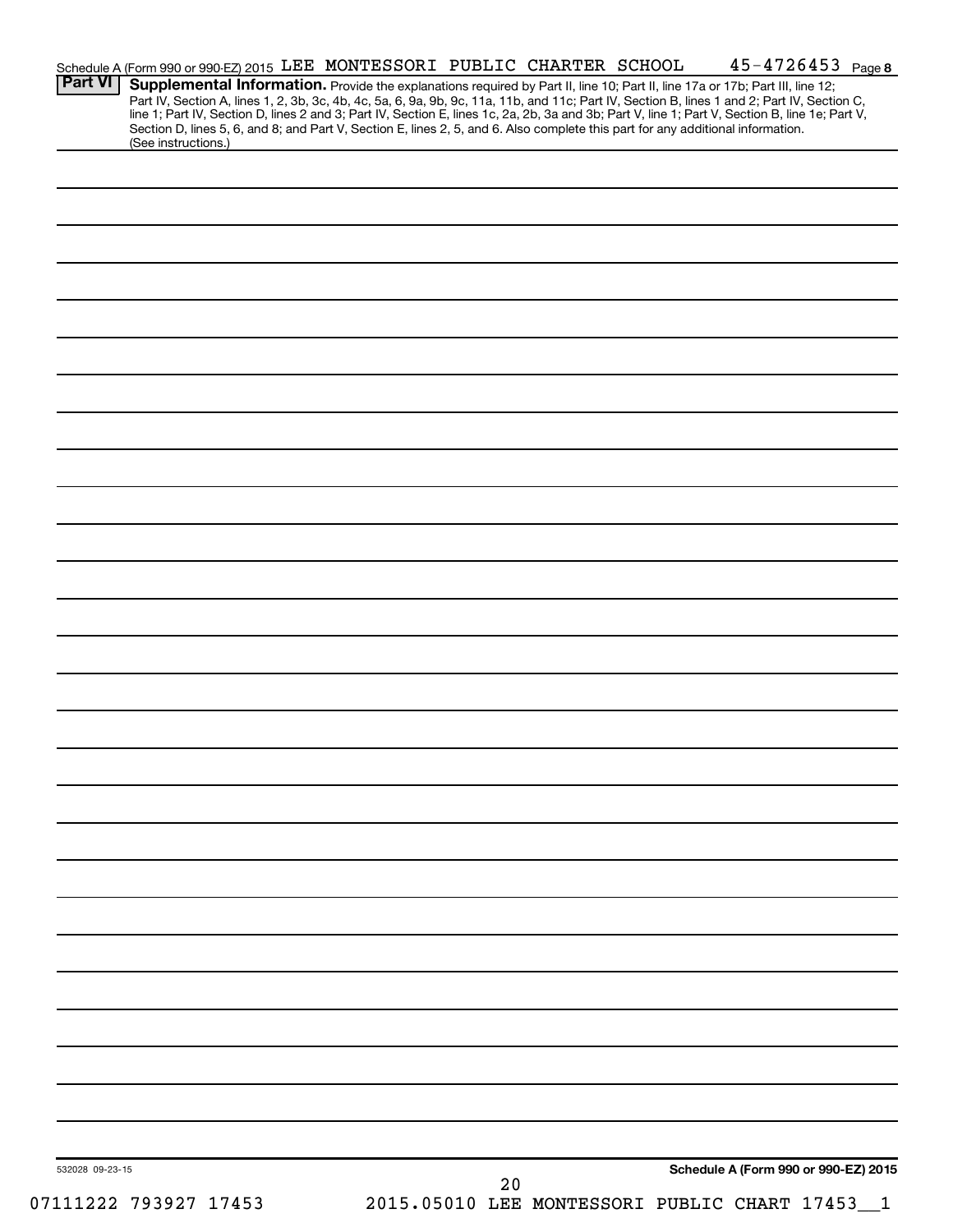Department of the Treasury Internal Revenue Service

| (Form 990) |  |
|------------|--|
|------------|--|

# **SCHEDULE D Supplemental Financial Statements**<br> **Form 990 2015**<br> **Part IV** line 6.7.8.9.10, 11a, 11b, 11d, 11d, 11d, 11d, 11d, 12a, 0r, 12b

**(Form 990) | Complete if the organization answered "Yes" on Form 990, Part IV, line 6, 7, 8, 9, 10, 11a, 11b, 11c, 11d, 11e, 11f, 12a, or 12b.**

**| Attach to Form 990. | Information about Schedule D (Form 990) and its instructions is at**  *www.irs.gov/form990.*



Name of the organization<br>**LEE MONTESSORI PUBLIC CHARTER SCHOOL** 45-4726453 LEE MONTESSORI PUBLIC CHARTER SCHOOL

| Part I             | Organizations Maintaining Donor Advised Funds or Other Similar Funds or Accounts. Complete if the                                                                                                                             |                         |                                                    |
|--------------------|-------------------------------------------------------------------------------------------------------------------------------------------------------------------------------------------------------------------------------|-------------------------|----------------------------------------------------|
|                    | organization answered "Yes" on Form 990, Part IV, line 6.                                                                                                                                                                     |                         |                                                    |
|                    |                                                                                                                                                                                                                               | (a) Donor advised funds | (b) Funds and other accounts                       |
| 1.                 |                                                                                                                                                                                                                               |                         |                                                    |
| 2                  | Aggregate value of contributions to (during year)                                                                                                                                                                             |                         |                                                    |
| з                  | Aggregate value of grants from (during year)                                                                                                                                                                                  |                         |                                                    |
| 4                  |                                                                                                                                                                                                                               |                         |                                                    |
| 5                  | Did the organization inform all donors and donor advisors in writing that the assets held in donor advised funds                                                                                                              |                         |                                                    |
|                    |                                                                                                                                                                                                                               |                         | Yes<br>No                                          |
| 6                  | Did the organization inform all grantees, donors, and donor advisors in writing that grant funds can be used only                                                                                                             |                         |                                                    |
|                    | for charitable purposes and not for the benefit of the donor or donor advisor, or for any other purpose conferring                                                                                                            |                         |                                                    |
|                    | impermissible private benefit?                                                                                                                                                                                                |                         | Yes<br>No                                          |
|                    | Part II<br>Conservation Easements. Complete if the organization answered "Yes" on Form 990, Part IV, line 7.                                                                                                                  |                         |                                                    |
| 1.                 | Purpose(s) of conservation easements held by the organization (check all that apply).                                                                                                                                         |                         |                                                    |
|                    | Preservation of land for public use (e.g., recreation or education)                                                                                                                                                           |                         | Preservation of a historically important land area |
|                    | Protection of natural habitat                                                                                                                                                                                                 |                         | Preservation of a certified historic structure     |
|                    | Preservation of open space                                                                                                                                                                                                    |                         |                                                    |
| 2                  | Complete lines 2a through 2d if the organization held a qualified conservation contribution in the form of a conservation easement on the last                                                                                |                         | Held at the End of the Tax Year                    |
|                    | day of the tax year.                                                                                                                                                                                                          |                         | 2a                                                 |
| b                  | Total acreage restricted by conservation easements                                                                                                                                                                            |                         | 2 <sub>b</sub>                                     |
| с                  | Number of conservation easements on a certified historic structure included in (a) manufacture included in (a)                                                                                                                |                         | 2c                                                 |
| d                  | Number of conservation easements included in (c) acquired after 8/17/06, and not on a historic structure                                                                                                                      |                         |                                                    |
|                    | listed in the National Register [11, 1200] and the National Register [11, 1200] and the National Register [11, 1200] and the National Register [11, 1200] and the National Register [11, 1200] and the National Register [11, |                         | 2d                                                 |
| 3                  | Number of conservation easements modified, transferred, released, extinguished, or terminated by the organization during the tax                                                                                              |                         |                                                    |
|                    | year                                                                                                                                                                                                                          |                         |                                                    |
| 4                  | Number of states where property subject to conservation easement is located >                                                                                                                                                 |                         |                                                    |
| 5                  | Does the organization have a written policy regarding the periodic monitoring, inspection, handling of                                                                                                                        |                         |                                                    |
|                    | violations, and enforcement of the conservation easements it holds?                                                                                                                                                           |                         | Yes<br>No                                          |
| 6                  | Staff and volunteer hours devoted to monitoring, inspecting, handling of violations, and enforcing conservation easements during the year                                                                                     |                         |                                                    |
|                    |                                                                                                                                                                                                                               |                         |                                                    |
| 7                  | Amount of expenses incurred in monitoring, inspecting, handling of violations, and enforcing conservation easements during the year                                                                                           |                         |                                                    |
|                    | $\blacktriangleright$ \$                                                                                                                                                                                                      |                         |                                                    |
| 8                  | Does each conservation easement reported on line 2(d) above satisfy the requirements of section 170(h)(4)(B)(i)                                                                                                               |                         |                                                    |
|                    |                                                                                                                                                                                                                               |                         | <b>No</b><br>Yes                                   |
| 9                  | In Part XIII, describe how the organization reports conservation easements in its revenue and expense statement, and balance sheet, and                                                                                       |                         |                                                    |
|                    | include, if applicable, the text of the footnote to the organization's financial statements that describes the organization's accounting for                                                                                  |                         |                                                    |
|                    | conservation easements.<br>Organizations Maintaining Collections of Art, Historical Treasures, or Other Similar Assets.<br>Part III                                                                                           |                         |                                                    |
|                    | Complete if the organization answered "Yes" on Form 990, Part IV, line 8.                                                                                                                                                     |                         |                                                    |
|                    | 1a If the organization elected, as permitted under SFAS 116 (ASC 958), not to report in its revenue statement and balance sheet works of art,                                                                                 |                         |                                                    |
|                    | historical treasures, or other similar assets held for public exhibition, education, or research in furtherance of public service, provide, in Part XIII,                                                                     |                         |                                                    |
|                    | the text of the footnote to its financial statements that describes these items.                                                                                                                                              |                         |                                                    |
|                    | <b>b</b> If the organization elected, as permitted under SFAS 116 (ASC 958), to report in its revenue statement and balance sheet works of art, historical                                                                    |                         |                                                    |
|                    | treasures, or other similar assets held for public exhibition, education, or research in furtherance of public service, provide the following amounts                                                                         |                         |                                                    |
|                    | relating to these items:                                                                                                                                                                                                      |                         |                                                    |
|                    |                                                                                                                                                                                                                               |                         |                                                    |
|                    | (ii) Assets included in Form 990, Part X                                                                                                                                                                                      |                         | $\blacktriangleright$ s                            |
| 2                  | If the organization received or held works of art, historical treasures, or other similar assets for financial gain, provide                                                                                                  |                         |                                                    |
|                    | the following amounts required to be reported under SFAS 116 (ASC 958) relating to these items:                                                                                                                               |                         |                                                    |
| а                  | Revenue included on Form 990, Part VIII, line 1 [2000] [2000] [2000] [2000] [3000] [3000] [3000] [3000] [3000                                                                                                                 |                         |                                                    |
|                    |                                                                                                                                                                                                                               |                         | $\blacktriangleright$ s                            |
|                    | LHA For Paperwork Reduction Act Notice, see the Instructions for Form 990.                                                                                                                                                    |                         | Schedule D (Form 990) 2015                         |
| 532051<br>11-02-15 |                                                                                                                                                                                                                               |                         |                                                    |

07111222 793927 17453 2015.05010 LEE MONTESSORI PUBLIC CHART 17453\_1 21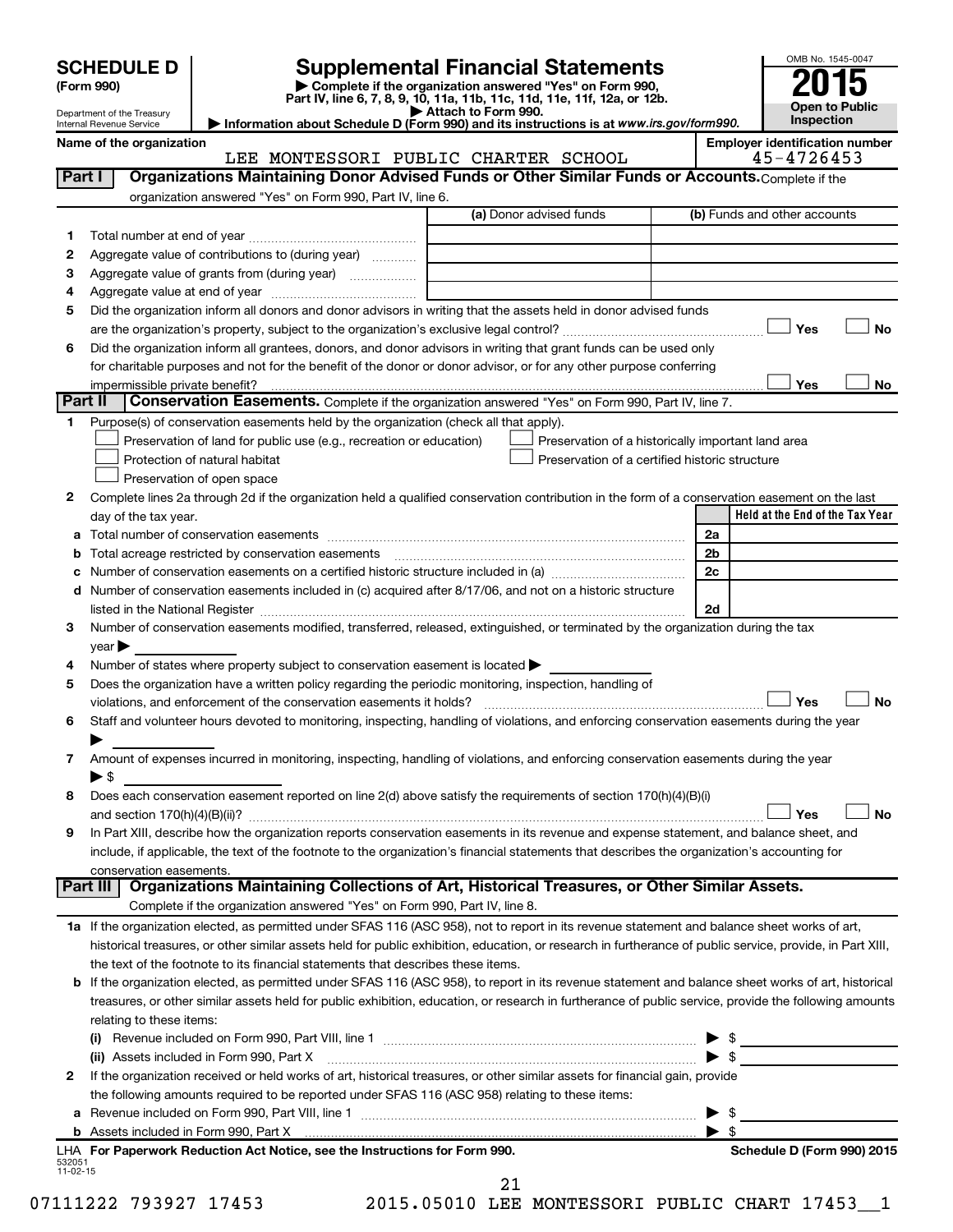|        | Schedule D (Form 990) 2015                                                                                                                                                                                                     | LEE MONTESSORI PUBLIC CHARTER SCHOOL    |   |                                                                                                                                                                                                                               |                                    |                    |                                                          | $45 - 4726453$ Page 2 |                                       |          |    |
|--------|--------------------------------------------------------------------------------------------------------------------------------------------------------------------------------------------------------------------------------|-----------------------------------------|---|-------------------------------------------------------------------------------------------------------------------------------------------------------------------------------------------------------------------------------|------------------------------------|--------------------|----------------------------------------------------------|-----------------------|---------------------------------------|----------|----|
|        | Part III  <br>Organizations Maintaining Collections of Art, Historical Treasures, or Other Similar Assets (continued)                                                                                                          |                                         |   |                                                                                                                                                                                                                               |                                    |                    |                                                          |                       |                                       |          |    |
| З      | Using the organization's acquisition, accession, and other records, check any of the following that are a significant use of its collection items                                                                              |                                         |   |                                                                                                                                                                                                                               |                                    |                    |                                                          |                       |                                       |          |    |
|        | (check all that apply):                                                                                                                                                                                                        |                                         |   |                                                                                                                                                                                                                               |                                    |                    |                                                          |                       |                                       |          |    |
| a      | Public exhibition                                                                                                                                                                                                              | d                                       |   | Loan or exchange programs                                                                                                                                                                                                     |                                    |                    |                                                          |                       |                                       |          |    |
| b      | Scholarly research                                                                                                                                                                                                             |                                         |   | Other and the contract of the contract of the contract of the contract of the contract of the contract of the contract of the contract of the contract of the contract of the contract of the contract of the contract of the |                                    |                    |                                                          |                       |                                       |          |    |
| c      | Preservation for future generations                                                                                                                                                                                            |                                         |   |                                                                                                                                                                                                                               |                                    |                    |                                                          |                       |                                       |          |    |
| 4      | Provide a description of the organization's collections and explain how they further the organization's exempt purpose in Part XIII.                                                                                           |                                         |   |                                                                                                                                                                                                                               |                                    |                    |                                                          |                       |                                       |          |    |
| 5      | During the year, did the organization solicit or receive donations of art, historical treasures, or other similar assets                                                                                                       |                                         |   |                                                                                                                                                                                                                               |                                    |                    |                                                          |                       |                                       |          |    |
|        |                                                                                                                                                                                                                                |                                         |   |                                                                                                                                                                                                                               |                                    |                    |                                                          |                       | Yes                                   |          | No |
|        | <b>Part IV</b><br>Escrow and Custodial Arrangements. Complete if the organization answered "Yes" on Form 990, Part IV, line 9, or                                                                                              |                                         |   |                                                                                                                                                                                                                               |                                    |                    |                                                          |                       |                                       |          |    |
|        | reported an amount on Form 990, Part X, line 21.                                                                                                                                                                               |                                         |   |                                                                                                                                                                                                                               |                                    |                    |                                                          |                       |                                       |          |    |
|        | 1a Is the organization an agent, trustee, custodian or other intermediary for contributions or other assets not included                                                                                                       |                                         |   |                                                                                                                                                                                                                               |                                    |                    |                                                          |                       |                                       |          |    |
|        |                                                                                                                                                                                                                                |                                         |   |                                                                                                                                                                                                                               |                                    |                    |                                                          |                       | Yes                                   |          | No |
|        | <b>b</b> If "Yes," explain the arrangement in Part XIII and complete the following table:                                                                                                                                      |                                         |   |                                                                                                                                                                                                                               |                                    |                    |                                                          |                       |                                       |          |    |
|        |                                                                                                                                                                                                                                |                                         |   |                                                                                                                                                                                                                               |                                    |                    |                                                          |                       | Amount                                |          |    |
| c      | Beginning balance                                                                                                                                                                                                              |                                         |   |                                                                                                                                                                                                                               |                                    |                    | 1c                                                       |                       |                                       |          |    |
|        | Additions during the year manufactured and an account of the year and year and year and year and year and year                                                                                                                 |                                         |   |                                                                                                                                                                                                                               |                                    |                    | 1d                                                       |                       |                                       |          |    |
|        | e Distributions during the year manufactured and continuum and contact the year manufactured and contact the year manufactured and contact the year manufactured and contact the year manufactured and contact the year manufa |                                         |   |                                                                                                                                                                                                                               |                                    |                    | 1e                                                       |                       |                                       |          |    |
|        | 2a Did the organization include an amount on Form 990, Part X, line 21, for escrow or custodial account liability?                                                                                                             |                                         |   |                                                                                                                                                                                                                               |                                    |                    | 1f                                                       |                       | Yes                                   |          |    |
|        |                                                                                                                                                                                                                                |                                         |   |                                                                                                                                                                                                                               |                                    |                    |                                                          |                       |                                       |          | No |
| Part V | Endowment Funds. Complete if the organization answered "Yes" on Form 990, Part IV, line 10.                                                                                                                                    |                                         |   |                                                                                                                                                                                                                               |                                    |                    |                                                          |                       |                                       |          |    |
|        |                                                                                                                                                                                                                                | (a) Current year                        |   | (b) Prior year                                                                                                                                                                                                                |                                    | (c) Two years back | $\vert$ (d) Three years back $\vert$ (e) Four years back |                       |                                       |          |    |
| 1a     | Beginning of year balance                                                                                                                                                                                                      |                                         |   |                                                                                                                                                                                                                               |                                    |                    |                                                          |                       |                                       |          |    |
|        |                                                                                                                                                                                                                                |                                         |   |                                                                                                                                                                                                                               |                                    |                    |                                                          |                       |                                       |          |    |
|        | Net investment earnings, gains, and losses                                                                                                                                                                                     |                                         |   |                                                                                                                                                                                                                               |                                    |                    |                                                          |                       |                                       |          |    |
|        |                                                                                                                                                                                                                                |                                         |   |                                                                                                                                                                                                                               |                                    |                    |                                                          |                       |                                       |          |    |
|        | e Other expenditures for facilities                                                                                                                                                                                            |                                         |   |                                                                                                                                                                                                                               |                                    |                    |                                                          |                       |                                       |          |    |
|        | and programs                                                                                                                                                                                                                   |                                         |   |                                                                                                                                                                                                                               |                                    |                    |                                                          |                       |                                       |          |    |
|        |                                                                                                                                                                                                                                |                                         |   |                                                                                                                                                                                                                               |                                    |                    |                                                          |                       |                                       |          |    |
| g      | End of year balance                                                                                                                                                                                                            |                                         |   |                                                                                                                                                                                                                               |                                    |                    |                                                          |                       |                                       |          |    |
| 2      | Provide the estimated percentage of the current year end balance (line 1g, column (a)) held as:                                                                                                                                |                                         |   |                                                                                                                                                                                                                               |                                    |                    |                                                          |                       |                                       |          |    |
|        | Board designated or quasi-endowment                                                                                                                                                                                            |                                         | % |                                                                                                                                                                                                                               |                                    |                    |                                                          |                       |                                       |          |    |
| b      | Permanent endowment                                                                                                                                                                                                            | %                                       |   |                                                                                                                                                                                                                               |                                    |                    |                                                          |                       |                                       |          |    |
| с      | Temporarily restricted endowment                                                                                                                                                                                               | %                                       |   |                                                                                                                                                                                                                               |                                    |                    |                                                          |                       |                                       |          |    |
|        | The percentages on lines 2a, 2b, and 2c should equal 100%.                                                                                                                                                                     |                                         |   |                                                                                                                                                                                                                               |                                    |                    |                                                          |                       |                                       |          |    |
|        | 3a Are there endowment funds not in the possession of the organization that are held and administered for the organization                                                                                                     |                                         |   |                                                                                                                                                                                                                               |                                    |                    |                                                          |                       |                                       |          |    |
|        | by:                                                                                                                                                                                                                            |                                         |   |                                                                                                                                                                                                                               |                                    |                    |                                                          |                       |                                       | Yes      | No |
|        | (i)                                                                                                                                                                                                                            |                                         |   |                                                                                                                                                                                                                               |                                    |                    |                                                          |                       | 3a(i)                                 |          |    |
|        | (ii) related organizations                                                                                                                                                                                                     |                                         |   |                                                                                                                                                                                                                               |                                    |                    |                                                          |                       | 3a(ii)                                |          |    |
|        |                                                                                                                                                                                                                                |                                         |   |                                                                                                                                                                                                                               |                                    |                    |                                                          |                       | 3b                                    |          |    |
|        | Describe in Part XIII the intended uses of the organization's endowment funds.                                                                                                                                                 |                                         |   |                                                                                                                                                                                                                               |                                    |                    |                                                          |                       |                                       |          |    |
|        | Land, Buildings, and Equipment.<br>Part VI                                                                                                                                                                                     |                                         |   |                                                                                                                                                                                                                               |                                    |                    |                                                          |                       |                                       |          |    |
|        | Complete if the organization answered "Yes" on Form 990, Part IV, line 11a. See Form 990, Part X, line 10.                                                                                                                     |                                         |   |                                                                                                                                                                                                                               |                                    |                    |                                                          |                       |                                       |          |    |
|        | Description of property                                                                                                                                                                                                        | (a) Cost or other<br>basis (investment) |   |                                                                                                                                                                                                                               | (b) Cost or other<br>basis (other) |                    | (c) Accumulated<br>depreciation                          |                       | (d) Book value                        |          |    |
|        |                                                                                                                                                                                                                                |                                         |   |                                                                                                                                                                                                                               |                                    |                    |                                                          |                       |                                       |          |    |
| b      |                                                                                                                                                                                                                                |                                         |   |                                                                                                                                                                                                                               |                                    |                    |                                                          |                       |                                       |          |    |
| с      |                                                                                                                                                                                                                                |                                         |   |                                                                                                                                                                                                                               |                                    |                    |                                                          |                       |                                       |          |    |
|        |                                                                                                                                                                                                                                |                                         |   |                                                                                                                                                                                                                               | 9,020.                             |                    | 6,121.                                                   |                       |                                       | 2,899.   |    |
|        |                                                                                                                                                                                                                                |                                         |   |                                                                                                                                                                                                                               | 118,039.                           |                    | 15,995.                                                  |                       |                                       | 102,044. |    |
|        | Total. Add lines 1a through 1e. (Column (d) must equal Form 990, Part X, column (B), line 10c.)                                                                                                                                |                                         |   |                                                                                                                                                                                                                               |                                    |                    |                                                          |                       | $d_{\text{obs}} = 5$ (Ferma 000) 004F | 104,943. |    |

**Schedule D (Form 990) 2015**

532052 09-21-15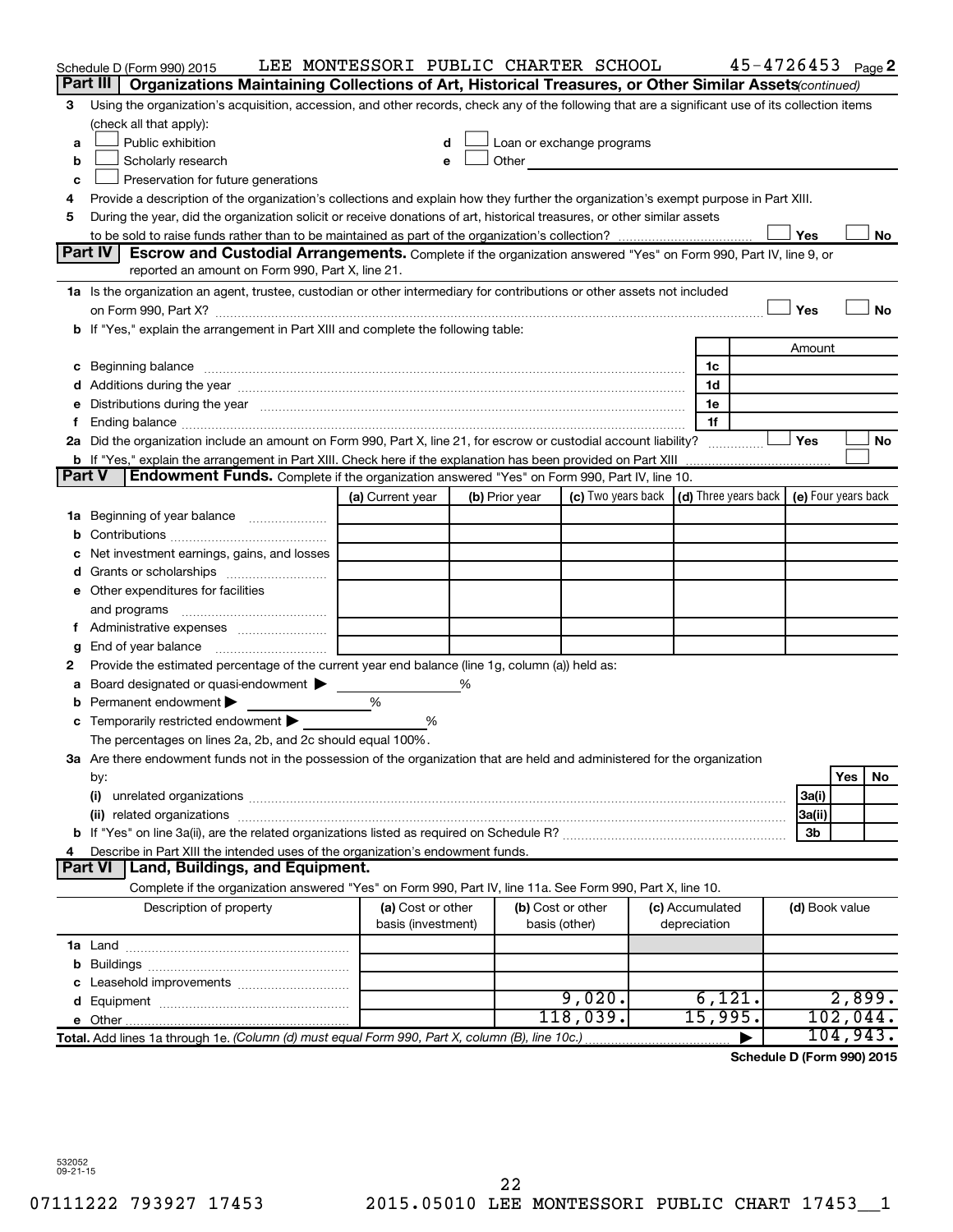|                           | Part VII Investments - Other Securities.                                                                                                                                           |                 |                |                                                           |
|---------------------------|------------------------------------------------------------------------------------------------------------------------------------------------------------------------------------|-----------------|----------------|-----------------------------------------------------------|
|                           | Complete if the organization answered "Yes" on Form 990, Part IV, line 11b. See Form 990, Part X, line 12.<br>(a) Description of security or category (including name of security) | (b) Book value  |                | (c) Method of valuation: Cost or end-of-year market value |
| (1) Financial derivatives |                                                                                                                                                                                    |                 |                |                                                           |
|                           |                                                                                                                                                                                    |                 |                |                                                           |
| $(3)$ Other               |                                                                                                                                                                                    |                 |                |                                                           |
| (A)                       |                                                                                                                                                                                    |                 |                |                                                           |
| (B)                       |                                                                                                                                                                                    |                 |                |                                                           |
| (C)                       |                                                                                                                                                                                    |                 |                |                                                           |
| (D)                       |                                                                                                                                                                                    |                 |                |                                                           |
| (E)                       |                                                                                                                                                                                    |                 |                |                                                           |
| (F)                       |                                                                                                                                                                                    |                 |                |                                                           |
| (G)                       |                                                                                                                                                                                    |                 |                |                                                           |
| (H)                       |                                                                                                                                                                                    |                 |                |                                                           |
|                           | Total. (Col. (b) must equal Form 990, Part X, col. (B) line 12.)<br>Part VIII Investments - Program Related.                                                                       |                 |                |                                                           |
|                           | Complete if the organization answered "Yes" on Form 990, Part IV, line 11c. See Form 990, Part X, line 13.                                                                         |                 |                |                                                           |
|                           | (a) Description of investment                                                                                                                                                      | (b) Book value  |                | (c) Method of valuation: Cost or end-of-year market value |
| (1)                       |                                                                                                                                                                                    |                 |                |                                                           |
| (2)                       |                                                                                                                                                                                    |                 |                |                                                           |
| (3)                       |                                                                                                                                                                                    |                 |                |                                                           |
| (4)                       |                                                                                                                                                                                    |                 |                |                                                           |
| (5)                       |                                                                                                                                                                                    |                 |                |                                                           |
| (6)                       |                                                                                                                                                                                    |                 |                |                                                           |
| (7)                       |                                                                                                                                                                                    |                 |                |                                                           |
| (8)                       |                                                                                                                                                                                    |                 |                |                                                           |
| (9)                       |                                                                                                                                                                                    |                 |                |                                                           |
|                           | Total. (Col. (b) must equal Form 990, Part X, col. (B) line 13.)                                                                                                                   |                 |                |                                                           |
| Part IX                   | <b>Other Assets.</b>                                                                                                                                                               |                 |                |                                                           |
|                           | Complete if the organization answered "Yes" on Form 990, Part IV, line 11d. See Form 990, Part X, line 15.                                                                         |                 |                |                                                           |
|                           |                                                                                                                                                                                    | (a) Description |                | (b) Book value                                            |
| (1)                       |                                                                                                                                                                                    |                 |                |                                                           |
| (2)                       |                                                                                                                                                                                    |                 |                |                                                           |
| (3)                       |                                                                                                                                                                                    |                 |                |                                                           |
| (4)<br>(5)                |                                                                                                                                                                                    |                 |                |                                                           |
| (6)                       |                                                                                                                                                                                    |                 |                |                                                           |
| (7)                       |                                                                                                                                                                                    |                 |                |                                                           |
| (8)                       |                                                                                                                                                                                    |                 |                |                                                           |
| (9)                       |                                                                                                                                                                                    |                 |                |                                                           |
|                           | Total. (Column (b) must equal Form 990, Part X, col. (B) line 15.)                                                                                                                 |                 |                |                                                           |
| Part X                    | <b>Other Liabilities.</b>                                                                                                                                                          |                 |                |                                                           |
|                           | Complete if the organization answered "Yes" on Form 990, Part IV, line 11e or 11f. See Form 990, Part X, line 25.                                                                  |                 |                |                                                           |
|                           | (a) Description of liability                                                                                                                                                       |                 | (b) Book value |                                                           |
| (1)                       | Federal income taxes                                                                                                                                                               |                 |                |                                                           |
| (2)                       |                                                                                                                                                                                    |                 |                |                                                           |
| (3)                       |                                                                                                                                                                                    |                 |                |                                                           |
| (4)                       |                                                                                                                                                                                    |                 |                |                                                           |
| (5)                       |                                                                                                                                                                                    |                 |                |                                                           |
| (6)                       |                                                                                                                                                                                    |                 |                |                                                           |
| (7)                       |                                                                                                                                                                                    |                 |                |                                                           |
| (8)                       |                                                                                                                                                                                    |                 |                |                                                           |
| (9)                       |                                                                                                                                                                                    |                 |                |                                                           |
|                           | Total. (Column (b) must equal Form 990, Part X, col. (B) line 25.).                                                                                                                |                 |                |                                                           |
|                           | 2. Liability for uncertain tax positions. In Part XIII, provide the text of the footnote to the organization's financial statements that reports the                               |                 |                |                                                           |
|                           | organization's liability for uncertain tax positions under FIN 48 (ASC 740). Check here if the text of the footnote has been provided in Part XIII $ X $                           |                 |                |                                                           |

Schedule D (Form 990) 2015 LEE MONTESSORI PUBLIC CHARTER SCHOOL 45-4726453 Page

45-4726453 Page 3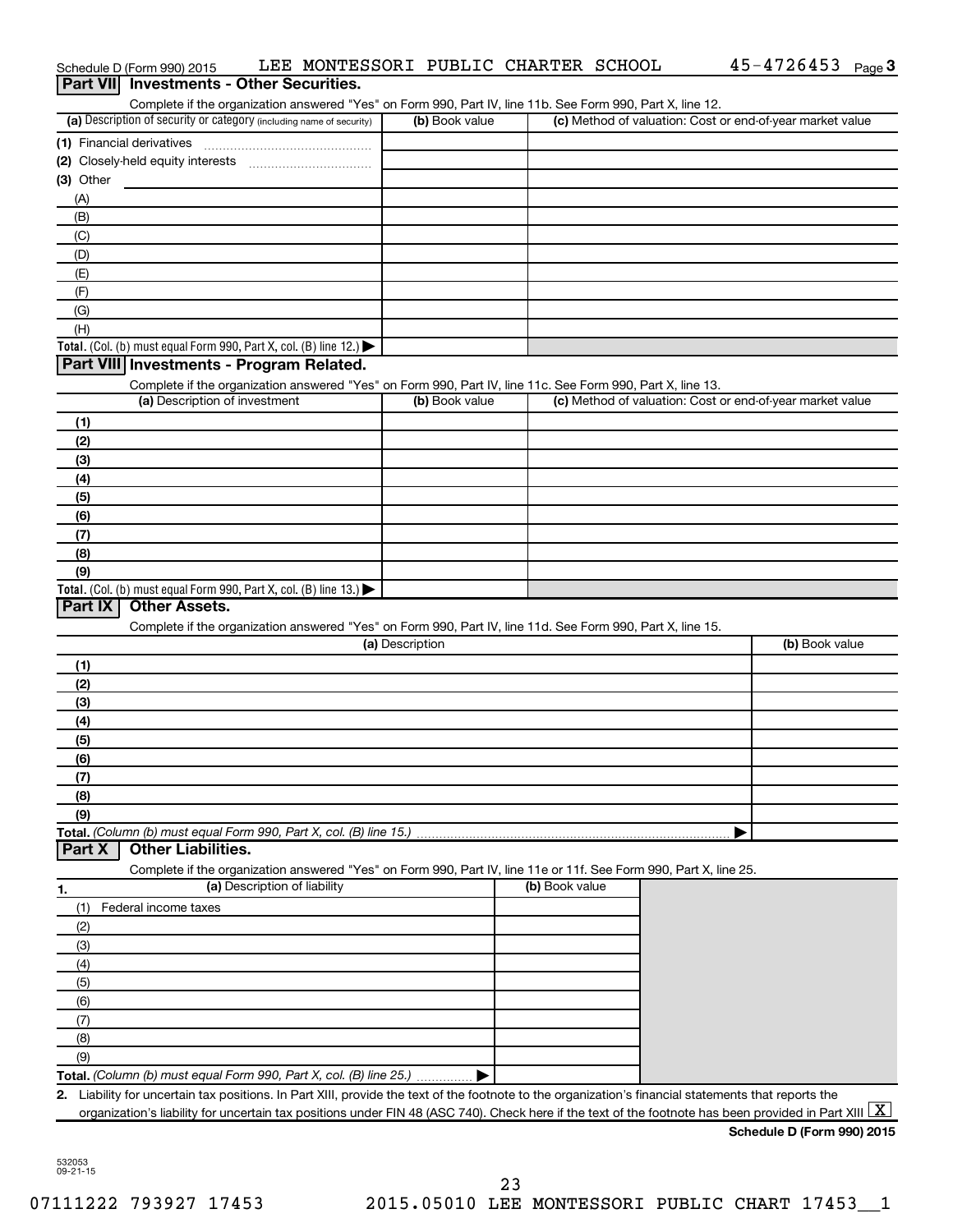|    | LEE MONTESSORI PUBLIC CHARTER SCHOOL<br>Schedule D (Form 990) 2015                                                                                                                                                                  |                |         |                | $45 - 4726453$ Page 4 |
|----|-------------------------------------------------------------------------------------------------------------------------------------------------------------------------------------------------------------------------------------|----------------|---------|----------------|-----------------------|
|    | Part XI<br>Reconciliation of Revenue per Audited Financial Statements With Revenue per Return.                                                                                                                                      |                |         |                |                       |
|    | Complete if the organization answered "Yes" on Form 990, Part IV, line 12a.                                                                                                                                                         |                |         |                |                       |
| 1  | Total revenue, gains, and other support per audited financial statements                                                                                                                                                            |                |         | $\mathbf 1$    | 2,399,661.            |
| 2  | Amounts included on line 1 but not on Form 990, Part VIII, line 12:                                                                                                                                                                 |                |         |                |                       |
| a  |                                                                                                                                                                                                                                     | 2a             |         |                |                       |
| b  |                                                                                                                                                                                                                                     | 2 <sub>b</sub> | 200.    |                |                       |
| c  |                                                                                                                                                                                                                                     | 2 <sub>c</sub> |         |                |                       |
| d  |                                                                                                                                                                                                                                     | 2d             | 14,476. |                |                       |
| е  | Add lines 2a through 2d                                                                                                                                                                                                             |                |         | <b>2e</b>      | 14,676.               |
| з  |                                                                                                                                                                                                                                     |                |         | 3              | 2,384,985.            |
| 4  | Amounts included on Form 990, Part VIII, line 12, but not on line 1:                                                                                                                                                                |                |         |                |                       |
| a  | Investment expenses not included on Form 990, Part VIII, line 7b                                                                                                                                                                    | 4a             |         |                |                       |
| b  |                                                                                                                                                                                                                                     | 4 <sub>b</sub> |         |                |                       |
| c. | Add lines 4a and 4b                                                                                                                                                                                                                 |                |         | 4c             |                       |
|    |                                                                                                                                                                                                                                     |                |         | 5              | 2,384,985.            |
|    |                                                                                                                                                                                                                                     |                |         |                |                       |
|    | Part XII   Reconciliation of Expenses per Audited Financial Statements With Expenses per Return.                                                                                                                                    |                |         |                |                       |
|    | Complete if the organization answered "Yes" on Form 990, Part IV, line 12a.                                                                                                                                                         |                |         |                |                       |
| 1  |                                                                                                                                                                                                                                     |                |         | $\blacksquare$ | 2, 113, 340.          |
| 2  | Amounts included on line 1 but not on Form 990, Part IX, line 25:                                                                                                                                                                   |                |         |                |                       |
| a  |                                                                                                                                                                                                                                     | 2a             | 200.    |                |                       |
| b  |                                                                                                                                                                                                                                     | 2 <sub>b</sub> |         |                |                       |
|    |                                                                                                                                                                                                                                     | 2c             |         |                |                       |
| d  |                                                                                                                                                                                                                                     | 2d             | 14,476. |                |                       |
| е  | Add lines 2a through 2d <b>contained a contained a contained a contained a</b> contained a contained a contained a contained a contained a contained a contained a contained a contained a contained a contained a contained a cont |                |         | 2e             | 14,676.               |
| 3  |                                                                                                                                                                                                                                     |                |         | 3              | 2,098,664.            |
| 4  | Amounts included on Form 990, Part IX, line 25, but not on line 1:                                                                                                                                                                  |                |         |                |                       |
| a  |                                                                                                                                                                                                                                     | 4a             |         |                |                       |
| b  |                                                                                                                                                                                                                                     | 4 <sub>b</sub> |         |                |                       |
|    | c Add lines 4a and 4b                                                                                                                                                                                                               |                |         | 4c             | 0.                    |
| 5  | Part XIII Supplemental Information.                                                                                                                                                                                                 |                |         | 5              | 2,098,664.            |

Provide the descriptions required for Part II, lines 3, 5, and 9; Part III, lines 1a and 4; Part IV, lines 1b and 2b; Part V, line 4; Part X, line 2; Part XI, lines 2d and 4b; and Part XII, lines 2d and 4b. Also complete this part to provide any additional information.

PART X, LINE 2:

| THE SCHOOL HAS ANALYZED ITS TAX POSITIONS, AND HAS CONCLUDED THAT NO       |
|----------------------------------------------------------------------------|
| LIABILITY FOR UNRECOGNIZED TAX BENEFITS SHOULD BE RECORDED RELATED TO ANY  |
| UNCERTAIN TAX POSITIONS TAKEN ON RETURNS FILED FOR OPEN TAX YEARS          |
| (2012-2014), OR EXPECTED TO BE TAKEN IN ITS 2015 TAX RETURN. THE SCHOOL IS |
| NOT AWARE OF ANY TAX POSITIONS FOR WHICH IT BELIEVES THAT THERE IS A       |
| REASONABLE POSSIBILITY THAT THE TOTAL AMOUNTS OF UNRECOGNIZED TAX BENEFITS |
| WILL CHANGE MATERIALLY IN THE NEXT TWELVE MONTHS.                          |
|                                                                            |

## PART XI, LINE 2D - OTHER ADJUSTMENTS:

FUNDRAISING EXPENSES 14,476.

532054 09-21-15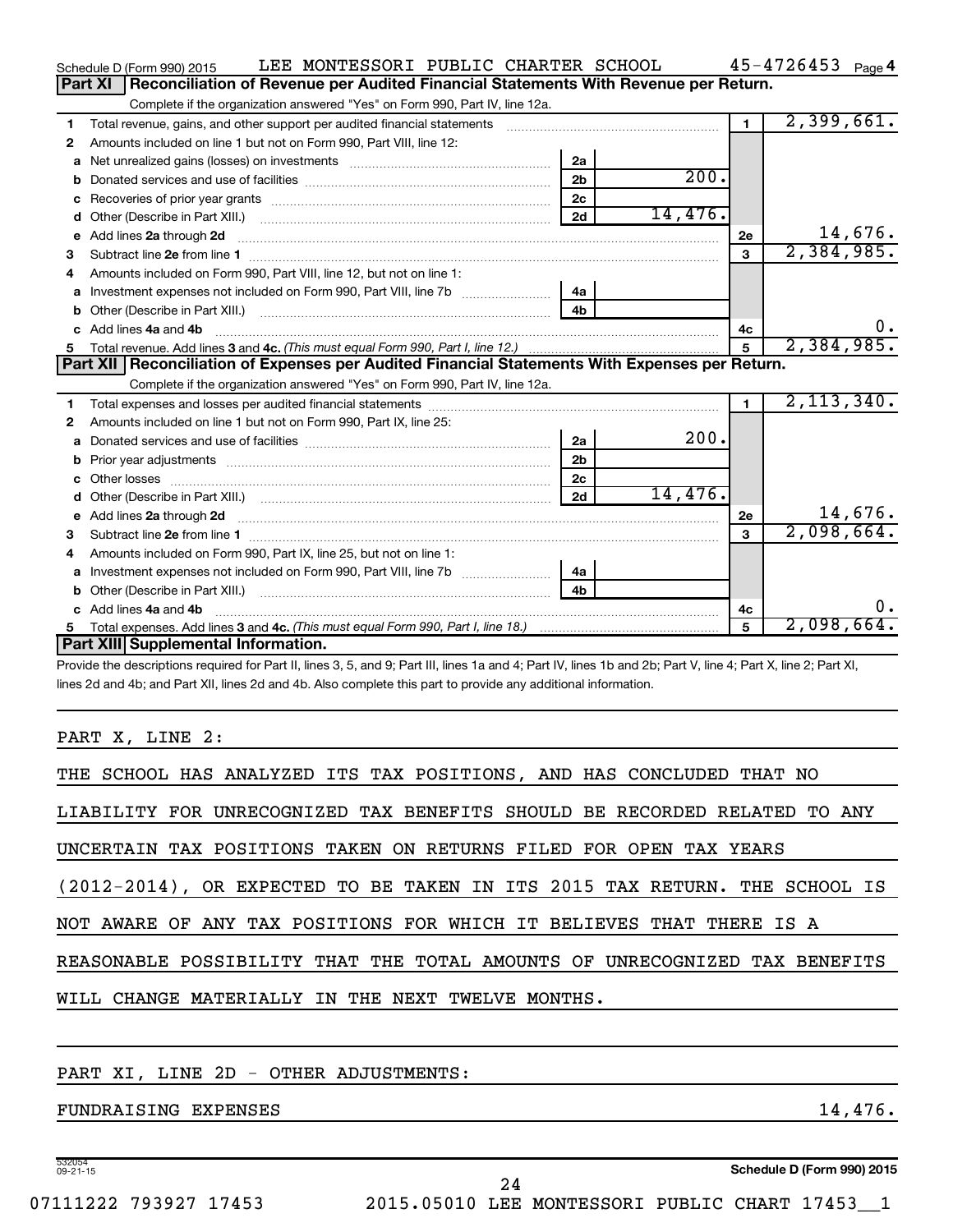| Schedule D (Form 990) 2015 LEE MONTES<br>Part XIII Supplemental Information (continued) |  | LEE MONTESSORI PUBLIC CHARTER SCHOOL   |    |  | $45 - 4726453$ Page 5      |
|-----------------------------------------------------------------------------------------|--|----------------------------------------|----|--|----------------------------|
|                                                                                         |  | PART XII, LINE 2D - OTHER ADJUSTMENTS: |    |  |                            |
| FUNDRAISING EXPENSES                                                                    |  |                                        |    |  | 14,476.                    |
|                                                                                         |  |                                        |    |  |                            |
|                                                                                         |  |                                        |    |  |                            |
|                                                                                         |  |                                        |    |  |                            |
|                                                                                         |  |                                        |    |  |                            |
|                                                                                         |  |                                        |    |  |                            |
|                                                                                         |  |                                        |    |  |                            |
|                                                                                         |  |                                        |    |  |                            |
|                                                                                         |  |                                        |    |  |                            |
|                                                                                         |  |                                        |    |  |                            |
|                                                                                         |  |                                        |    |  |                            |
|                                                                                         |  |                                        |    |  |                            |
|                                                                                         |  |                                        |    |  |                            |
|                                                                                         |  |                                        |    |  |                            |
|                                                                                         |  |                                        |    |  |                            |
|                                                                                         |  |                                        |    |  |                            |
|                                                                                         |  |                                        |    |  |                            |
|                                                                                         |  |                                        |    |  |                            |
|                                                                                         |  |                                        |    |  |                            |
|                                                                                         |  |                                        |    |  |                            |
|                                                                                         |  |                                        |    |  |                            |
|                                                                                         |  |                                        |    |  |                            |
|                                                                                         |  |                                        |    |  |                            |
|                                                                                         |  |                                        |    |  |                            |
|                                                                                         |  |                                        |    |  |                            |
|                                                                                         |  |                                        |    |  | Schedule D (Form 990) 2015 |
| 532055<br>09-21-15                                                                      |  |                                        | っに |  |                            |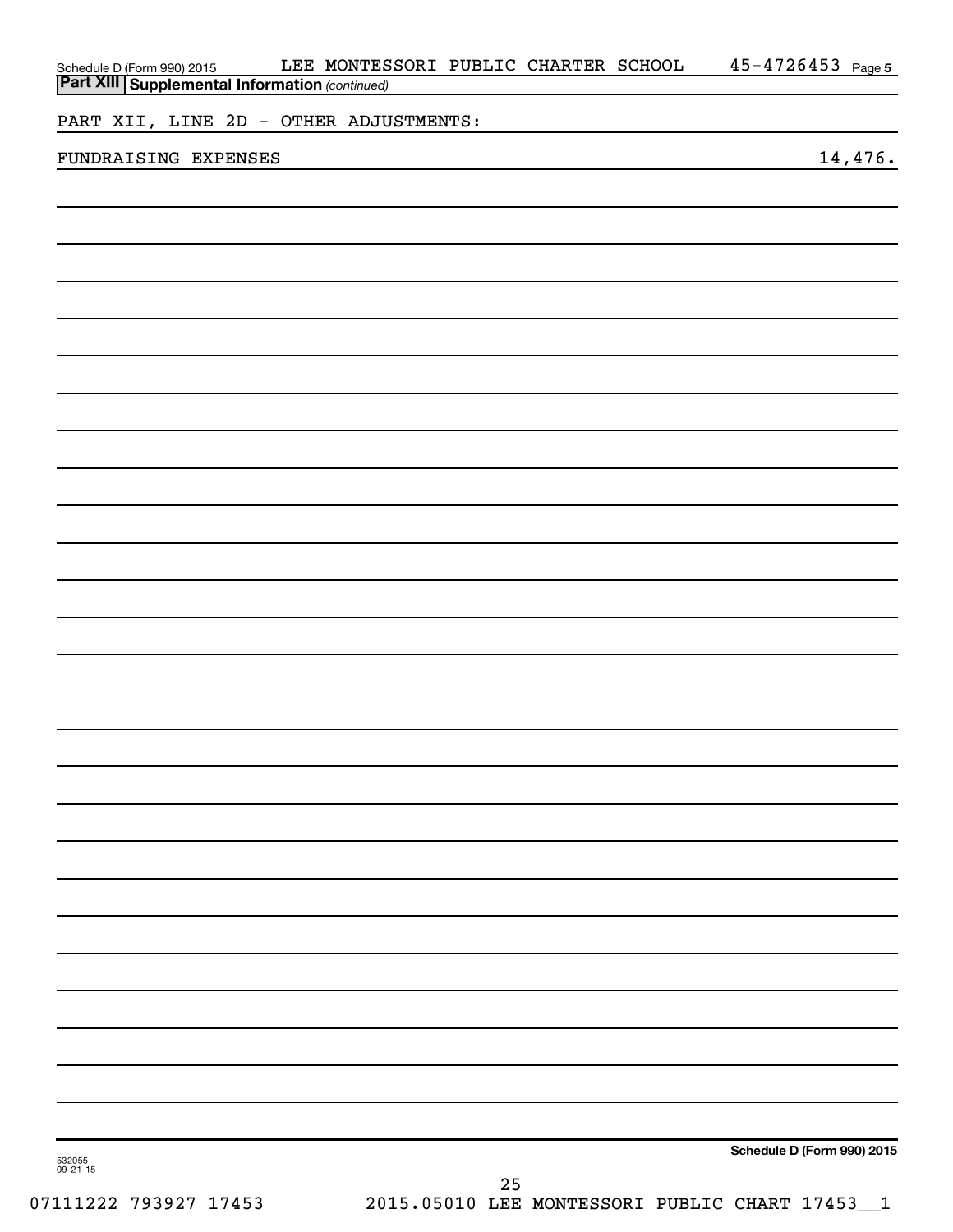|        | <b>SCHEDULE E</b>                   | Schools                                                                                                                                                                                                                            |                                       | OMB No. 1545-0047     |                         |                         |
|--------|-------------------------------------|------------------------------------------------------------------------------------------------------------------------------------------------------------------------------------------------------------------------------------|---------------------------------------|-----------------------|-------------------------|-------------------------|
|        | (Form 990 or 990-EZ)                | Complete if the organization answered "Yes" on Form 990,<br>Part IV, line 13, or Form 990-EZ, Part VI, line 48.                                                                                                                    |                                       |                       | 015                     |                         |
|        | Department of the Treasury          | Attach to Form 990 or Form 990-EZ.                                                                                                                                                                                                 |                                       | <b>Open to Public</b> |                         |                         |
|        | Internal Revenue Service            | Information about Schedule E (Form 990 or 990-EZ) and its instructions is at WWW.irs.gov/form990.                                                                                                                                  |                                       | Inspection            |                         |                         |
|        | Name of the organization            |                                                                                                                                                                                                                                    | <b>Employer identification number</b> |                       |                         |                         |
|        |                                     | LEE MONTESSORI PUBLIC CHARTER SCHOOL                                                                                                                                                                                               |                                       | 45-4726453            |                         |                         |
| Part I |                                     |                                                                                                                                                                                                                                    |                                       |                       |                         |                         |
|        |                                     |                                                                                                                                                                                                                                    |                                       |                       | <b>YES</b>              | <b>NO</b>               |
| 1      |                                     | Does the organization have a racially nondiscriminatory policy toward students by statement in its charter, bylaws,                                                                                                                |                                       | 1                     | х                       |                         |
| 2      |                                     | Does the organization include a statement of its racially nondiscriminatory policy toward students in all its brochures,                                                                                                           |                                       |                       |                         |                         |
|        |                                     | catalogues, and other written communications with the public dealing with student admissions, programs, and scholarships?                                                                                                          |                                       | $\mathbf{2}$          | х                       |                         |
| 3      |                                     | Has the organization publicized its racially nondiscriminatory policy through newspaper or broadcast media during the                                                                                                              |                                       |                       |                         |                         |
|        |                                     | period of solicitation for students, or during the registration period if it has no solicitation program, in a way that makes                                                                                                      |                                       |                       |                         |                         |
|        |                                     | the policy known to all parts of the general community it serves? If "Yes," please describe. If "No," please explain.                                                                                                              |                                       |                       |                         |                         |
|        | If you need more space, use Part II |                                                                                                                                                                                                                                    |                                       | 3                     | х                       |                         |
|        |                                     | POLICY IS PUBLICIZED IN THE BULLETIN OF INFORMATION GIVEN TO<br>STUDENTS AND PARENTS APPLYING TO THE INSTITUTE AND TO                                                                                                              |                                       |                       |                         |                         |
|        |                                     | POTENTIAL BENEFACTORS.                                                                                                                                                                                                             |                                       |                       |                         |                         |
|        |                                     |                                                                                                                                                                                                                                    |                                       |                       |                         |                         |
|        |                                     |                                                                                                                                                                                                                                    |                                       |                       |                         |                         |
| 4      |                                     | Does the organization maintain the following?                                                                                                                                                                                      |                                       |                       |                         |                         |
| а      |                                     |                                                                                                                                                                                                                                    |                                       | 4a                    | х                       |                         |
| b      |                                     | Records documenting that scholarships and other financial assistance are awarded on a racially nondiscriminatory basis?                                                                                                            |                                       | 4b                    | х                       |                         |
|        |                                     | c Copies of all catalogues, brochures, announcements, and other written communications to the public dealing with student                                                                                                          |                                       |                       |                         |                         |
|        |                                     |                                                                                                                                                                                                                                    |                                       | 4c                    | X                       |                         |
|        |                                     |                                                                                                                                                                                                                                    |                                       | 4d                    | $\overline{\textbf{x}}$ |                         |
|        |                                     | If you answered "No" to any of the above, please explain. If you need more space, use Part II.                                                                                                                                     |                                       |                       |                         |                         |
|        |                                     |                                                                                                                                                                                                                                    |                                       |                       |                         |                         |
|        |                                     |                                                                                                                                                                                                                                    |                                       |                       |                         |                         |
|        |                                     |                                                                                                                                                                                                                                    |                                       |                       |                         |                         |
| 5      |                                     | Does the organization discriminate by race in any way with respect to:                                                                                                                                                             |                                       |                       |                         |                         |
|        |                                     |                                                                                                                                                                                                                                    |                                       | 5a                    |                         | х                       |
|        |                                     |                                                                                                                                                                                                                                    |                                       | 5b                    |                         | $\overline{\textbf{x}}$ |
|        |                                     |                                                                                                                                                                                                                                    |                                       | 5 <sub>c</sub>        |                         | $\overline{\text{x}}$   |
|        |                                     |                                                                                                                                                                                                                                    |                                       | 5d                    |                         | $\overline{\textbf{x}}$ |
|        |                                     |                                                                                                                                                                                                                                    |                                       | <b>5e</b>             |                         | х                       |
|        |                                     | f Use of facilities? <b>www.communities.</b> We can be a series of the contract of the contract of the contract of the contract of the contract of the contract of the contract of the contract of the contract of the contract of |                                       | 5f                    |                         | X                       |
|        |                                     |                                                                                                                                                                                                                                    |                                       | 5g                    |                         | X                       |
|        |                                     |                                                                                                                                                                                                                                    |                                       | 5h                    |                         | х                       |
|        |                                     | If you answered "Yes" to any of the above, please explain. If you need more space, use Part II.                                                                                                                                    |                                       |                       |                         |                         |
|        |                                     |                                                                                                                                                                                                                                    |                                       |                       |                         |                         |
|        |                                     |                                                                                                                                                                                                                                    |                                       |                       |                         |                         |
|        |                                     |                                                                                                                                                                                                                                    |                                       |                       |                         |                         |
|        |                                     |                                                                                                                                                                                                                                    |                                       | 6а                    | х                       |                         |
|        |                                     |                                                                                                                                                                                                                                    |                                       | 6b                    |                         | x                       |
|        |                                     | If you answered "Yes" on either line 6a or line 6b, explain on Part II.                                                                                                                                                            |                                       |                       |                         |                         |
| 7      |                                     | Does the organization certify that it has complied with the applicable requirements of sections 4.01 through 4.05 of                                                                                                               |                                       |                       |                         |                         |
|        |                                     |                                                                                                                                                                                                                                    |                                       | $\overline{7}$        |                         | х                       |
|        |                                     |                                                                                                                                                                                                                                    |                                       |                       |                         |                         |

**For Paperwork Reduction Act Notice, see the Instructions for Form 990 or Form 990-EZ.** LHA

**Schedule E (Form 990 or 990-EZ) (2015)**

532061 10-02-15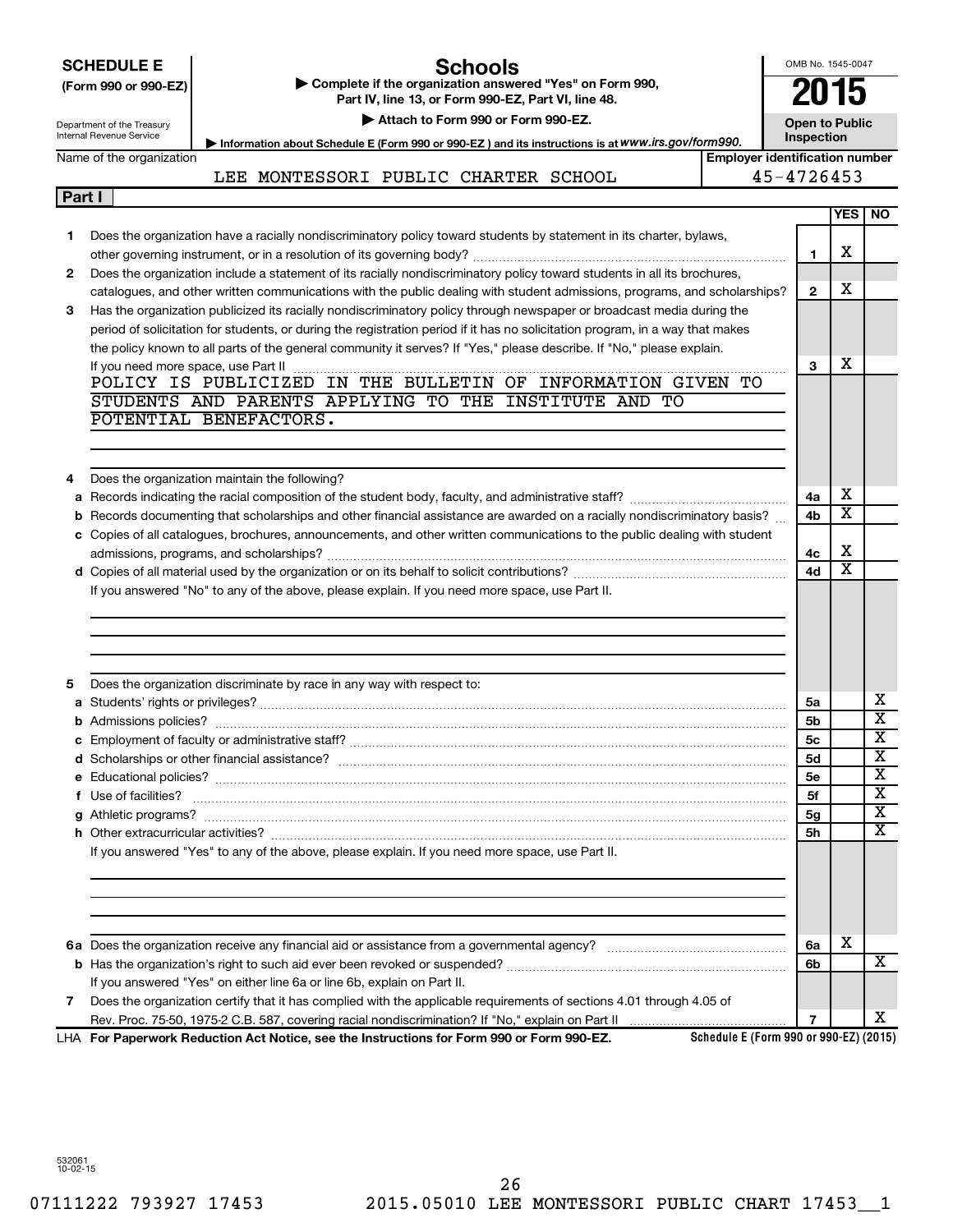$45 - 4726453$  Page 2 Schedule E (Form 990 or 990-EZ) (2015)  $\tt{\bf LEE}$  MONTESSORI PUBLIC CHARTER SCHOOL 45-4726453  $_{\tt Page}$ 

Part II | Supplemental Information. Provide the explanations required by Part I, lines 3, 4d, 5h, 6b, and 7, as applicable. Also provide any other additional information.

### LINE 6 - EXPLANATION OF GOVERNMENT FINANCIAL AID:

EXPLANATION: TITLE I, II VB GRANTS

#### LINE 7 - EXPLANATION OF RACIAL NONDISCRIMINATION COMPLIANCE:

### AS A PUBLIC CHARTER SCHOOL LEE MONTESSORI IS EXEMPT FROM THE REQUIREMENTS

OF REV. PROC. 75-50.

**Schedule E (Form 990 or 990-EZ) (2015)**

532062 10-02-15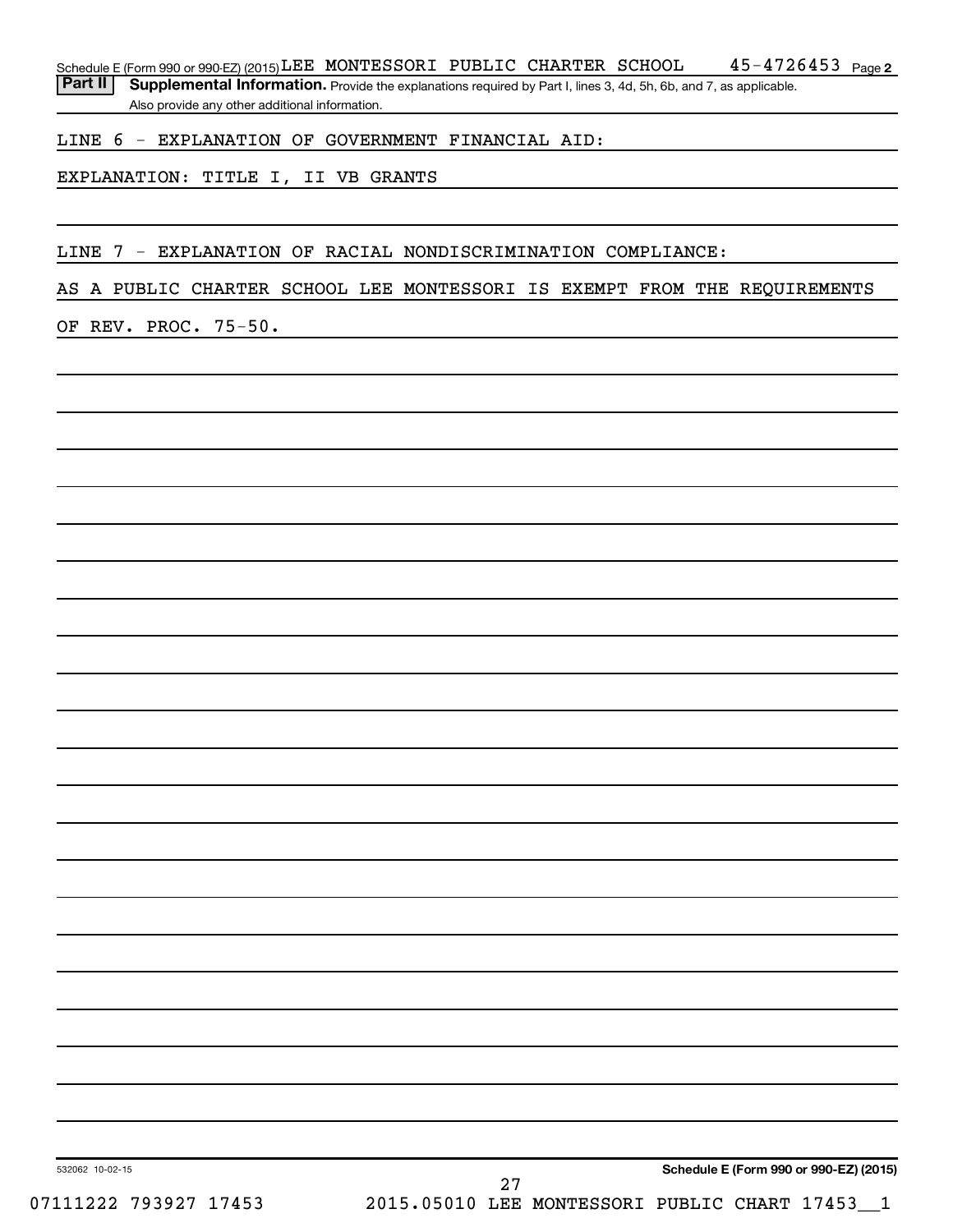| <b>SCHEDULE G</b><br>(Form 990 or 990-EZ)<br>Department of the Treasury<br>Internal Revenue Service |                                  | <b>Supplemental Information Regarding Fundraising or Gaming Activities</b><br>Complete if the organization answered "Yes" on Form 990, Part IV, lines 17, 18, or 19, or if the<br>organization entered more than \$15,000 on Form 990-EZ, line 6a.<br>Attach to Form 990 or Form 990-EZ.                                                                                                                                                                                                                                                           |                                                          |                |                                                                            |                                                                            | OMB No. 1545-0047<br><b>Open to Public</b><br>Inspection |
|-----------------------------------------------------------------------------------------------------|----------------------------------|----------------------------------------------------------------------------------------------------------------------------------------------------------------------------------------------------------------------------------------------------------------------------------------------------------------------------------------------------------------------------------------------------------------------------------------------------------------------------------------------------------------------------------------------------|----------------------------------------------------------|----------------|----------------------------------------------------------------------------|----------------------------------------------------------------------------|----------------------------------------------------------|
| Name of the organization                                                                            |                                  | Information about Schedule G (Form 990 or 990-EZ) and its instructions is at www.irs.gov/form990.                                                                                                                                                                                                                                                                                                                                                                                                                                                  |                                                          |                |                                                                            |                                                                            | <b>Employer identification number</b>                    |
|                                                                                                     |                                  | LEE MONTESSORI PUBLIC CHARTER SCHOOL                                                                                                                                                                                                                                                                                                                                                                                                                                                                                                               |                                                          |                |                                                                            | 45-4726453                                                                 |                                                          |
| Part I                                                                                              | required to complete this part.  | Fundraising Activities. Complete if the organization answered "Yes" on Form 990, Part IV, line 17. Form 990-EZ filers are not                                                                                                                                                                                                                                                                                                                                                                                                                      |                                                          |                |                                                                            |                                                                            |                                                          |
| Mail solicitations<br>a<br>b<br>Phone solicitations<br>c<br>In-person solicitations<br>d            | Internet and email solicitations | 1 Indicate whether the organization raised funds through any of the following activities. Check all that apply.<br>e<br>f<br>Special fundraising events<br>g<br>2 a Did the organization have a written or oral agreement with any individual (including officers, directors, trustees or<br>key employees listed in Form 990, Part VII) or entity in connection with professional fundraising services?<br>b If "Yes," list the ten highest paid individuals or entities (fundraisers) pursuant to agreements under which the fundraiser is to be |                                                          |                | Solicitation of non-government grants<br>Solicitation of government grants | Yes                                                                        | <b>No</b>                                                |
| compensated at least \$5,000 by the organization.                                                   |                                  |                                                                                                                                                                                                                                                                                                                                                                                                                                                                                                                                                    |                                                          |                |                                                                            |                                                                            |                                                          |
| (i) Name and address of individual<br>or entity (fundraiser)                                        |                                  | (ii) Activity                                                                                                                                                                                                                                                                                                                                                                                                                                                                                                                                      | (iii) Did<br>fundraiser<br>have custody<br>or control of | contributions? | (iv) Gross receipts<br>from activity                                       | (v) Amount paid<br>to (or retained by)<br>fundraiser<br>listed in col. (i) | (vi) Amount paid<br>to (or retained by)<br>organization  |
|                                                                                                     |                                  |                                                                                                                                                                                                                                                                                                                                                                                                                                                                                                                                                    | Yes                                                      | No             |                                                                            |                                                                            |                                                          |
|                                                                                                     |                                  |                                                                                                                                                                                                                                                                                                                                                                                                                                                                                                                                                    |                                                          |                |                                                                            |                                                                            |                                                          |
|                                                                                                     |                                  |                                                                                                                                                                                                                                                                                                                                                                                                                                                                                                                                                    |                                                          |                |                                                                            |                                                                            |                                                          |
|                                                                                                     |                                  |                                                                                                                                                                                                                                                                                                                                                                                                                                                                                                                                                    |                                                          |                |                                                                            |                                                                            |                                                          |
|                                                                                                     |                                  |                                                                                                                                                                                                                                                                                                                                                                                                                                                                                                                                                    |                                                          |                |                                                                            |                                                                            |                                                          |
|                                                                                                     |                                  |                                                                                                                                                                                                                                                                                                                                                                                                                                                                                                                                                    |                                                          |                |                                                                            |                                                                            |                                                          |
|                                                                                                     |                                  |                                                                                                                                                                                                                                                                                                                                                                                                                                                                                                                                                    |                                                          |                |                                                                            |                                                                            |                                                          |
|                                                                                                     |                                  |                                                                                                                                                                                                                                                                                                                                                                                                                                                                                                                                                    |                                                          |                |                                                                            |                                                                            |                                                          |
|                                                                                                     |                                  |                                                                                                                                                                                                                                                                                                                                                                                                                                                                                                                                                    |                                                          |                |                                                                            |                                                                            |                                                          |
|                                                                                                     |                                  |                                                                                                                                                                                                                                                                                                                                                                                                                                                                                                                                                    |                                                          |                |                                                                            |                                                                            |                                                          |
| Total                                                                                               |                                  |                                                                                                                                                                                                                                                                                                                                                                                                                                                                                                                                                    |                                                          |                |                                                                            |                                                                            |                                                          |
| or licensing.                                                                                       |                                  | 3 List all states in which the organization is registered or licensed to solicit contributions or has been notified it is exempt from registration                                                                                                                                                                                                                                                                                                                                                                                                 |                                                          |                |                                                                            |                                                                            |                                                          |
|                                                                                                     |                                  |                                                                                                                                                                                                                                                                                                                                                                                                                                                                                                                                                    |                                                          |                |                                                                            |                                                                            |                                                          |
|                                                                                                     |                                  |                                                                                                                                                                                                                                                                                                                                                                                                                                                                                                                                                    |                                                          |                |                                                                            |                                                                            |                                                          |
|                                                                                                     |                                  |                                                                                                                                                                                                                                                                                                                                                                                                                                                                                                                                                    |                                                          |                |                                                                            |                                                                            |                                                          |
|                                                                                                     |                                  |                                                                                                                                                                                                                                                                                                                                                                                                                                                                                                                                                    |                                                          |                |                                                                            |                                                                            |                                                          |
|                                                                                                     |                                  |                                                                                                                                                                                                                                                                                                                                                                                                                                                                                                                                                    |                                                          |                |                                                                            |                                                                            |                                                          |
|                                                                                                     |                                  |                                                                                                                                                                                                                                                                                                                                                                                                                                                                                                                                                    |                                                          |                |                                                                            |                                                                            |                                                          |
|                                                                                                     |                                  |                                                                                                                                                                                                                                                                                                                                                                                                                                                                                                                                                    |                                                          |                |                                                                            |                                                                            |                                                          |
|                                                                                                     |                                  |                                                                                                                                                                                                                                                                                                                                                                                                                                                                                                                                                    |                                                          |                |                                                                            |                                                                            |                                                          |

**For Paperwork Reduction Act Notice, see the Instructions for Form 990 or 990-EZ. Schedule G (Form 990 or 990-EZ) 2015** LHA

532081 09-14-15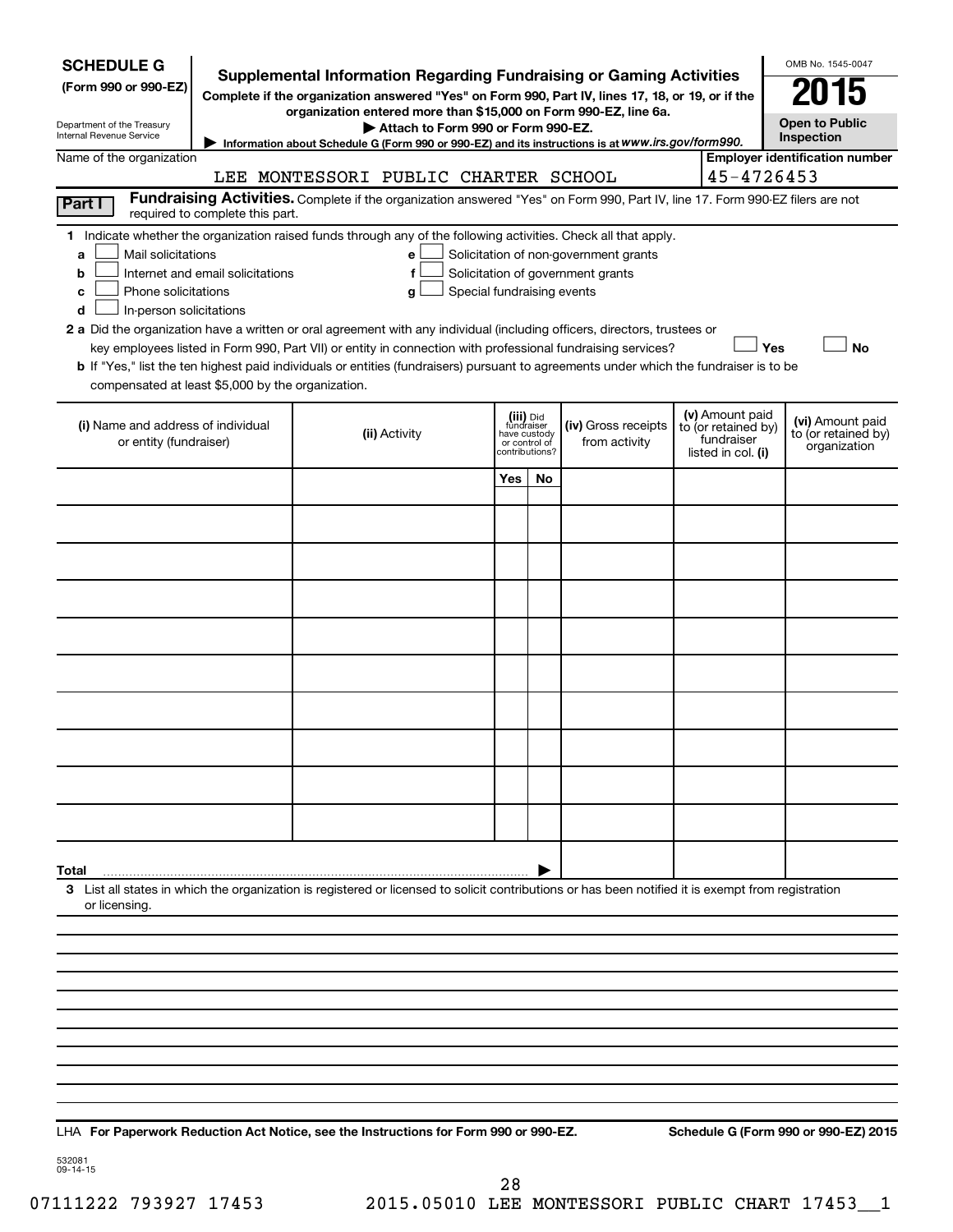45-4726453 Page 2 Schedule G (Form 990 or 990-EZ) 2015 LEE MONTESSORI PUBLIC CHARTER SCHOOL 45-4726453 Page Part II | Fundraising Events. Complete if the organization answered "Yes" on Form 990, Part IV, line 18, or reported more than \$15,000

|                 |    |                                                                                                                                                     | ANNUAL GALA  |                         | <b>NONE</b>      | (add col. (a) through      |
|-----------------|----|-----------------------------------------------------------------------------------------------------------------------------------------------------|--------------|-------------------------|------------------|----------------------------|
|                 |    |                                                                                                                                                     | (event type) | (event type)            | (total number)   | col. (c)                   |
| Revenue         | 1. |                                                                                                                                                     | 34,520.      |                         |                  | 34,520.                    |
|                 |    |                                                                                                                                                     | 20,044.      |                         |                  | 20,044.                    |
|                 | 3  | Gross income (line 1 minus line 2)                                                                                                                  | 14,476.      |                         |                  | 14,476.                    |
|                 | 4  |                                                                                                                                                     |              |                         |                  |                            |
|                 |    |                                                                                                                                                     |              |                         |                  |                            |
|                 | 5  |                                                                                                                                                     |              |                         |                  |                            |
| Direct Expenses | 6  |                                                                                                                                                     | 858.         |                         |                  | 858.                       |
|                 | 7  |                                                                                                                                                     | 10,868.      |                         |                  | 10,868.                    |
|                 | 8  |                                                                                                                                                     | 500.         |                         |                  | 500.                       |
|                 | 9  |                                                                                                                                                     | 2,250.       |                         |                  | 2,250.                     |
|                 | 10 | Direct expense summary. Add lines 4 through 9 in column (d)                                                                                         |              |                         |                  | 14,476.                    |
|                 | 11 | Net income summary. Subtract line 10 from line 3, column (d)                                                                                        |              |                         |                  | 0.                         |
| Part III        |    | Gaming. Complete if the organization answered "Yes" on Form 990, Part IV, line 19, or reported more than<br>\$15,000 on Form 990-EZ, line 6a.       |              |                         |                  |                            |
|                 |    |                                                                                                                                                     |              | (b) Pull tabs/instant   |                  | (d) Total gaming (add      |
| Revenue         |    |                                                                                                                                                     | (a) Bingo    | bingo/progressive bingo | (c) Other gaming | col. (a) through col. (c)) |
|                 |    |                                                                                                                                                     |              |                         |                  |                            |
|                 | 1  |                                                                                                                                                     |              |                         |                  |                            |
|                 |    |                                                                                                                                                     |              |                         |                  |                            |
|                 |    |                                                                                                                                                     |              |                         |                  |                            |
|                 | 3  |                                                                                                                                                     |              |                         |                  |                            |
| Direct Expenses | 4  |                                                                                                                                                     |              |                         |                  |                            |
|                 |    |                                                                                                                                                     |              |                         |                  |                            |
|                 |    |                                                                                                                                                     | %<br>Yes     | Yes<br>%                | Yes<br>%         |                            |
|                 | 6. | Volunteer labor                                                                                                                                     | No           | No                      | No               |                            |
|                 | 7  | Direct expense summary. Add lines 2 through 5 in column (d)                                                                                         |              |                         |                  |                            |
|                 | 8  |                                                                                                                                                     |              |                         |                  |                            |
|                 |    |                                                                                                                                                     |              |                         |                  |                            |
| 9               |    | Enter the state(s) in which the organization conducts gaming activities:                                                                            |              |                         |                  | <b>No</b>                  |
|                 |    | <b>b</b> If "No," explain:<br><u> 1989 - Johann Stoff, deutscher Stoff, der Stoff, der Stoff, der Stoff, der Stoff, der Stoff, der Stoff, der S</u> |              |                         |                  | Yes                        |
|                 |    |                                                                                                                                                     |              |                         |                  |                            |
|                 |    |                                                                                                                                                     |              |                         |                  |                            |
|                 |    |                                                                                                                                                     |              |                         |                  | Yes<br>No                  |
|                 |    |                                                                                                                                                     |              |                         |                  |                            |
|                 |    |                                                                                                                                                     |              |                         |                  |                            |

**Schedule G (Form 990 or 990-EZ) 2015**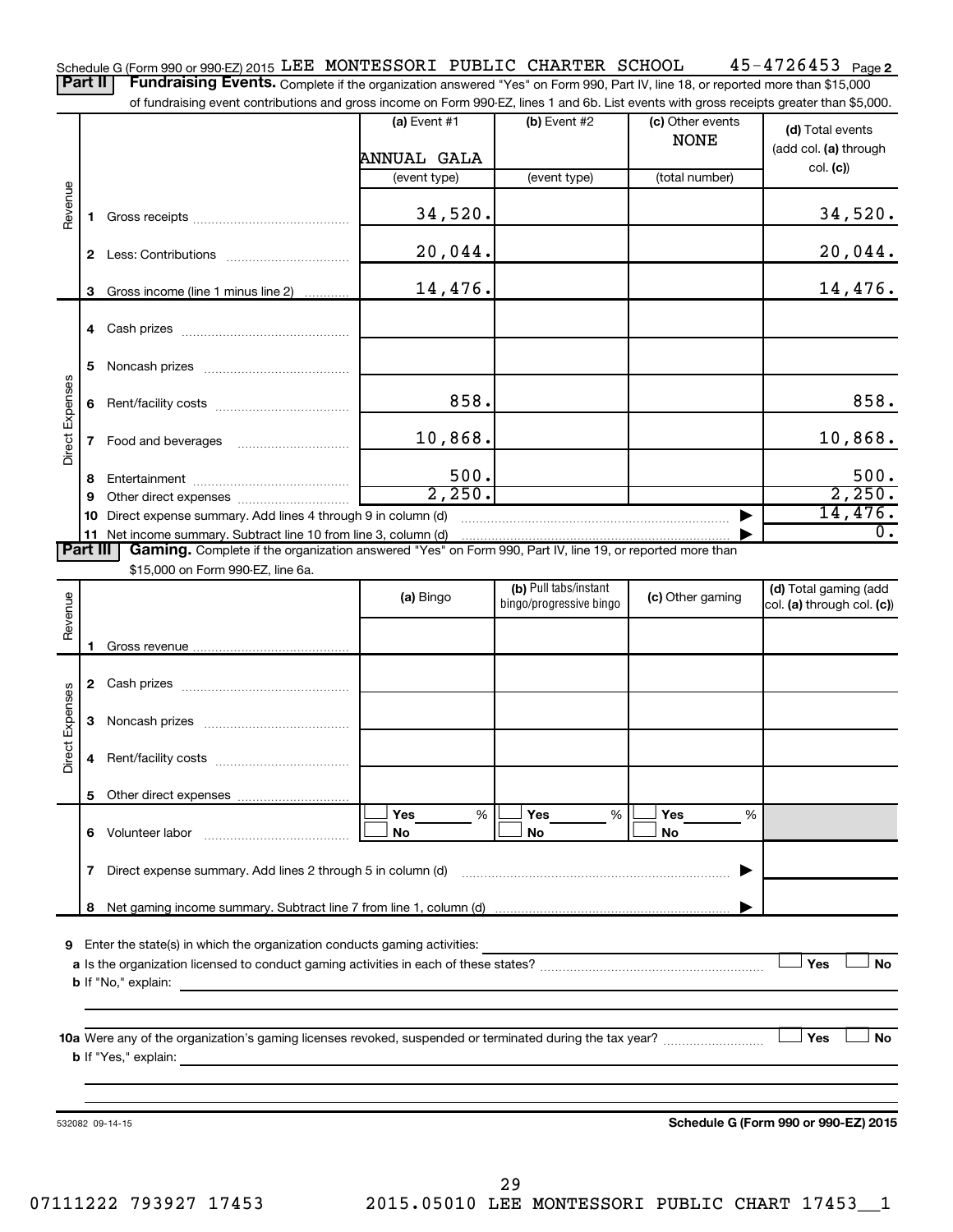| Schedule G (Form 990 or 990-EZ) 2015 LEE MONTESSORI PUBLIC CHARTER SCHOOL                                                                              | 45-4726453           | Page 3    |
|--------------------------------------------------------------------------------------------------------------------------------------------------------|----------------------|-----------|
|                                                                                                                                                        | ∣ Yes                | <b>No</b> |
| 12 Is the organization a grantor, beneficiary or trustee of a trust or a member of a partnership or other entity formed                                |                      |           |
|                                                                                                                                                        | 」Yes                 | <b>No</b> |
| <b>13</b> Indicate the percentage of gaming activity conducted in:                                                                                     |                      |           |
|                                                                                                                                                        |                      | %         |
|                                                                                                                                                        | 13 <sub>b</sub>      | %         |
| 14 Enter the name and address of the person who prepares the organization's gaming/special events books and records:                                   |                      |           |
|                                                                                                                                                        |                      |           |
| Address ><br><u>and the control of the control of the control of the control of the control of the control of the control of</u>                       |                      |           |
|                                                                                                                                                        |                      | <b>No</b> |
|                                                                                                                                                        |                      |           |
| of gaming revenue retained by the third party $\triangleright$ \$ _________________.                                                                   |                      |           |
| c If "Yes," enter name and address of the third party:                                                                                                 |                      |           |
| Name $\blacktriangleright$ $\lrcorner$                                                                                                                 |                      |           |
| Address $\blacktriangleright$<br><u> 1989 - Johann Stein, marwolaethau a bhann an t-Amhainn an t-Amhainn an t-Amhainn an t-Amhainn an t-Amhainn an</u> |                      |           |
|                                                                                                                                                        |                      |           |
| 16 Gaming manager information:                                                                                                                         |                      |           |
| <u> 1989 - Johann Barbara, martin da basar a shekara 1989 - An tsaran a shekara 1989 - An tsara 1989 - An tsara</u><br>Name $\blacktriangleright$      |                      |           |
| Gaming manager compensation > \$                                                                                                                       |                      |           |
|                                                                                                                                                        |                      |           |
|                                                                                                                                                        |                      |           |
|                                                                                                                                                        |                      |           |
|                                                                                                                                                        |                      |           |
| Director/officer<br>Employee<br>Independent contractor                                                                                                 |                      |           |
| <b>17</b> Mandatory distributions:                                                                                                                     |                      |           |
| a Is the organization required under state law to make charitable distributions from the gaming proceeds to                                            |                      |           |
|                                                                                                                                                        | $\Box$ Yes $\Box$ No |           |
| <b>b</b> Enter the amount of distributions required under state law to be distributed to other exempt organizations or spent in the                    |                      |           |
| organization's own exempt activities during the tax year $\triangleright$ \$                                                                           |                      |           |
| Part IV<br>Supplemental Information. Provide the explanations required by Part I, line 2b, columns (iii) and (v); and Part III, lines 9, 9b, 10b, 15b, |                      |           |
| 15c, 16, and 17b, as applicable. Also provide any additional information (see instructions).                                                           |                      |           |
|                                                                                                                                                        |                      |           |
|                                                                                                                                                        |                      |           |
|                                                                                                                                                        |                      |           |
|                                                                                                                                                        |                      |           |
|                                                                                                                                                        |                      |           |
|                                                                                                                                                        |                      |           |
|                                                                                                                                                        |                      |           |
|                                                                                                                                                        |                      |           |
|                                                                                                                                                        |                      |           |
|                                                                                                                                                        |                      |           |
|                                                                                                                                                        |                      |           |
|                                                                                                                                                        |                      |           |
|                                                                                                                                                        |                      |           |
| Schedule G (Form 990 or 990-EZ) 2015<br>532083 09-14-15<br>30                                                                                          |                      |           |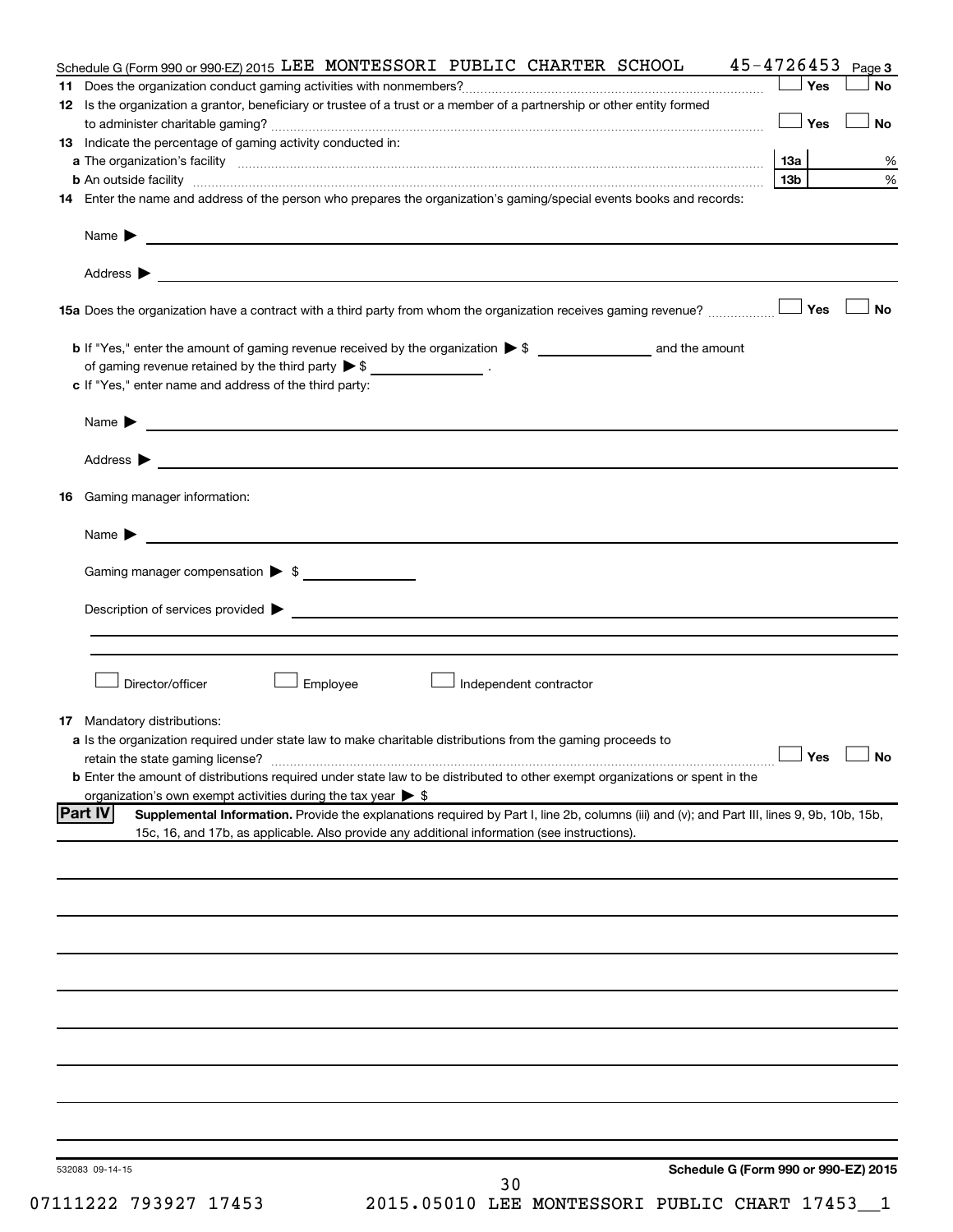| Schedule G (Form 990 or 990-EZ) LEE MONTES<br><b>Part IV   Supplemental Information</b> (continued) | LEE MONTESSORI PUBLIC CHARTER SCHOOL |    |  | $45 - 4726453$ Page 4           |  |
|-----------------------------------------------------------------------------------------------------|--------------------------------------|----|--|---------------------------------|--|
|                                                                                                     |                                      |    |  |                                 |  |
|                                                                                                     |                                      |    |  |                                 |  |
|                                                                                                     |                                      |    |  |                                 |  |
|                                                                                                     |                                      |    |  |                                 |  |
|                                                                                                     |                                      |    |  |                                 |  |
|                                                                                                     |                                      |    |  |                                 |  |
|                                                                                                     |                                      |    |  |                                 |  |
|                                                                                                     |                                      |    |  |                                 |  |
|                                                                                                     |                                      |    |  |                                 |  |
|                                                                                                     |                                      |    |  |                                 |  |
|                                                                                                     |                                      |    |  |                                 |  |
|                                                                                                     |                                      |    |  |                                 |  |
|                                                                                                     |                                      |    |  |                                 |  |
|                                                                                                     |                                      |    |  |                                 |  |
|                                                                                                     |                                      |    |  |                                 |  |
|                                                                                                     |                                      |    |  |                                 |  |
|                                                                                                     |                                      |    |  |                                 |  |
|                                                                                                     |                                      |    |  |                                 |  |
|                                                                                                     |                                      |    |  |                                 |  |
|                                                                                                     |                                      |    |  |                                 |  |
|                                                                                                     |                                      |    |  |                                 |  |
|                                                                                                     |                                      |    |  |                                 |  |
|                                                                                                     |                                      |    |  |                                 |  |
|                                                                                                     |                                      |    |  |                                 |  |
|                                                                                                     |                                      |    |  |                                 |  |
|                                                                                                     |                                      |    |  |                                 |  |
|                                                                                                     |                                      |    |  |                                 |  |
|                                                                                                     |                                      |    |  |                                 |  |
|                                                                                                     |                                      |    |  |                                 |  |
|                                                                                                     |                                      |    |  |                                 |  |
|                                                                                                     |                                      |    |  |                                 |  |
|                                                                                                     |                                      |    |  |                                 |  |
|                                                                                                     |                                      |    |  |                                 |  |
|                                                                                                     |                                      |    |  |                                 |  |
|                                                                                                     |                                      |    |  |                                 |  |
|                                                                                                     |                                      |    |  |                                 |  |
|                                                                                                     |                                      |    |  |                                 |  |
|                                                                                                     |                                      |    |  | Schedule G (Form 990 or 990-EZ) |  |
| 532084<br>04-01-15                                                                                  |                                      | 31 |  |                                 |  |
|                                                                                                     |                                      |    |  |                                 |  |

07111222 793927 17453 2015.05010 LEE MONTESSORI PUBLIC CHART 17453 1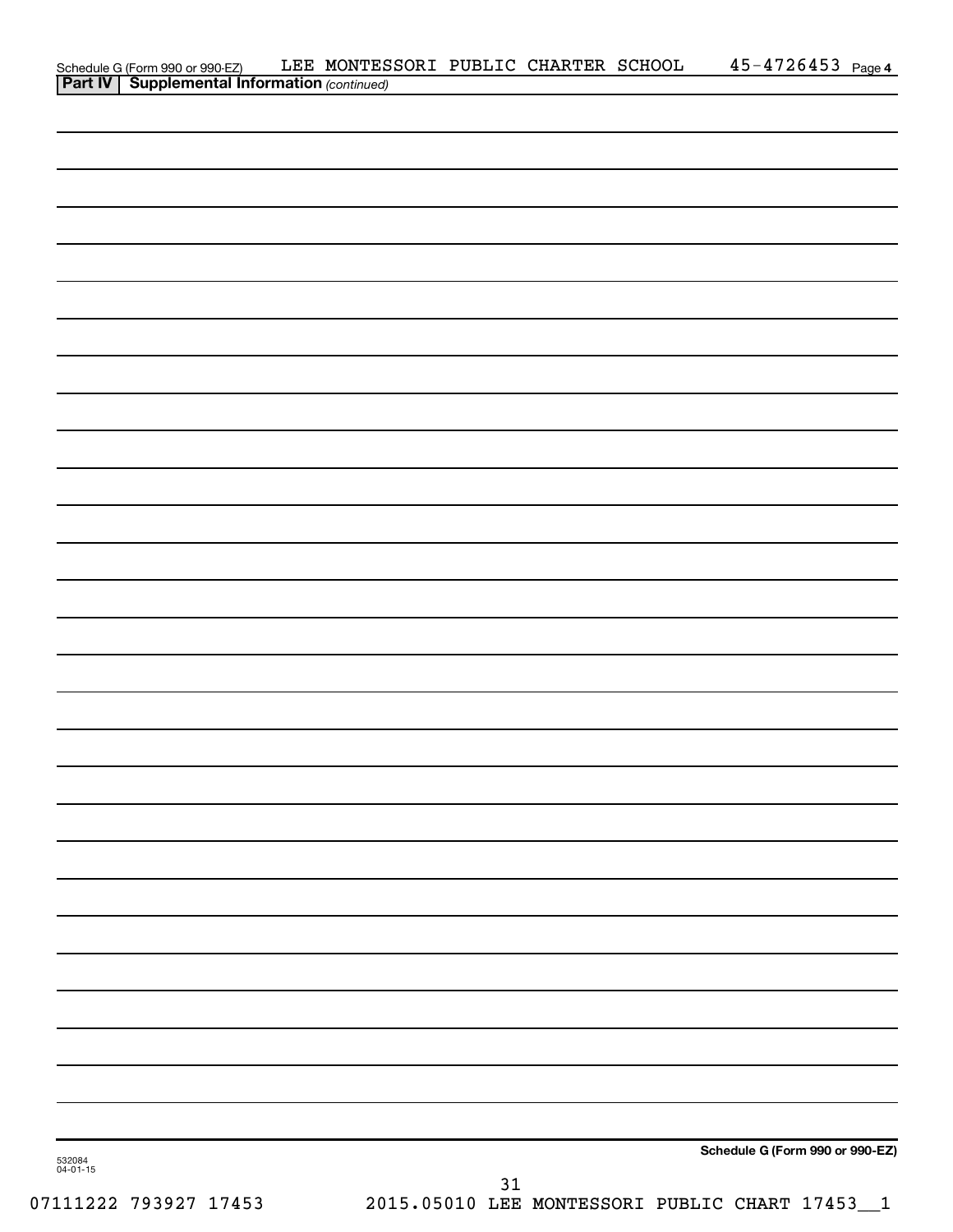**(Form 990 or 990-EZ)**

Department of the Treasury Internal Revenue Service

Name of the organization

**Complete to provide information for responses to specific questions on Form 990 or 990-EZ or to provide any additional information. | Attach to Form 990 or 990-EZ.** SCHEDULE O **Supplemental Information to Form 990 or 990-EZ** 2015<br>(Form 990 or 990-EZ) Complete to provide information for responses to specific questions on

**Information about Schedule O (Form 990 or 990-EZ) and its instructions is at WWW.irs.gov/form990.** 

OMB No. 1545-0047 **Open to Public Inspection**

LEE MONTESSORI PUBLIC CHARTER SCHOOL 45-4726453

**Employer identification number**

## FORM 990, PART I, LINE 1, DESCRIPTION OF ORGANIZATION MISSION:

CULTIVATE INDEPENDENCE AMONG DC SCHOOL CHILDREN, USING THE

STUDENT-CENTERED MORESSORI METHOD, AN EVIDENCE-BASED APPROACH TO

CLOSING THE OPPORTUNITY GAP.

FORM 990, PART III, LINE 4A, PROGRAM SERVICE ACCOMPLISHMENTS:

INNER DISCIPLINE, CONCENTRATION AND TASK COMPLETION OF LIFELONG

CRITICAL THINKING AND DISCOVERY; AND PRESERVING AND CULTIVATING THE

INNATE CAPACITY OF STUDENTS SO THEY CAN REACH THEIR FULL POTENTIAL AS

CONTRIBUTING GLOBAL CITIZENS.

FORM 990, PART VI, SECTION B, LINE 11:

THE BOARD OF DIRECTORS REVEIEWS AND APPROVES THE FORM 990, WHICH IS

PREPARED BY AN INDEPENDENT CERTIFIED PUBLIC ACCOUNTING FIRM, BEFORE FILING

IT WITH THE IRS.

FORM 990, PART VI, SECTION B, LINE 12C:

EACH MEMBER OF THE BOARD OF DIRECTORS SHALL ANNUALLY SIGN A STATEMENT THAT

AFFIRMS THAT SUCH PERSON:

HAS RECEIVED A COPY OF THE CONFLICT OF INTERST POLICY;

B. HAD READ AND UNDERSTANDS THE POLICY;

C. HAS AGREED TO COMPLY WITH THE POLICY; AND

D. UNDERSTANDS THAT LEE MONTESSORI PCS IS A CHARITABLE ORGANIZATION AND IN

ORDER TO MAINTAIN ITS FEDERAL TAX EXEMPTION STATUS IT MUST ENGAGE PRIMARILY

IN ACTIVITIES THAT ACCOMPLISH ONE OR MORE OF ITS TAX-EXEMPT PURPOSES.